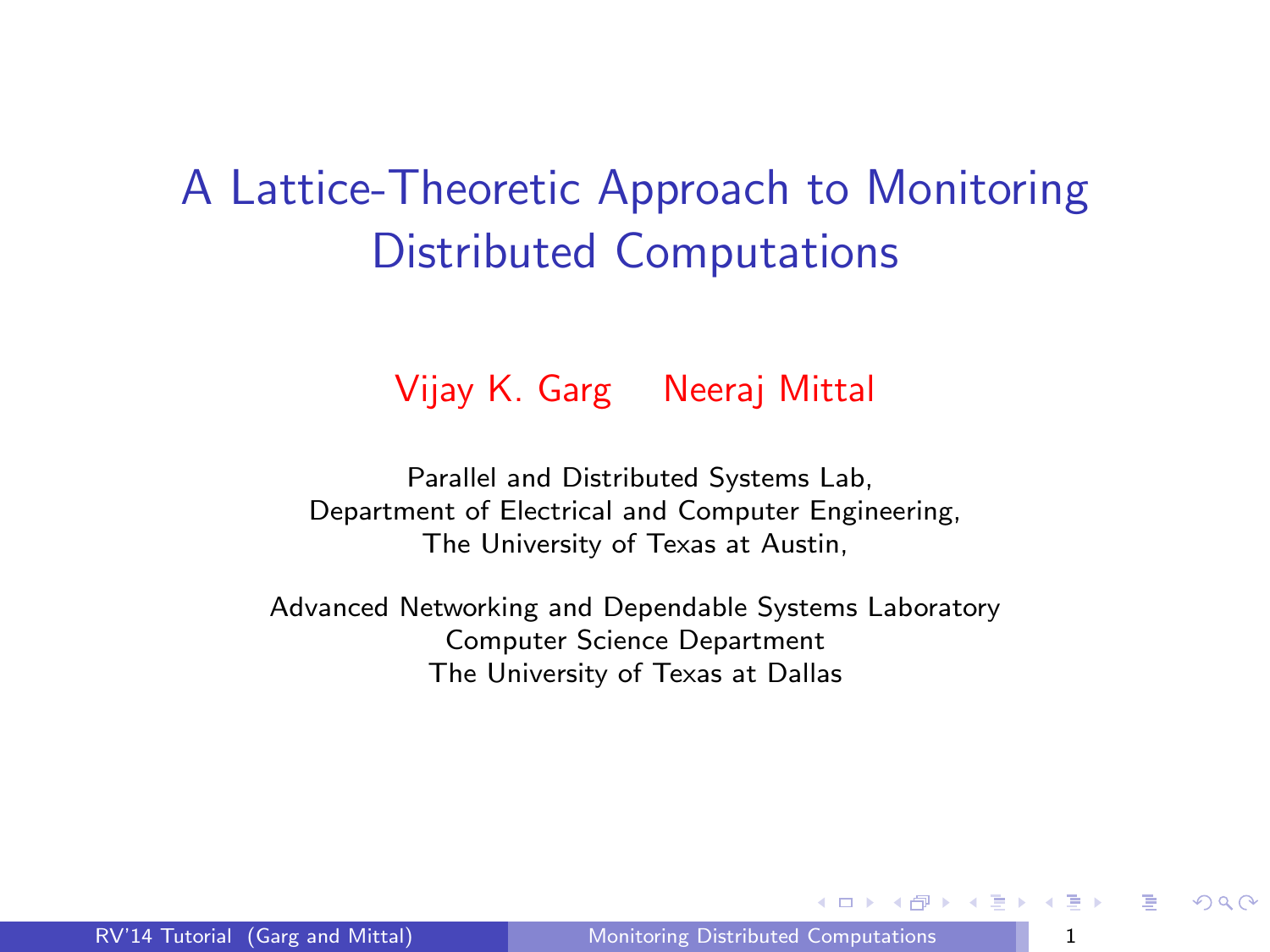## **Motivation**

#### Debugging and Testing Distributed Programs:

- Global Breakpoints: stop the program when  $x_1 + x_2 > x_3$
- Traces need to be analyzed to locate bugs.

#### Software Fault-Tolerance:

- Distributed programs are prone to errors.
	- $\triangleright$  Concurrency, nondeterminism, process and channel failures
- Software faults are dominant reasons for system outages
- Need to take corrective action when the current computation violates a safety invariant

#### Software Quality Assurance:

Can I trust the results of the computation? Does it satisfy all required properties?

→ 重 トー

<span id="page-1-0"></span> $\equiv$   $\Omega$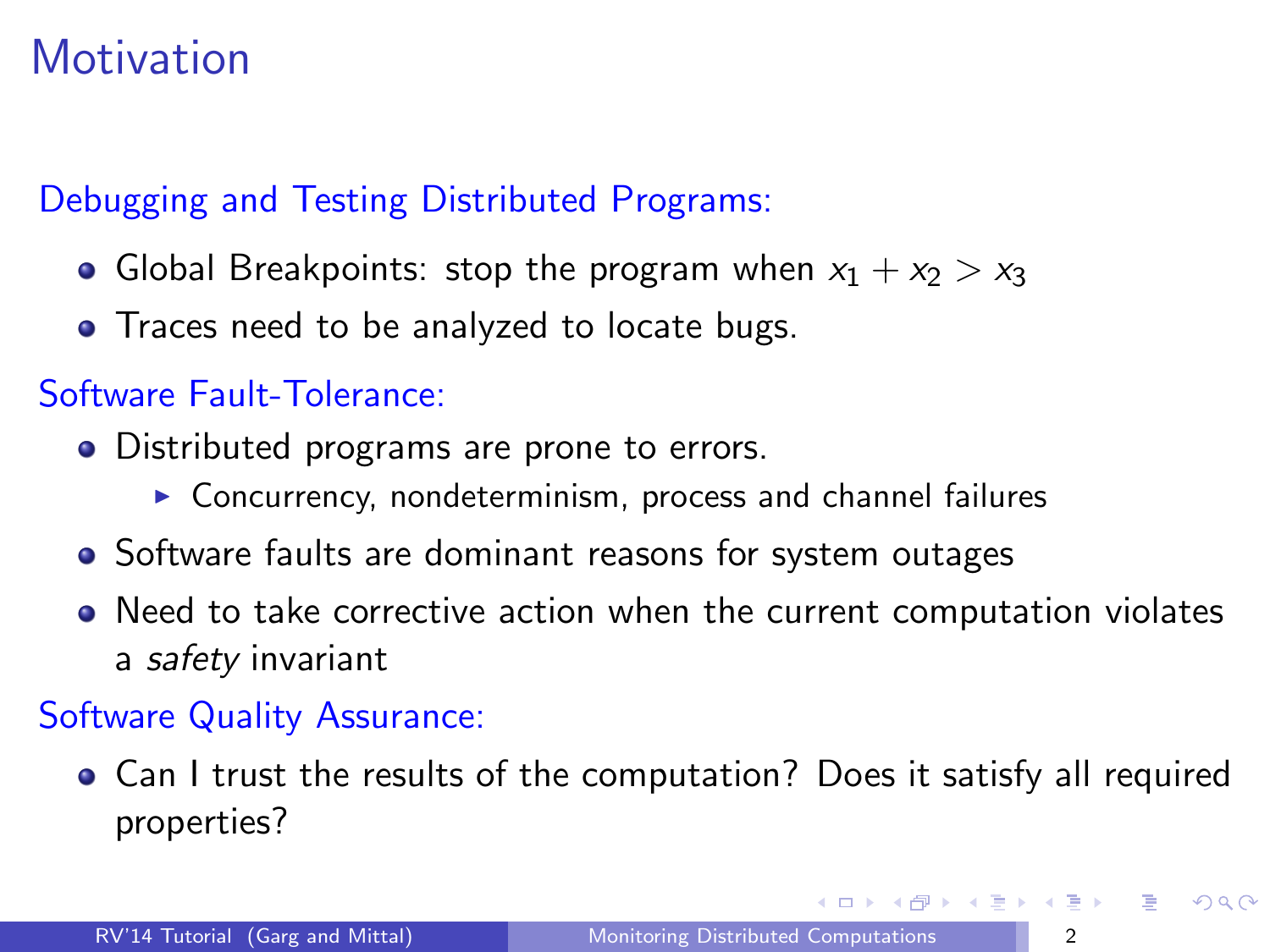#### What is a Distributed Computation?

- **o** Distributed Program:
	- a computer program that runs on a distributed system
- Distributed Computation:
	- A single execution of a distributed program
- **•** Assumptions:

No shared memory, No shared clock, Asynchrony in communication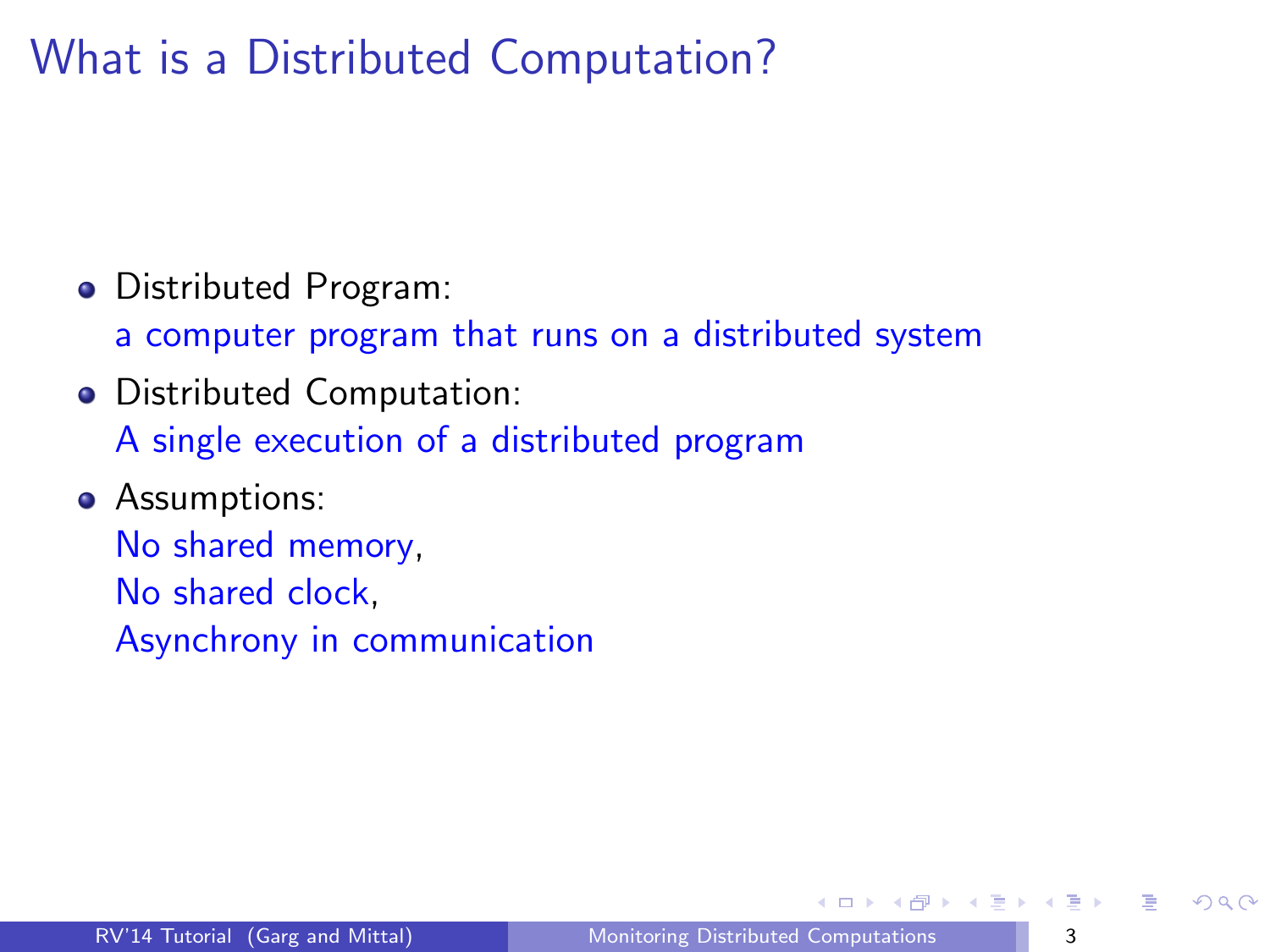### Modeling a Distributed Computation

A computation is  $(E, \rightarrow)$  where E is the set of events and  $\rightarrow$ (happened-before) is the smallest relation that includes:

- e occurred before f in the same process implies  $e \rightarrow f$ .
- e is a send event and f the corresponding receive implies  $e \rightarrow f$ .
- if there exists g such that  $e \rightarrow g$  and  $g \rightarrow f$ , then  $e \rightarrow f$ .



#### [Lamport 78]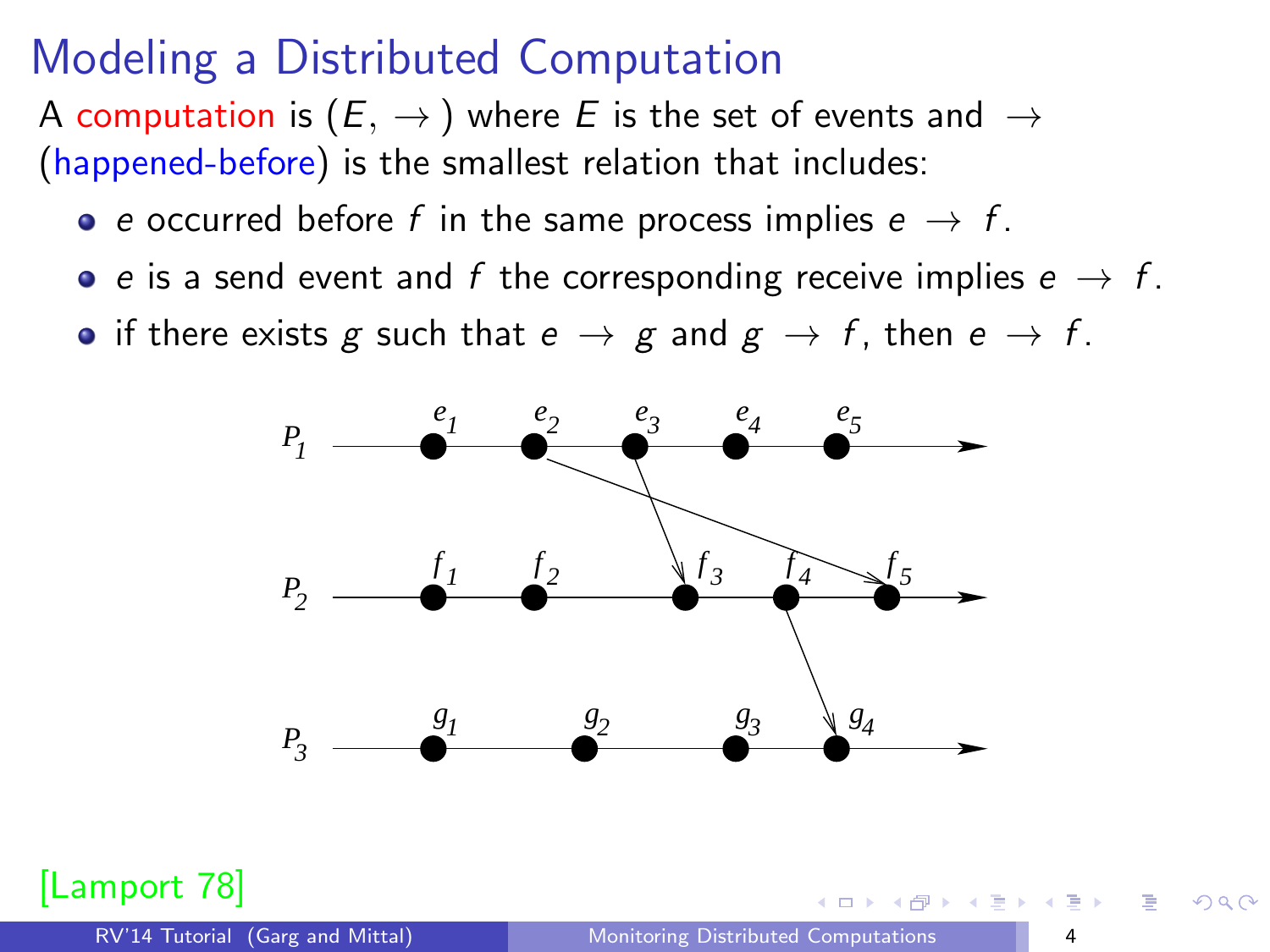#### Modeling a computation as a Poset

 $(E, \rightarrow)$  is an irreflexive poset (  $\rightarrow$  is an irreflexive and transitive binary relation on  $E$ )

Can we exploit the theory of ordered sets?

• join/meet of elements, width of a poset, dimension of a poset, order ideals

Example: Order ideal of a poset corresponds to a consistent global state. The set of all order ideals form a distributive lattice under set containment relation.

Can we exploit the theory of distributive lattices for analyzing consistent global states ?

• representing sublattices, lattice congruences

<span id="page-4-0"></span>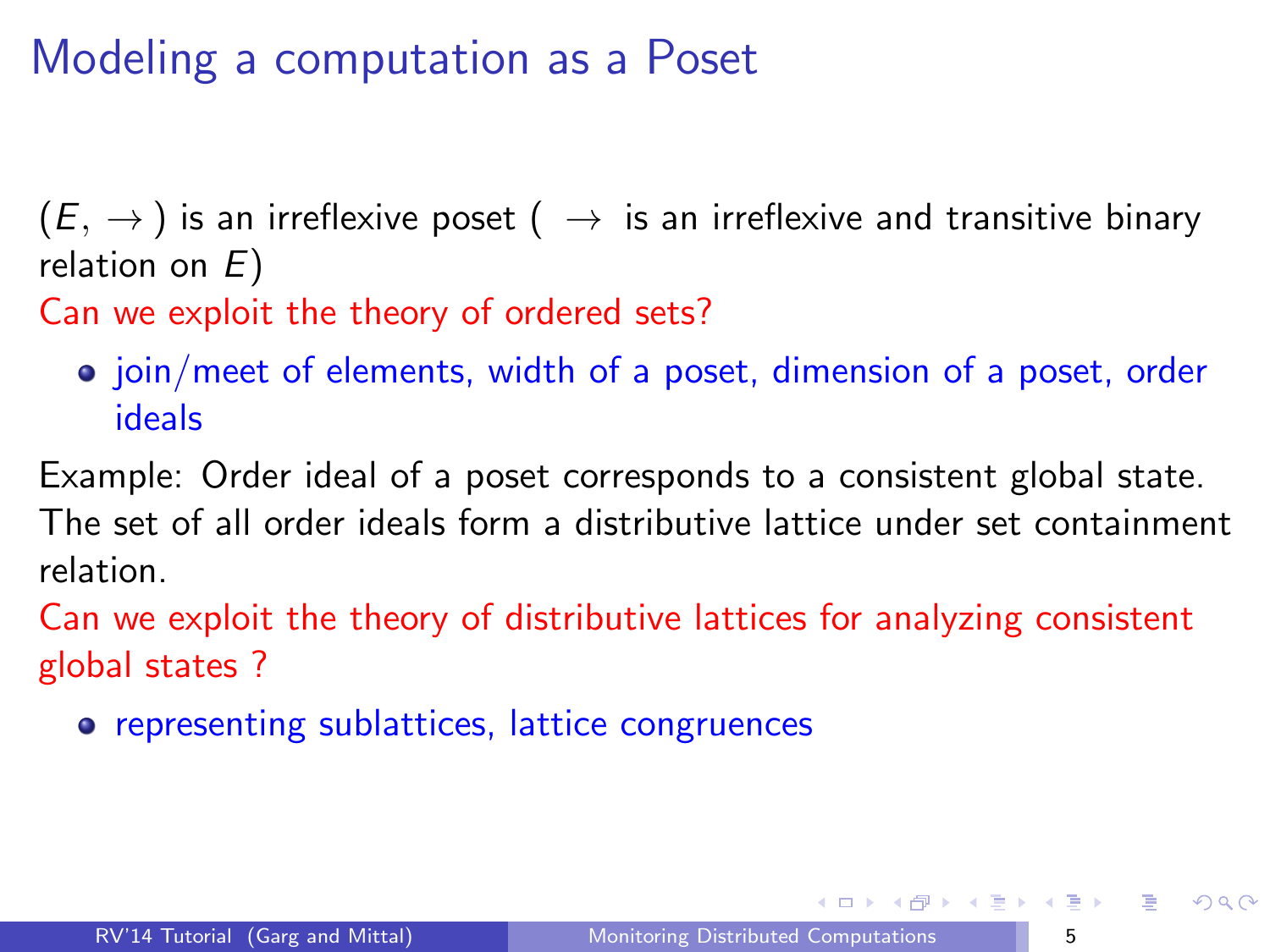# Talk Outline

#### **[Motivation](#page-1-0)**

#### 2 [Background: Posets and Lattices](#page-5-0)

- **[Global Predicate Detection Problem](#page-17-0)** 
	- [Cooper and Marzullo's Algorithm](#page-24-0)
	- [Alagar and Venkatesan's Algorithm](#page-28-0)
	- **[Lexical Enumeration of Consistent Global States](#page-29-0)**
- **[Predicate Detection for Special Classes](#page-36-0)** 
	- **Collinear Predicates**
	- **[Relational Predicates](#page-58-0)**

### **[Slicing](#page-72-0)**

- 6 [Basis Temporal Logic](#page-72-0)
	- [Syntax and Semantics](#page-74-0)
	- **[Semiregular Predicates](#page-80-0)**
	- [Algorithm to detect BTL](#page-84-0)

<span id="page-5-0"></span>つひひ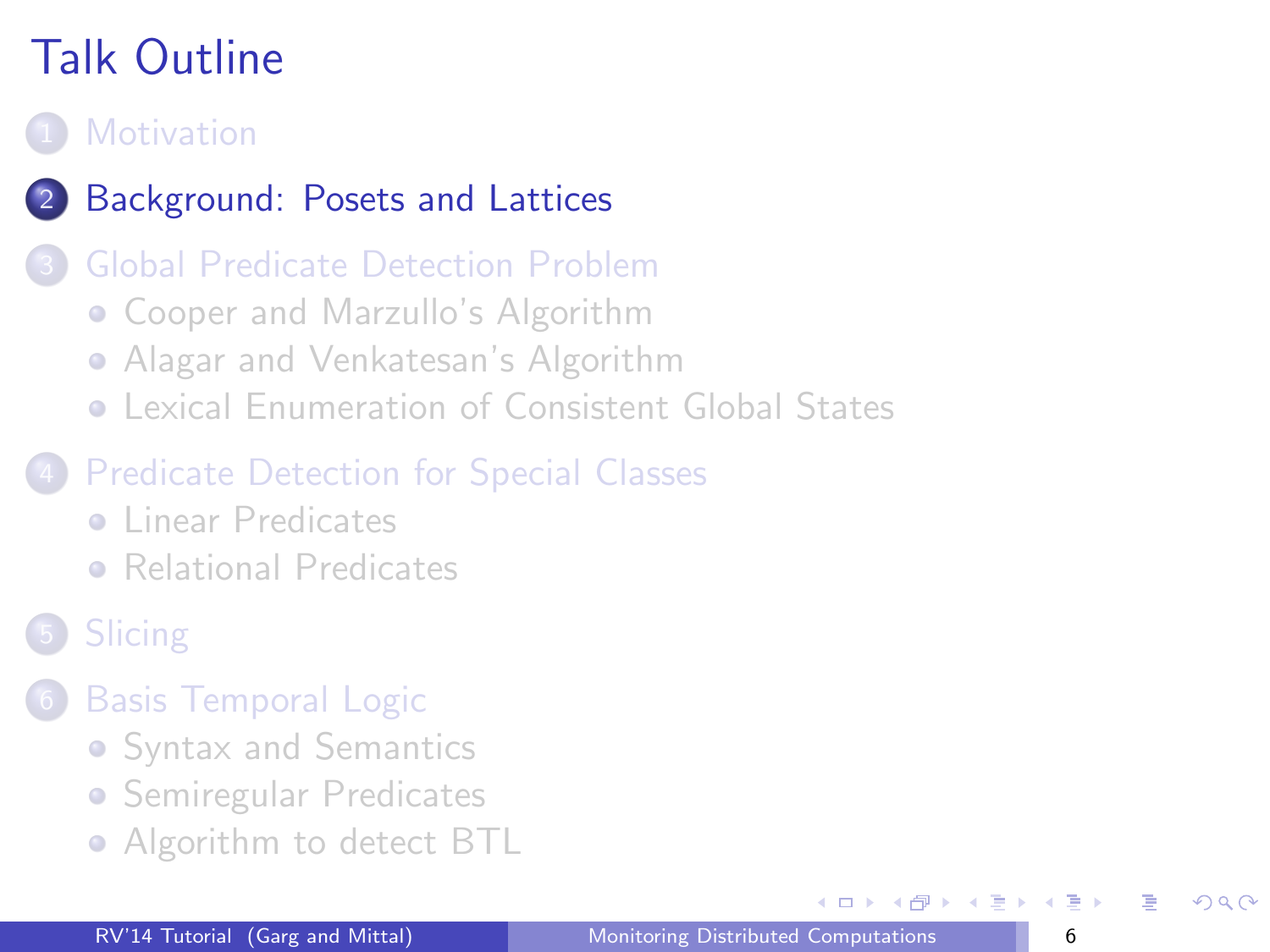## Background: Posets

A poset (partially ordered set) is a tuple  $(X, \leq)$  where X is any set and  $\leq$ is a binary relation on  $X$  with the following properties:

- **•** reflexive.
- antisymmetric and
- **o** transitive

 $(X, <)$  is an irreflexive poset when  $<$  is irreflexive and transitive. Examples:

 $\bullet$   $(N, <)$ :

set of natural numbers under usual less than relation

- $\textbf{2}$   $(\mathbb{N}^k, <)$ : set of k-dimensional vectors under component-wise comparison  $(2, 3, 0) < (3, 3, 1)$  $(2, 3, 0) \nless (1, 4, 2)$
- $\bullet$   $(E, \rightarrow)$ :

set of events of a distributed computation under the happened-before relation  $A \equiv A$   $B$   $A \cap A$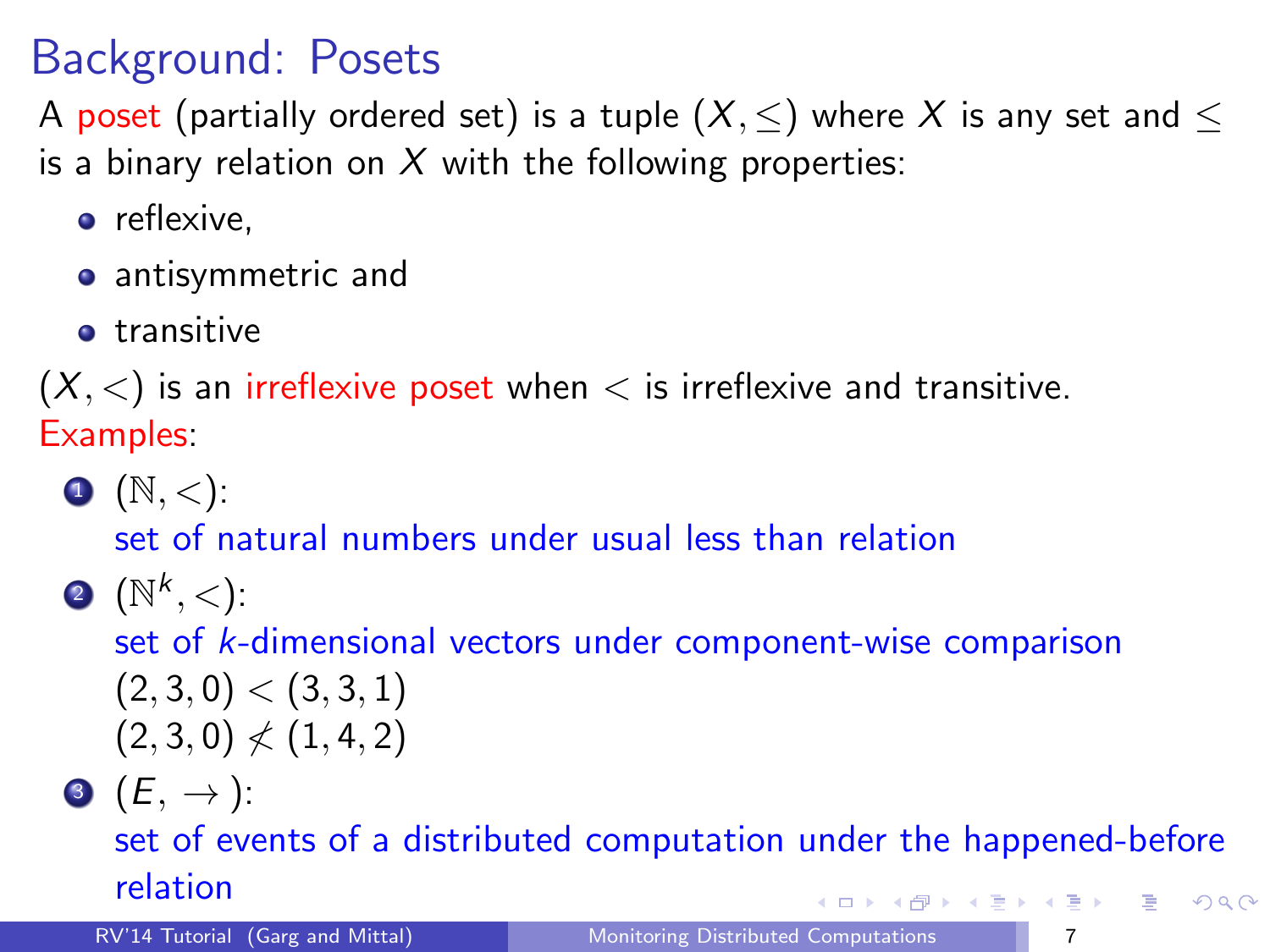#### Background: Poset Terminology



- $x||y(x)$  incomparable with y):  $\neg(x < y) \land \neg(y < x)$
- chain:  $Y \subseteq X$  is a chain if every distinct pair of elements from Y is comparable
- antichain:  $Y \subseteq X$  is an antichain if every distinct pair of elements from Y is incomparable
- height of a poset: size of the longest chain in the poset
- width of a poset: size of the longest antichain in the poset
- width antichain: antichains of size equal to the width

 $QQ$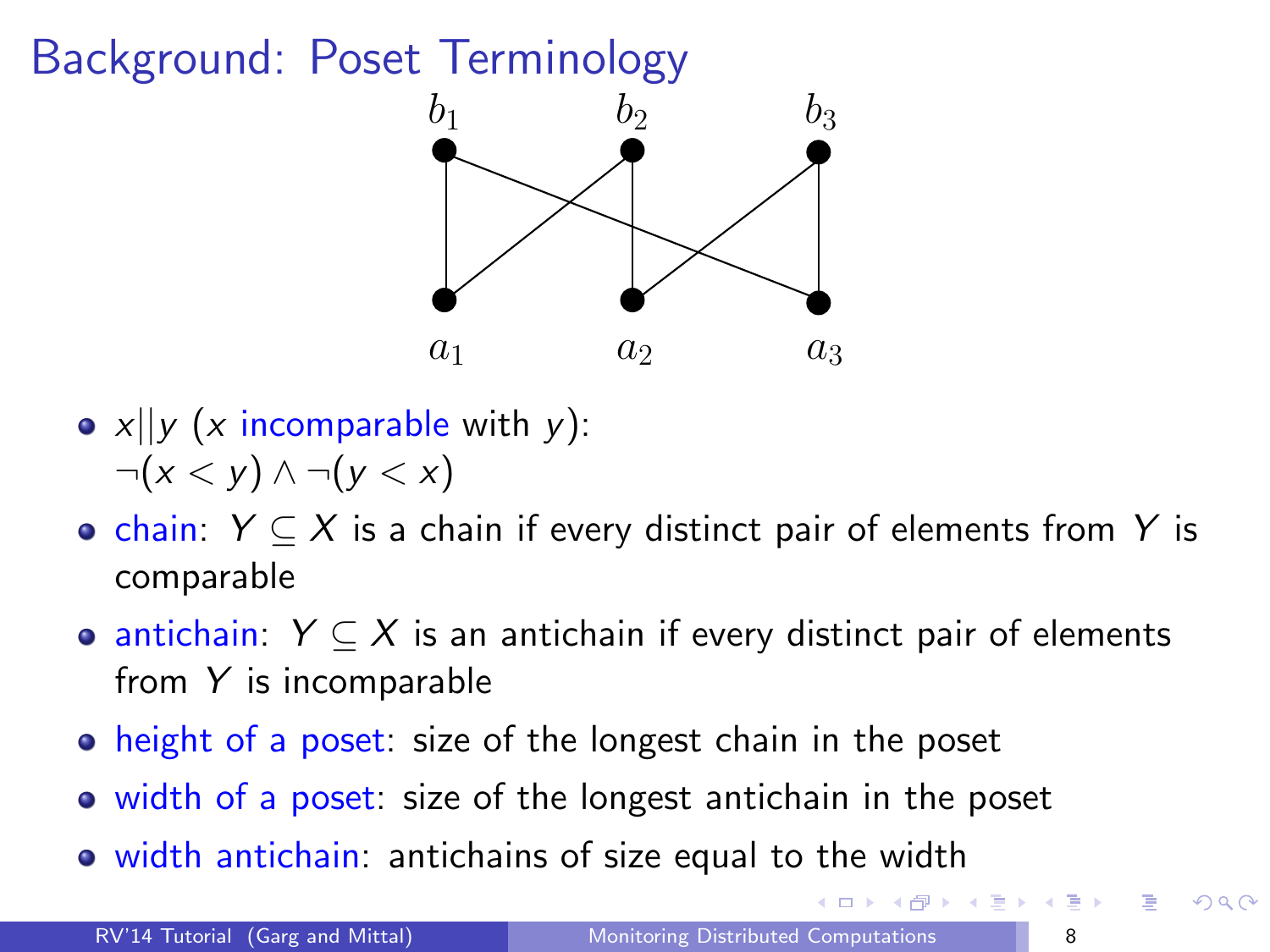#### Background: Lattices

For any  $z \in X$ , z is the join of x and y, i.e.,  $z = x \sqcup y$  iff

- $\bullet x \leq z$  and  $y \leq z$
- $\forall z' \in X, (x \leq z' \land y \leq z') \Rightarrow z \leq z'.$

The meet of two elements  $z = x \square y$  is defined dually. A poset  $(X, \leq)$  is a lattice iff it is closed under meets and joins.  $\forall x, y \in X$ ,  $x \sqcup y \in X$  and  $x \sqcap y \in X$ .

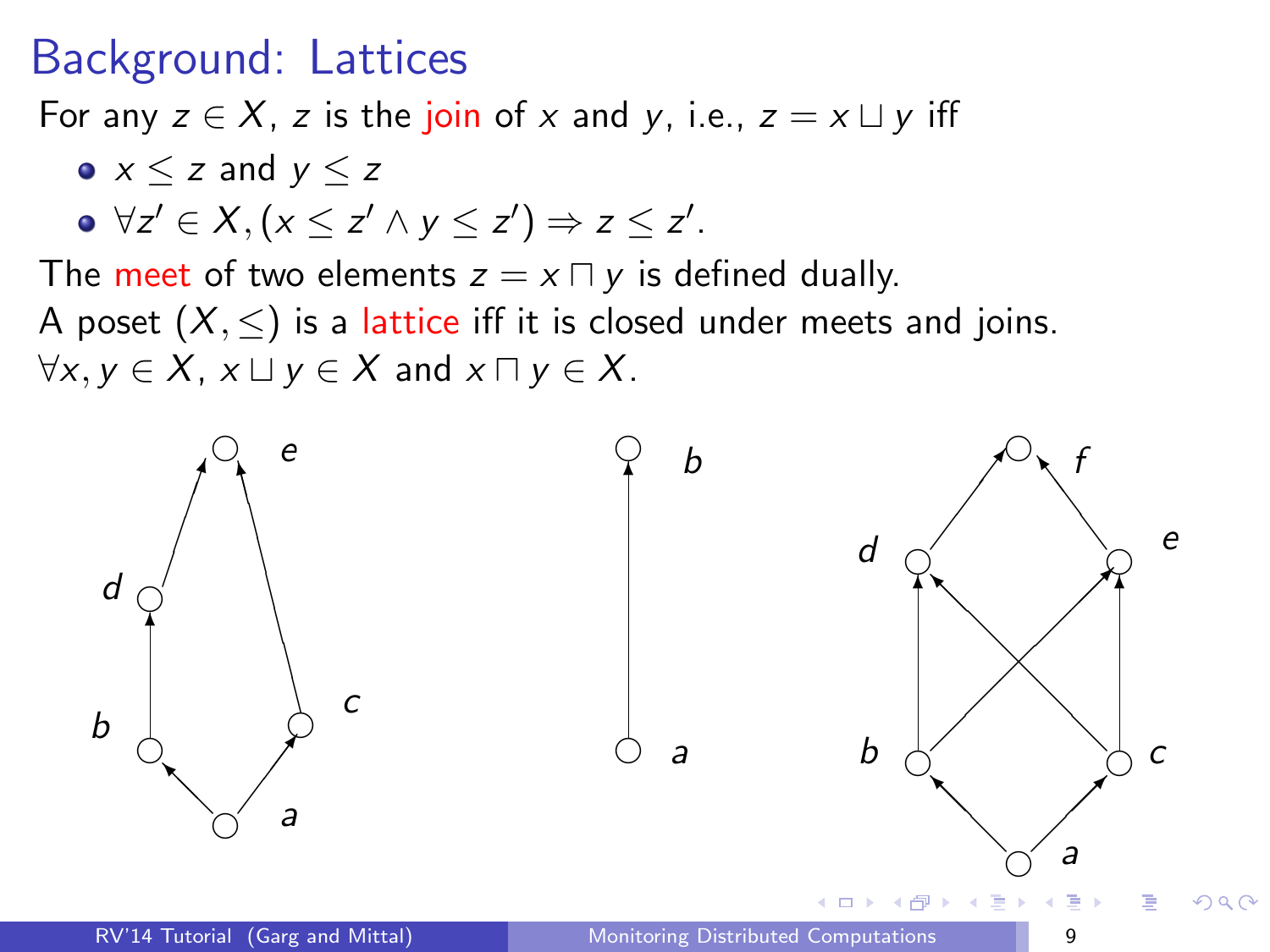#### Background: Sublattices Which subsets form sublattices?



 $\Box$ 

Þ

メス 悪き

 $299$ 

Þ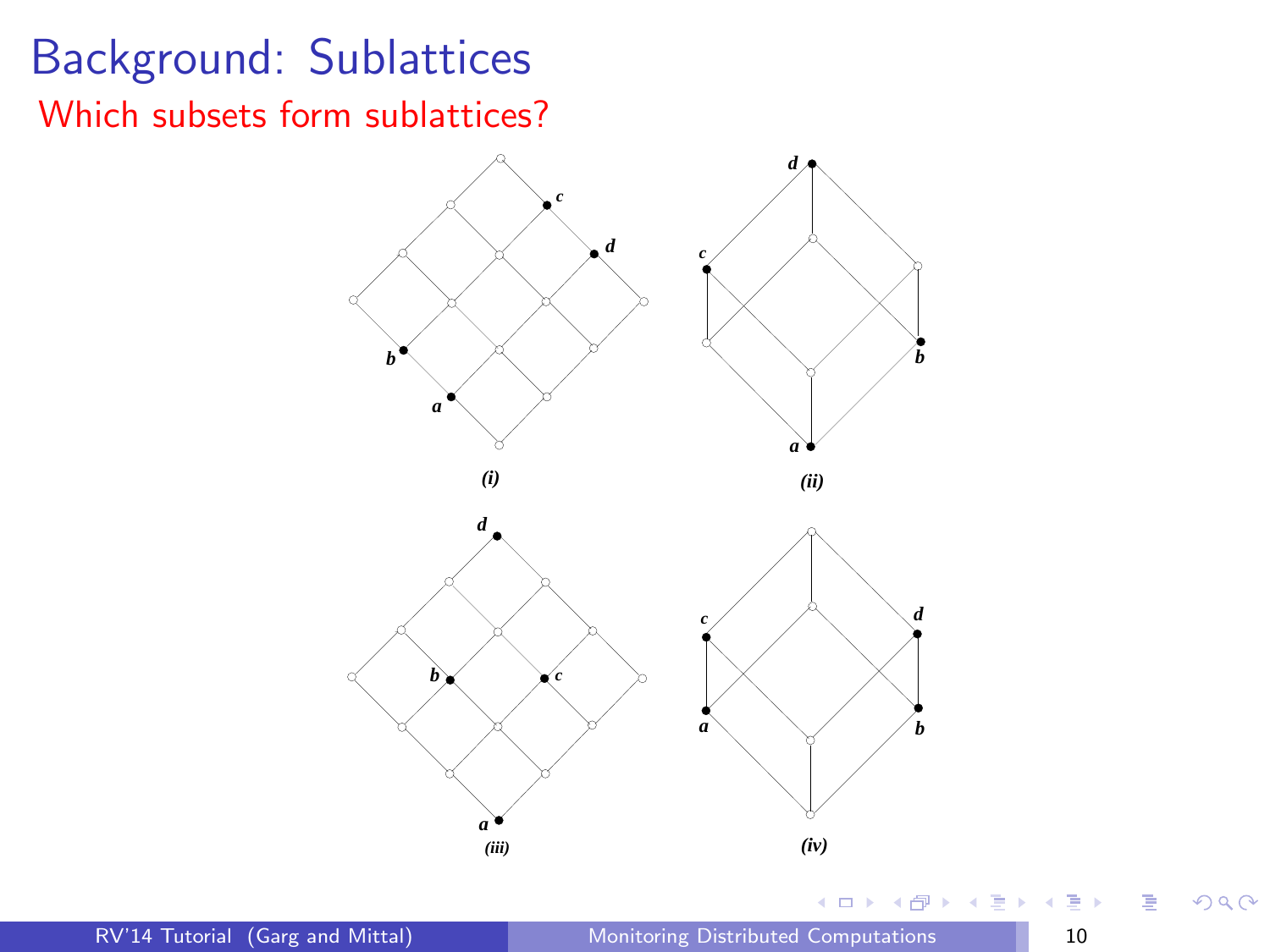#### Background: Distributive Lattices

A lattice  $(L, \leq)$  is a distributive lattice iff  $\forall x, y, z \in L: x \sqcup (y \sqcap z) = (x \sqcup y) \sqcap (x \sqcup z).$ Fact

A lattice is distributive iff it does not have a pentagon or a diamond as a sublattice.

<span id="page-10-0"></span>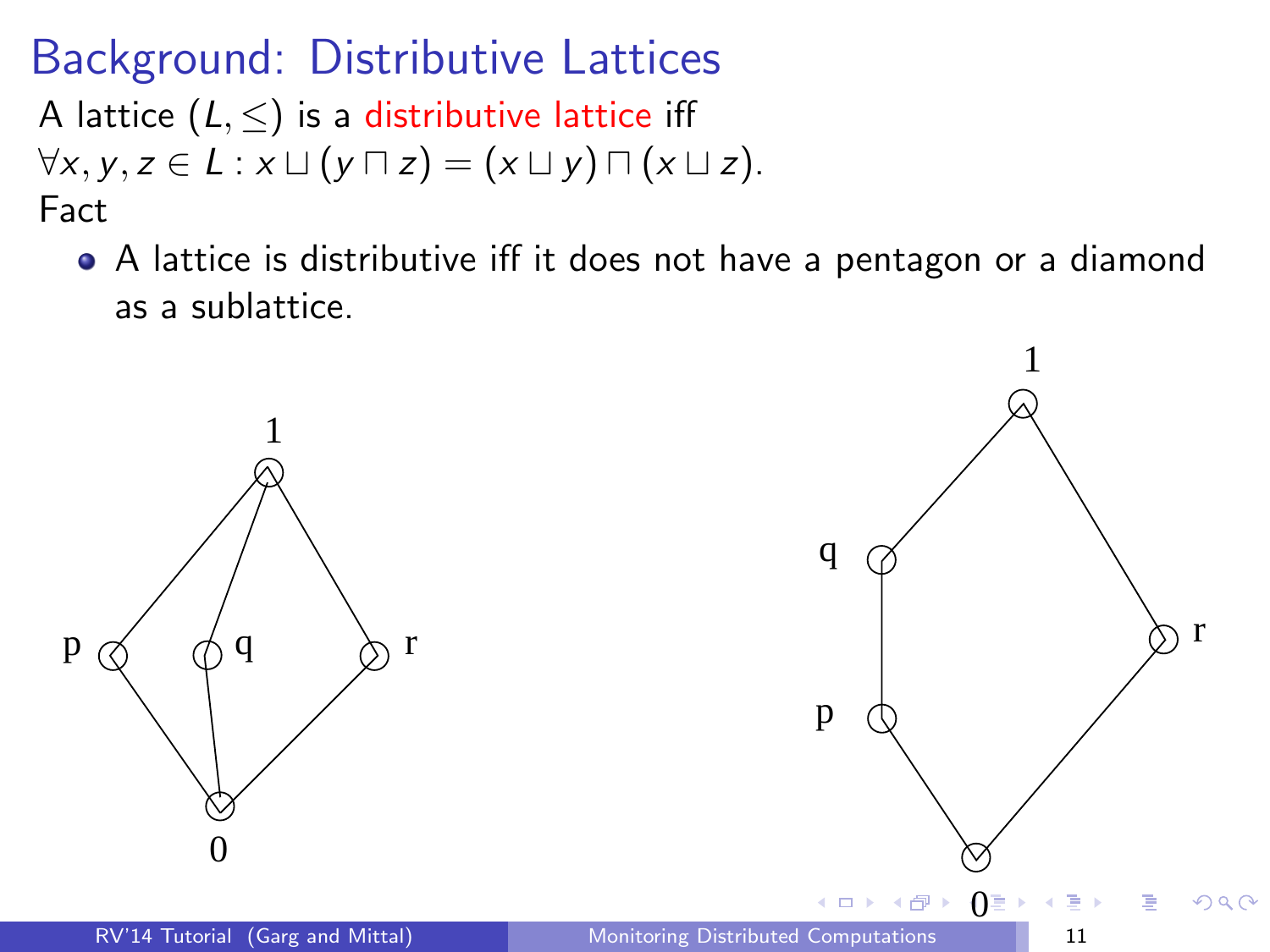#### Background: Order Ideals of a Poset



Let  $(X, \leq)$  be any poset. A subset  $Y \subseteq X$  an order ideal (or a downset) if

$$
z\in Y\wedge y
$$

Are these order ideals?

 $Y_1 = \{a_1, b_1\}$  $Y_2 = \{a_1, a_3, b_1\}$  $Y_3 = \{\}$  $Y_4 = X$  $Y \subseteq X$  $Y \subseteq X$  an order filter if  $z \in Y \land z < y \Rightarrow y \in Y$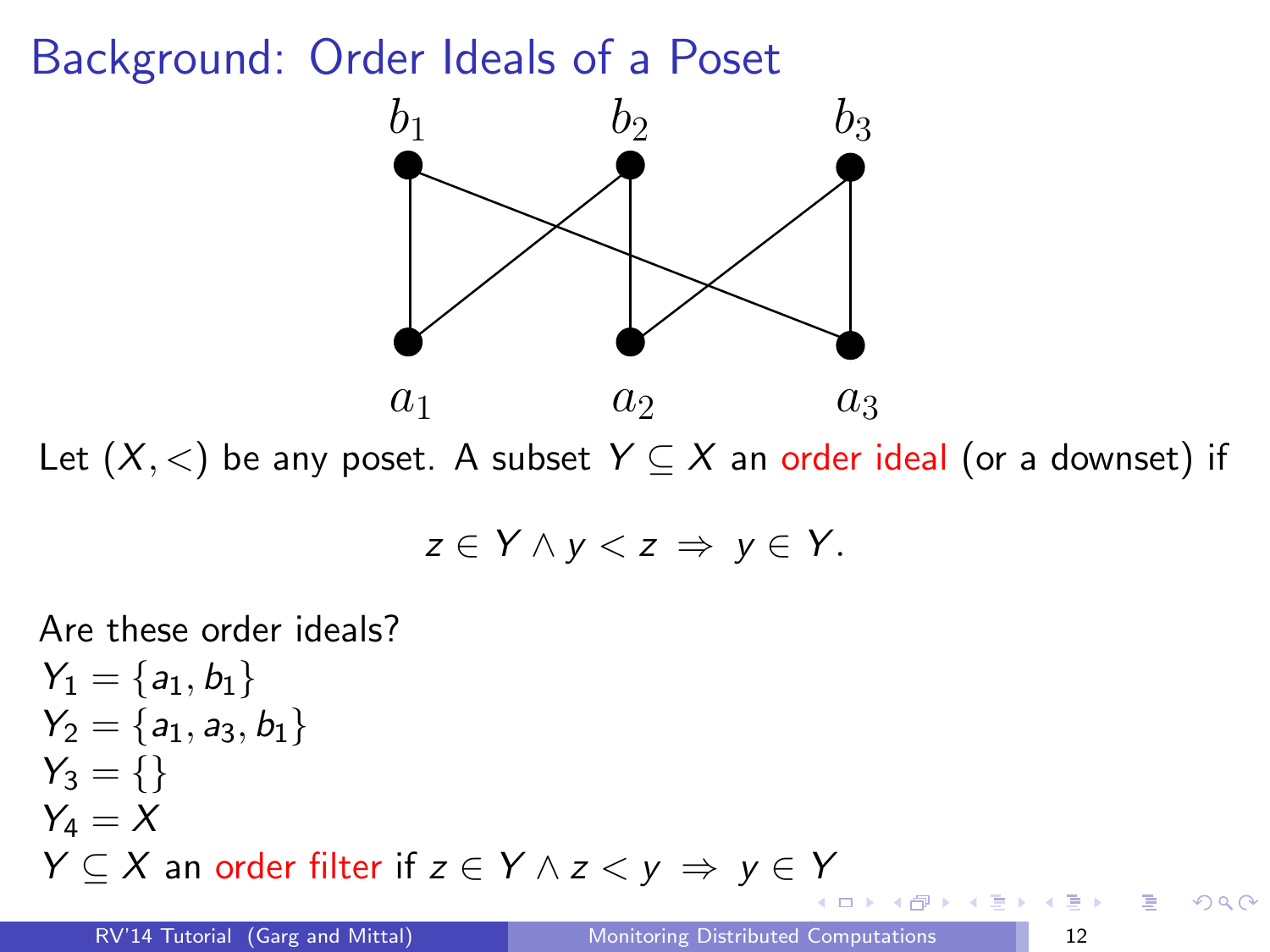#### Example: Order Ideals

Consistent Global State (CGS) of a Distributed System



Consistent global state  $=$  subset of events executed so far A subset  $G$  of  $E$  is a consistent global state (also called a consistent cut) if

$$
\forall e, f \in E : (f \in G) \land (e \rightarrow f) \Rightarrow (e \in G)
$$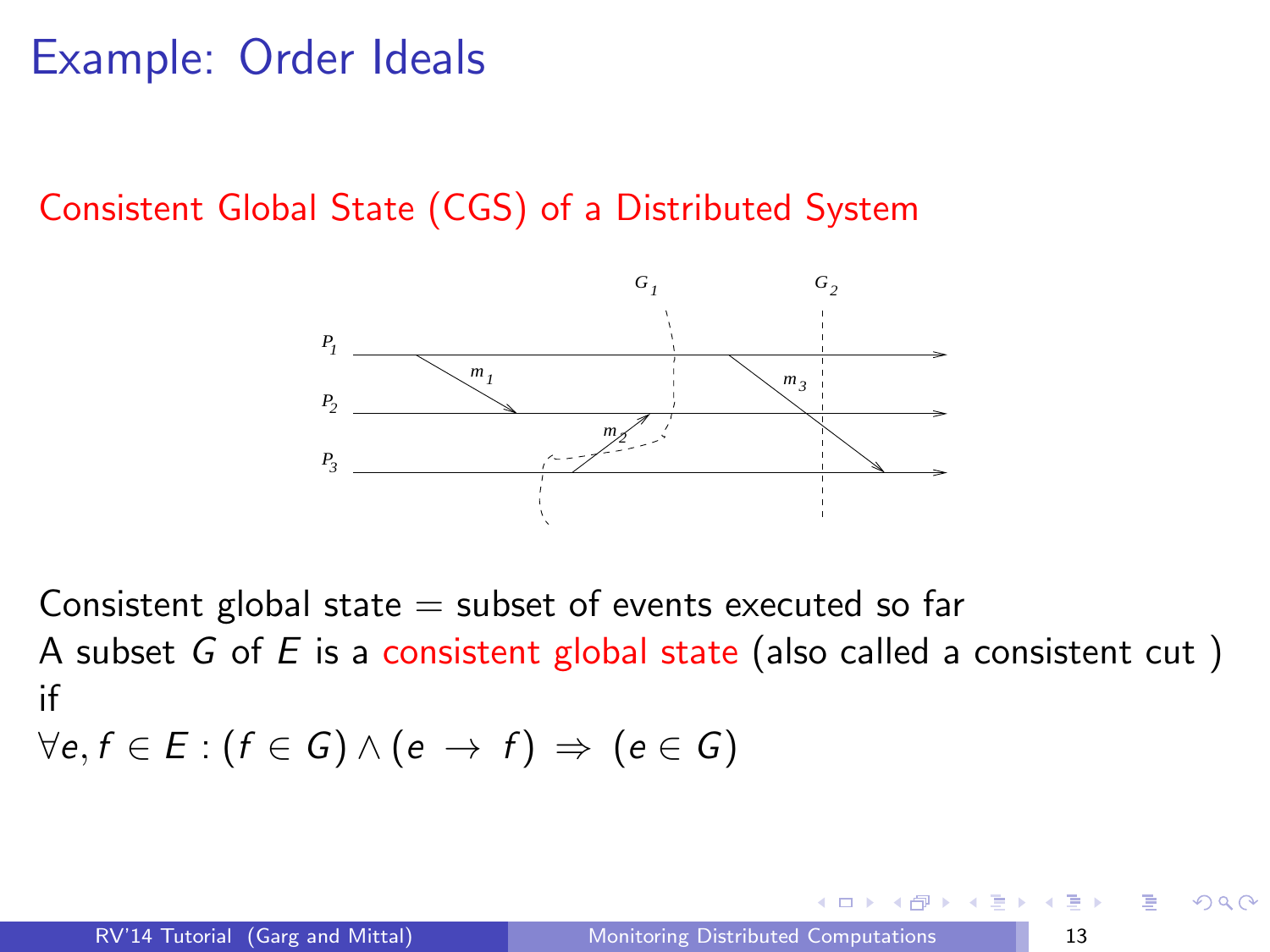# Background: Lattice of order ideals

#### Theorem

The set of all order ideals of any poset forms a distributive lattice under the set containment relation.

The set of ideals forms a lattice

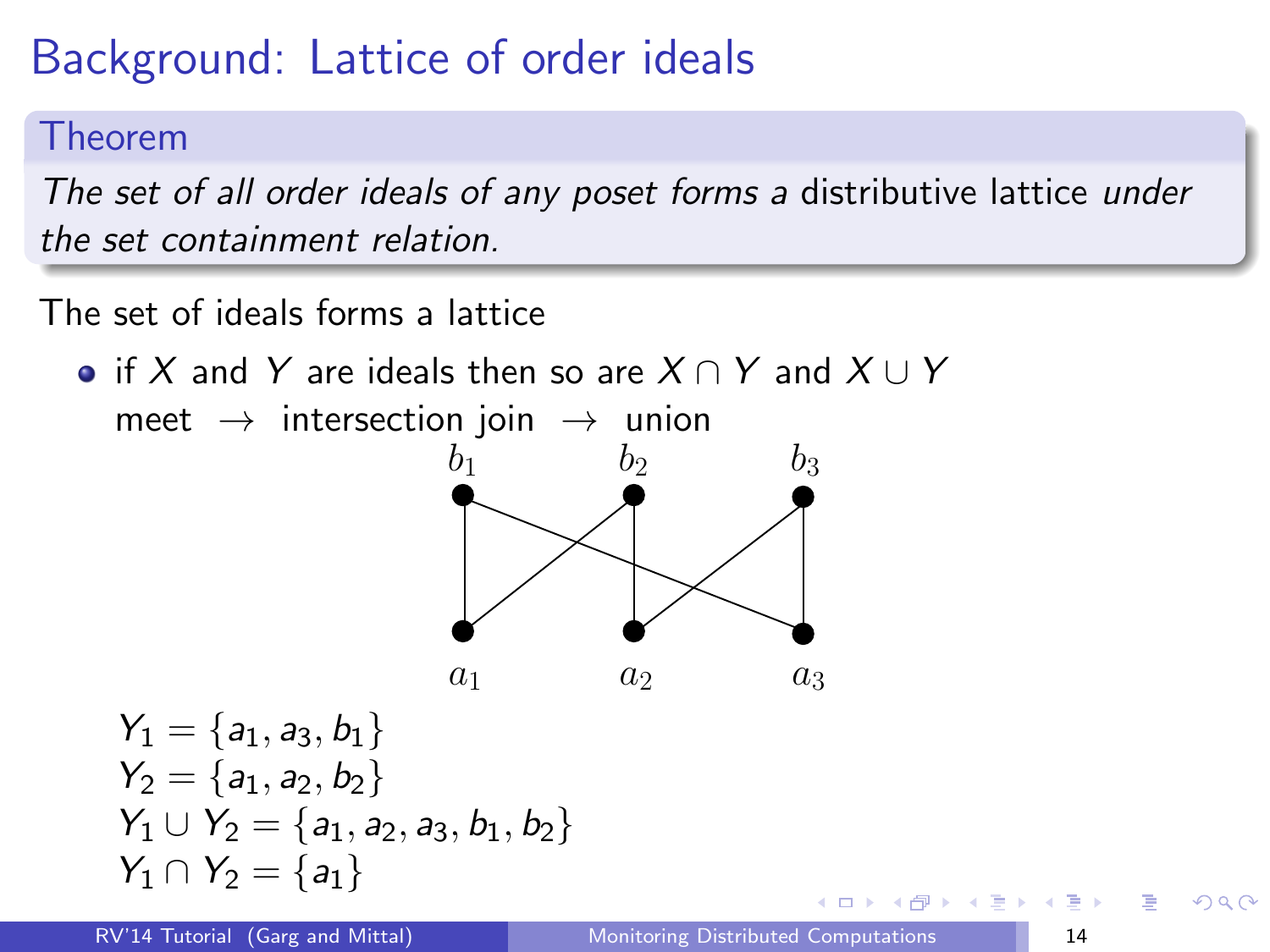#### Ideal Lattice

The lattice of ideals is distributive

**•** union distributes over intersection

which of the following graphs are possible CGS lattices?



Corollary: The set of all CGS of a computation forms a distributive lattice.

<span id="page-14-0"></span>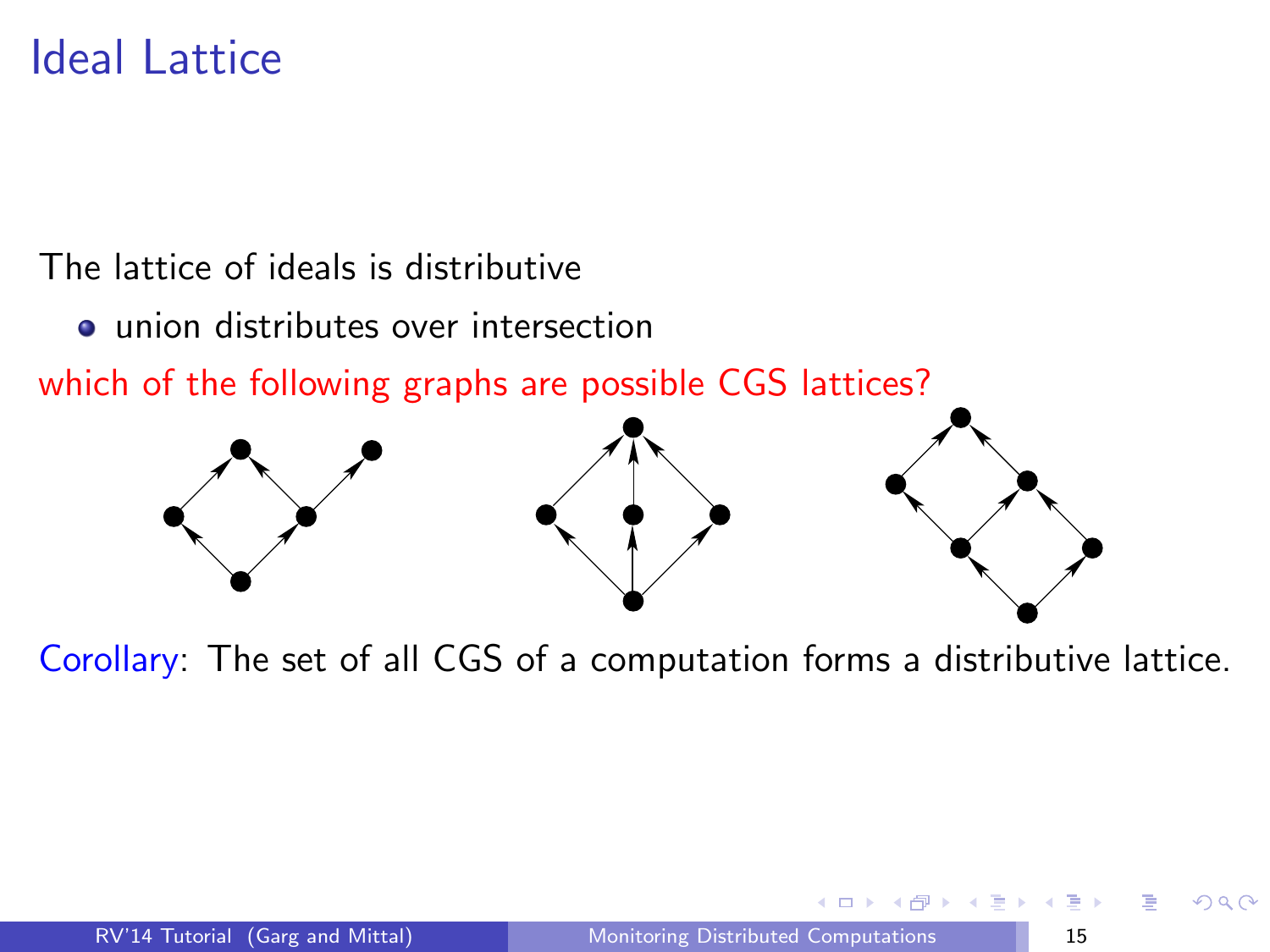

 $2Q$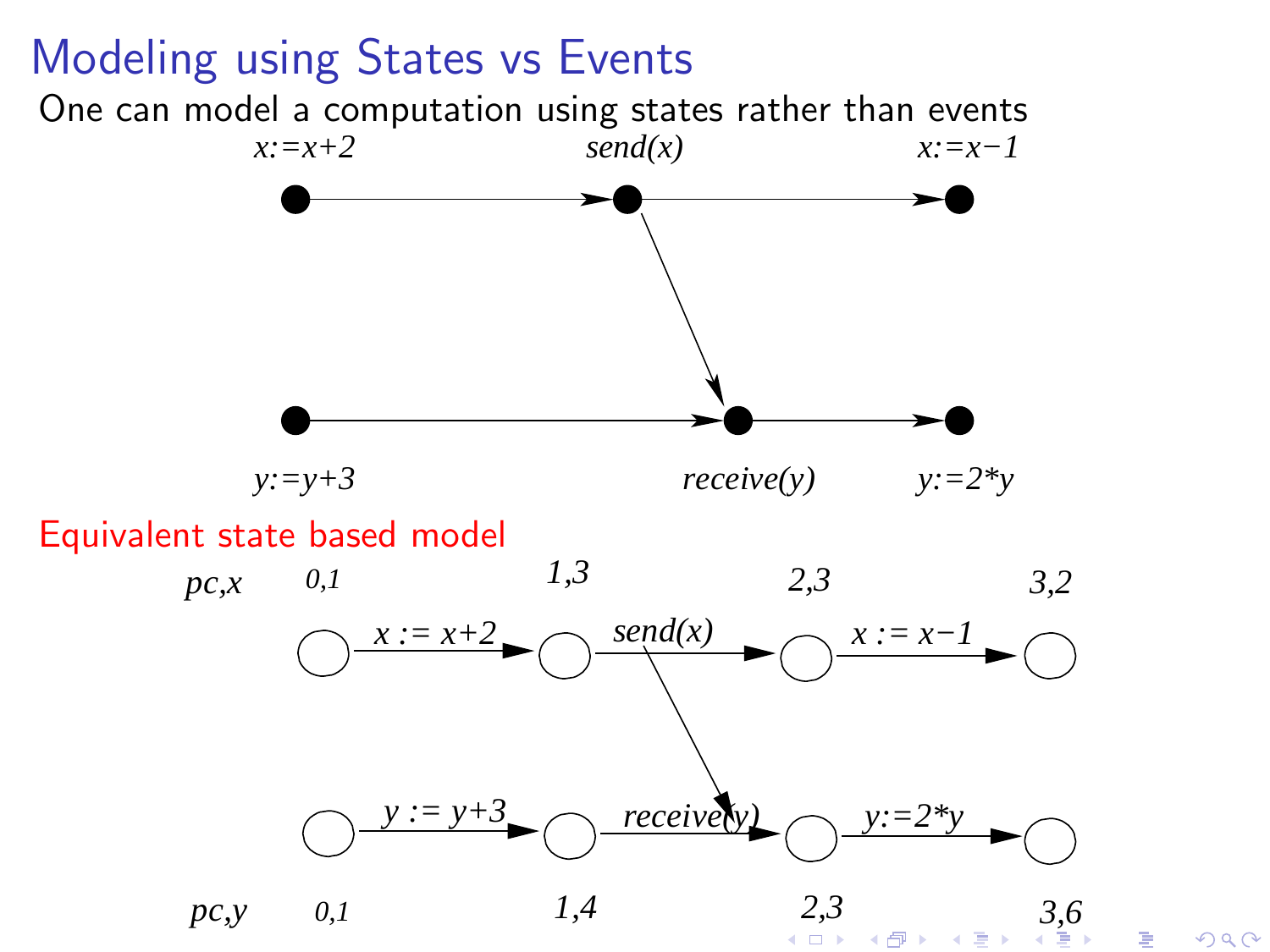#### Consistent Global States in the State based Model



(a) Event Based Model



(b) State Based Model

<span id="page-16-0"></span>



 $299$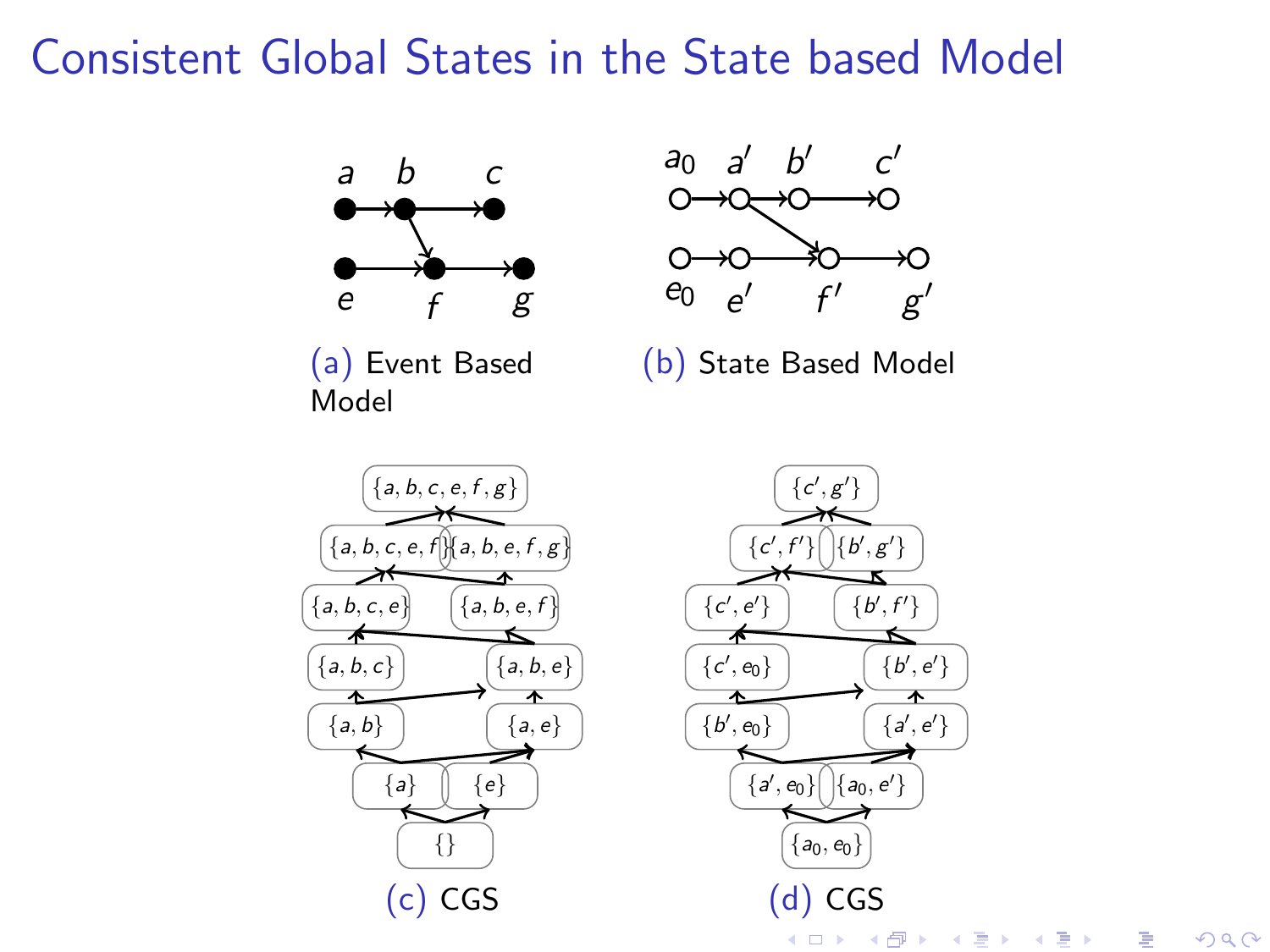# Talk Outline

- **[Motivation](#page-1-0)**
- 2 [Background: Posets and Lattices](#page-5-0)

#### **[Global Predicate Detection Problem](#page-17-0)**

- [Cooper and Marzullo's Algorithm](#page-24-0)
- [Alagar and Venkatesan's Algorithm](#page-28-0)
- **[Lexical Enumeration of Consistent Global States](#page-29-0)**
- **[Predicate Detection for Special Classes](#page-36-0)** 
	- **Collinear Predicates**
	- **[Relational Predicates](#page-58-0)**

### **[Slicing](#page-72-0)**

- 6 [Basis Temporal Logic](#page-72-0)
	- [Syntax and Semantics](#page-74-0)
	- **[Semiregular Predicates](#page-80-0)**
	- [Algorithm to detect BTL](#page-84-0)

<span id="page-17-0"></span>つひひ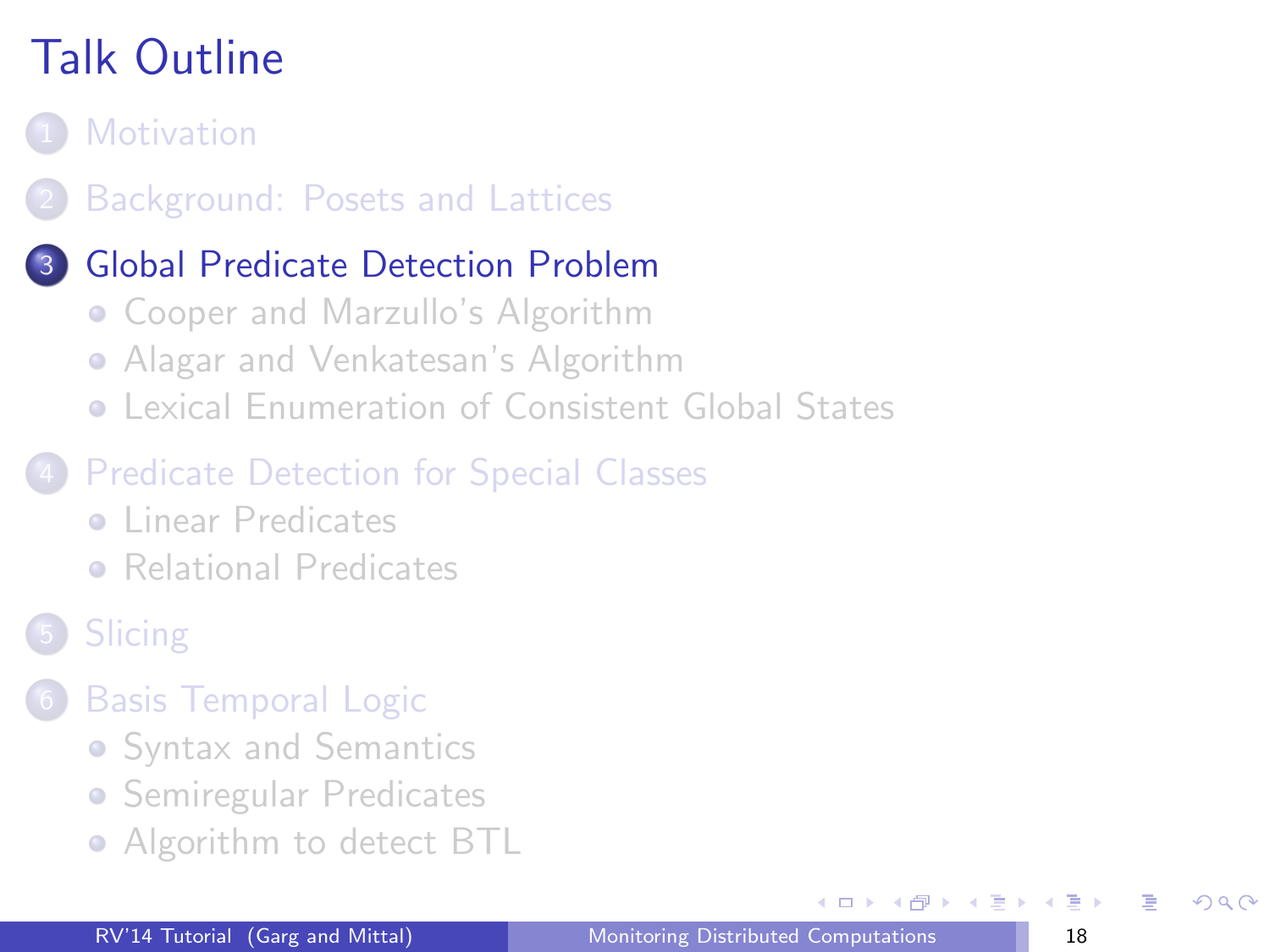#### Global Predicate Detection

Predicate: A global condition expressed using variables on processes e.g., more than one process is in critical section, there is no token in the system

Problem: find a consistent cut that satisfies the given predicate



The global predicate may express: a software fault or a global breakpoint

つへへ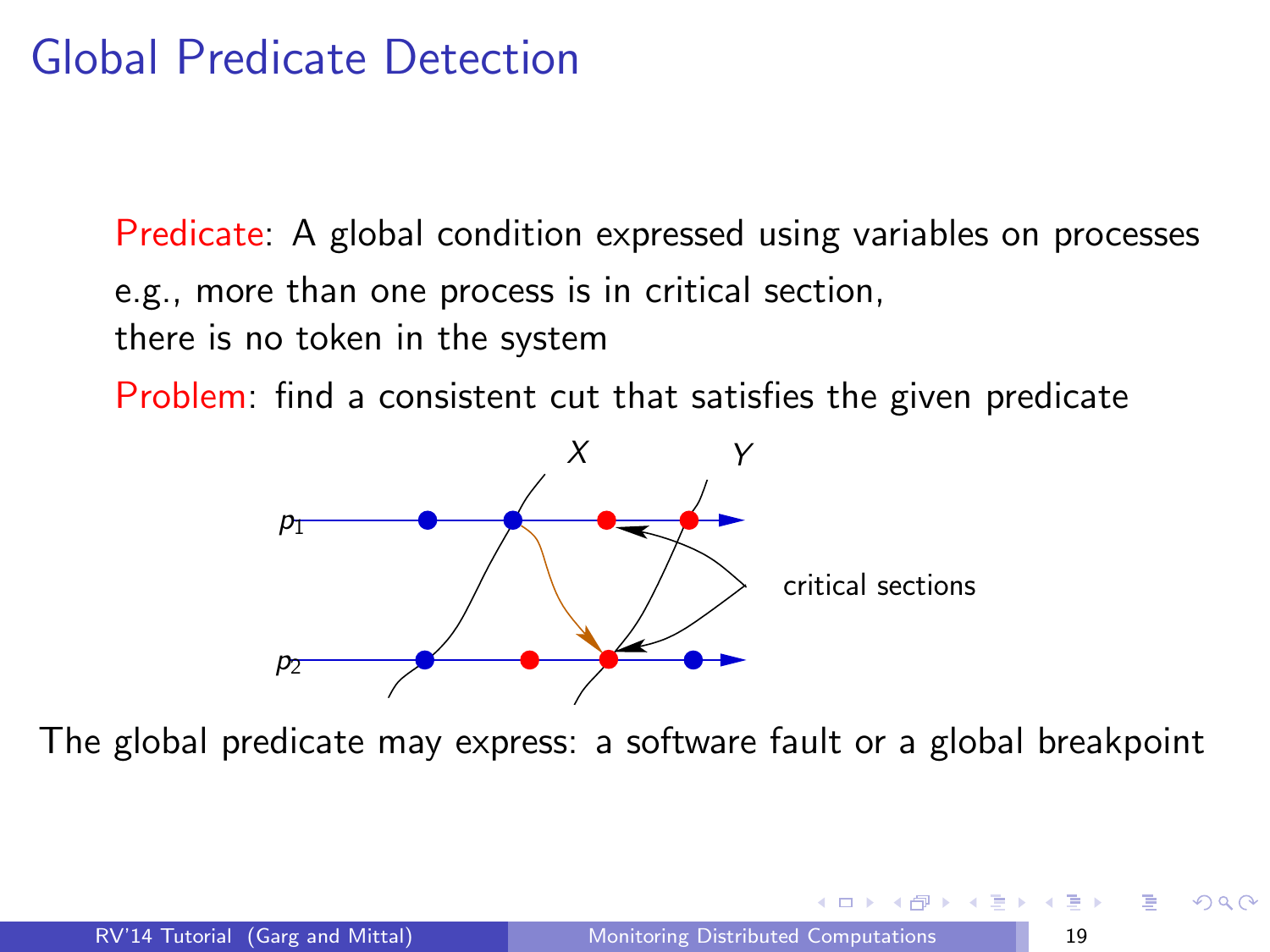## Two interpretations of predicates



Possibly:Φ: exists a path from the initial state to the final state along which Φ is true on some state Definitely: $\Phi$  : for all paths from the initial state to the final state  $\Phi$  is true on some state

 $QQ$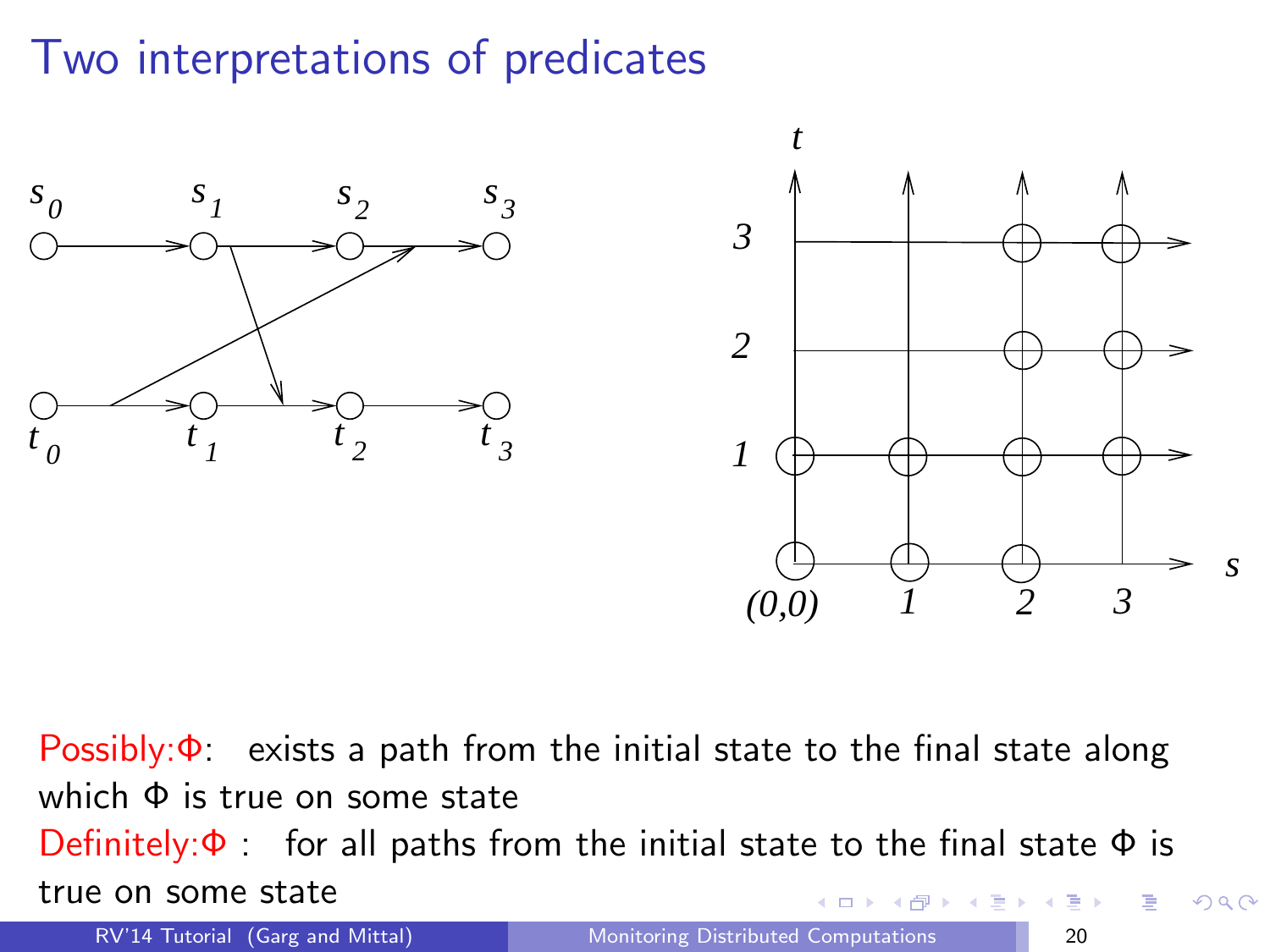#### Detecting Possibly:Φ

- **Centralized Checker Process**
- Send relevant events to the checker process
- Include dependency information for events
- Checker process enumerates consistent global states

<span id="page-20-0"></span>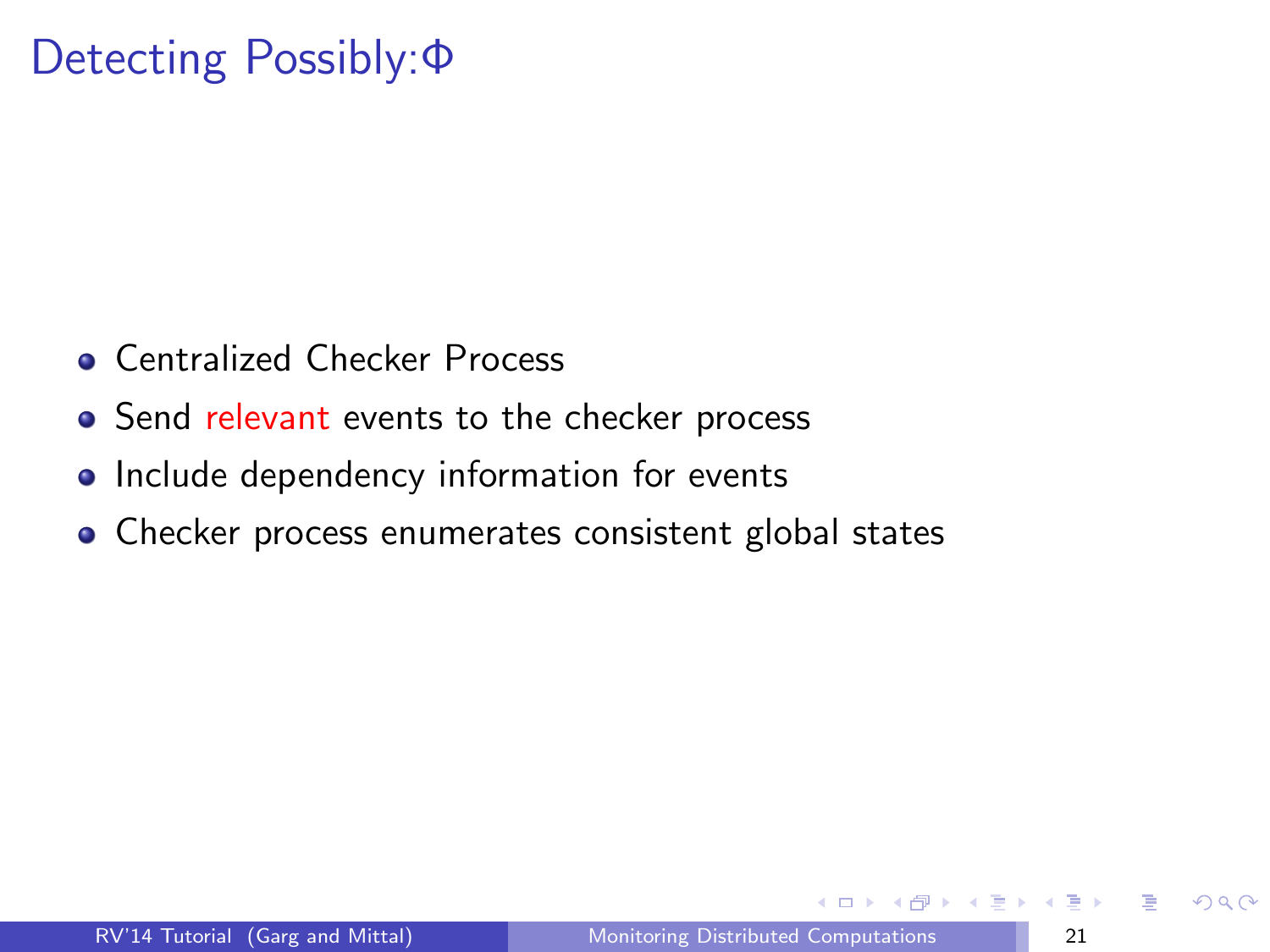## Tracking Dependency

Problem: Given  $(E, \rightarrow)$ , assign timestamps v to events in E such that  $\forall e, f \in E : e \rightarrow f \equiv v(e) < v(f)$ 



Online Timestamps: Vector Clocks [Fidge 89, Mattern 89]: all events: increment  $v[i]$  after each event send events: piggyback v with the outgoing message receive events: compute the max with the re[cei](#page-20-0)[ve](#page-22-0)[d](#page-20-0) [ti](#page-21-0)[m](#page-22-0)[e](#page-16-0)[s](#page-17-0)[t](#page-23-0)[a](#page-24-0)[m](#page-16-0)[p](#page-17-0)

Α

<span id="page-21-0"></span> $QQ$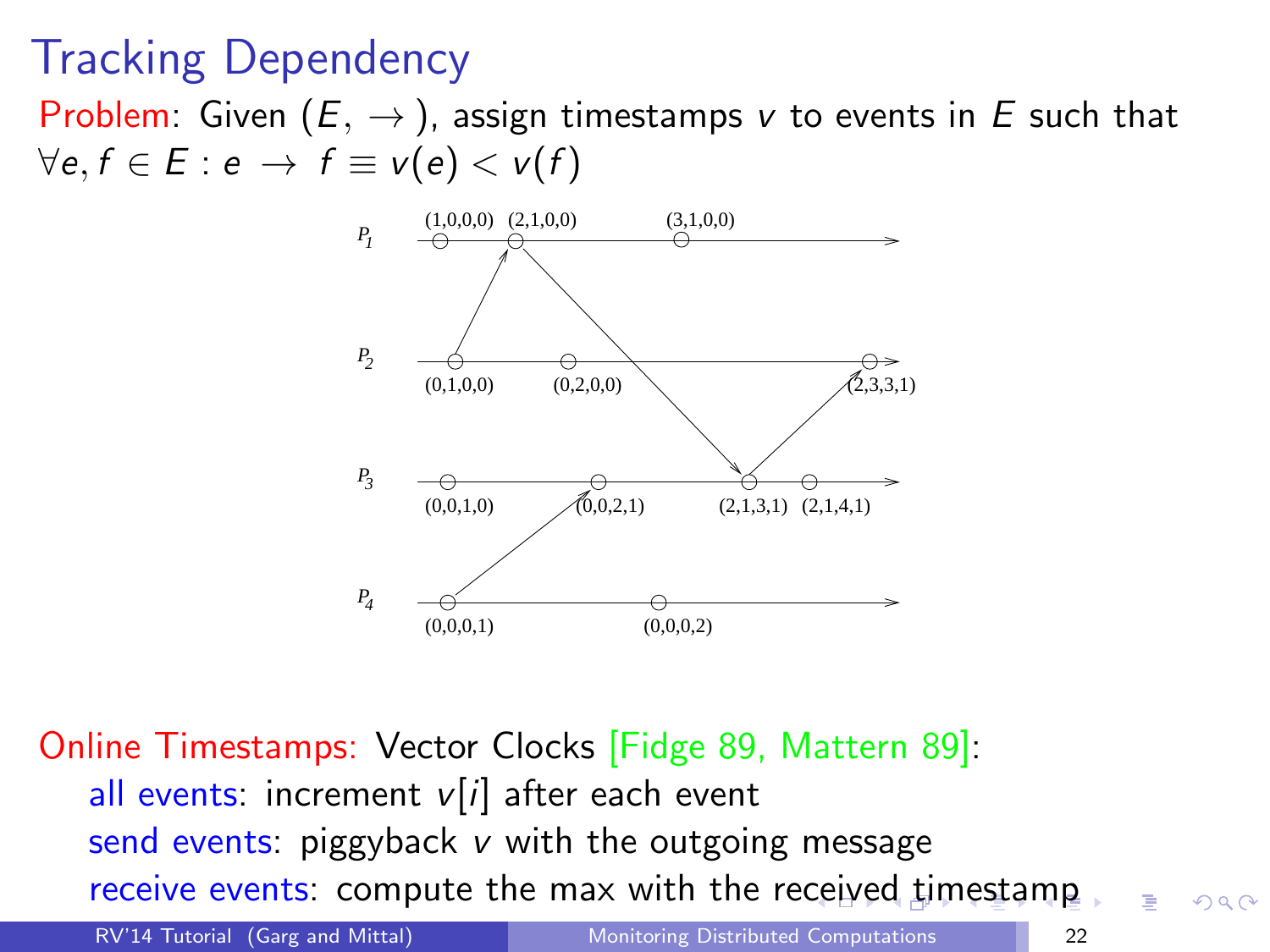## Detecting  $Possibly : B \longrightarrow$  Enumeration of Consistent Global States



BFS: 00, 01, 10, 11, 20, 12, 21, 13, 22, 23, 33 DFS: 00, 10, 20, 21, 22, 23, 33, 11, 12, 13, 01



(c)

<span id="page-22-0"></span>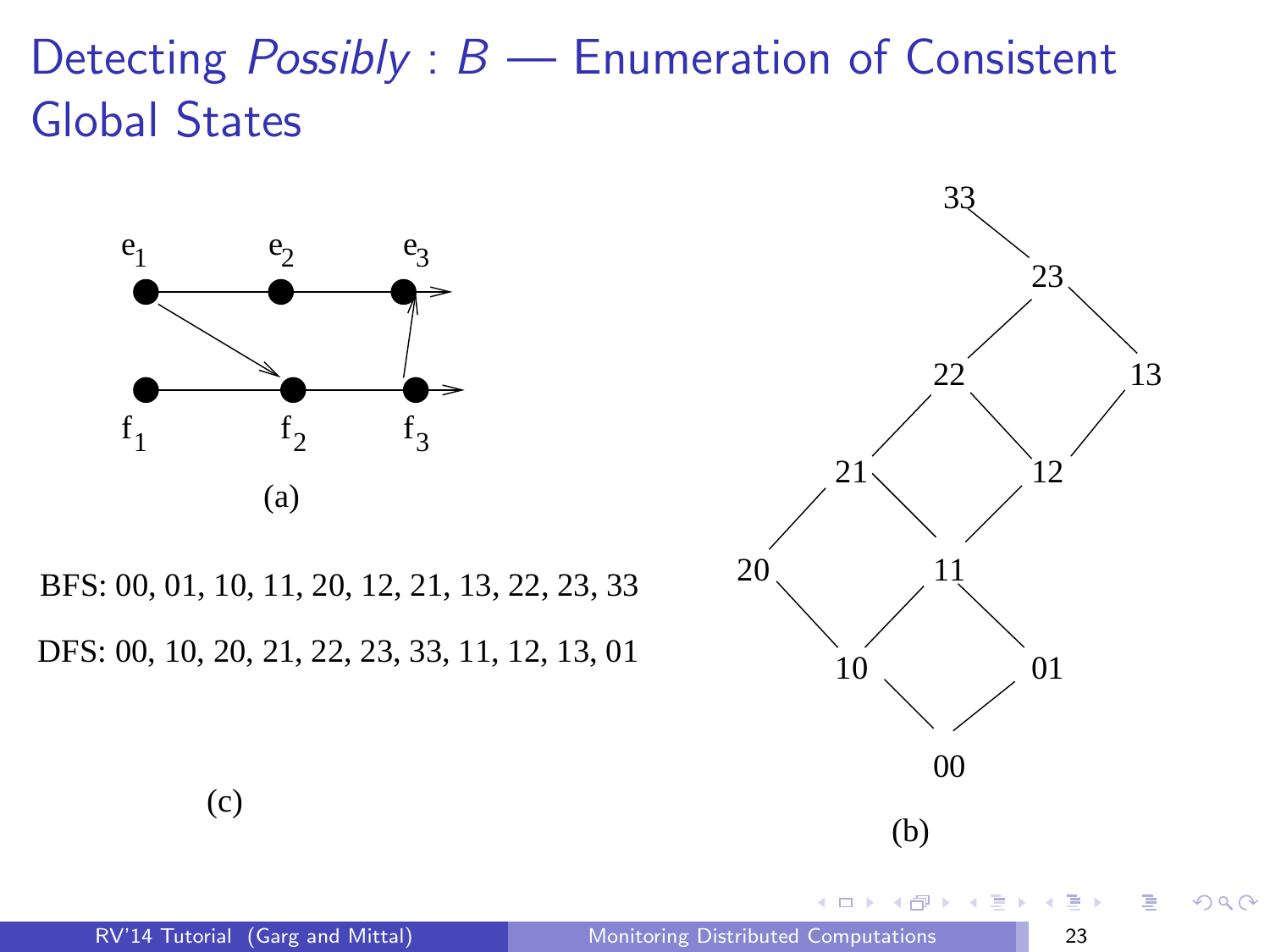### Challenges for Lattice Enumeration

- The number of CGS is exponential in the number of processes
- The lattice cannot be stored in the main memory
- What if the poset is infinite?

Э×

<span id="page-23-0"></span> $QQ$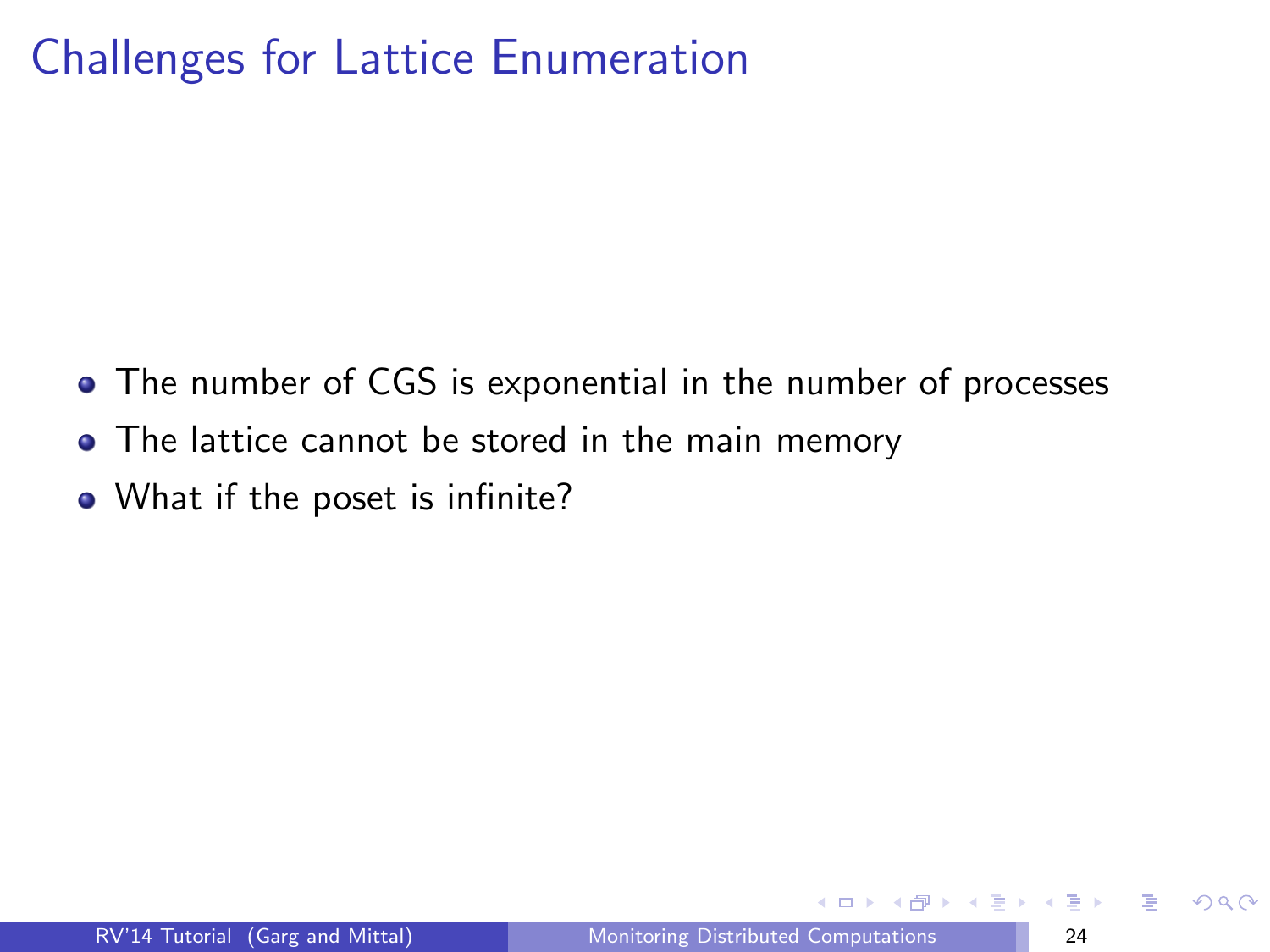Cooper and Marzullo's Algorithm

```
[Cooper and Marzullo 91]
Implicit BFS Traversal
current: list of the global states at the current level.
Initially, current has only one global state, the initial global state
repeat
   enumerate current;
   last := current;
```
current  $=$  global states reached from *last* in one step;

until (current is empty)

 $\mathbb{B}$  is

<span id="page-24-0"></span> $QQ$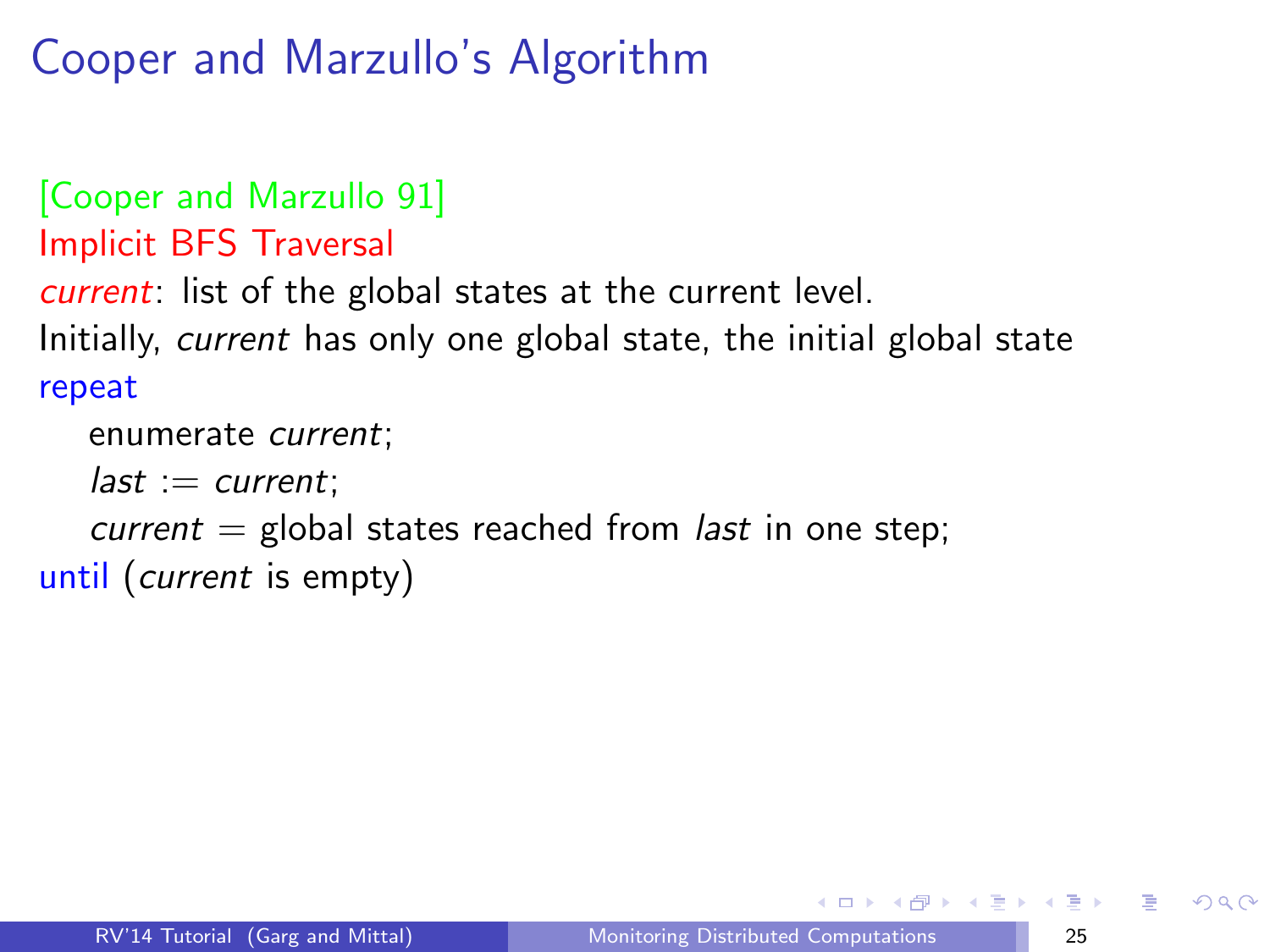Cooper and Marzullo's Algorithm

```
[Cooper and Marzullo 91]
Implicit BFS Traversal
current: list of the global states at the current level.
Initially, current has only one global state, the initial global state
repeat
   enumerate current;
   last := current:
   current = global states reached from last in one step;
until (current is empty)
Problems:
```
Repeated Enumeration: a CGS can be reached from multiple global states. Space Complexity: need to store a level of the lattice – exponential in the number of processes

**A Braker**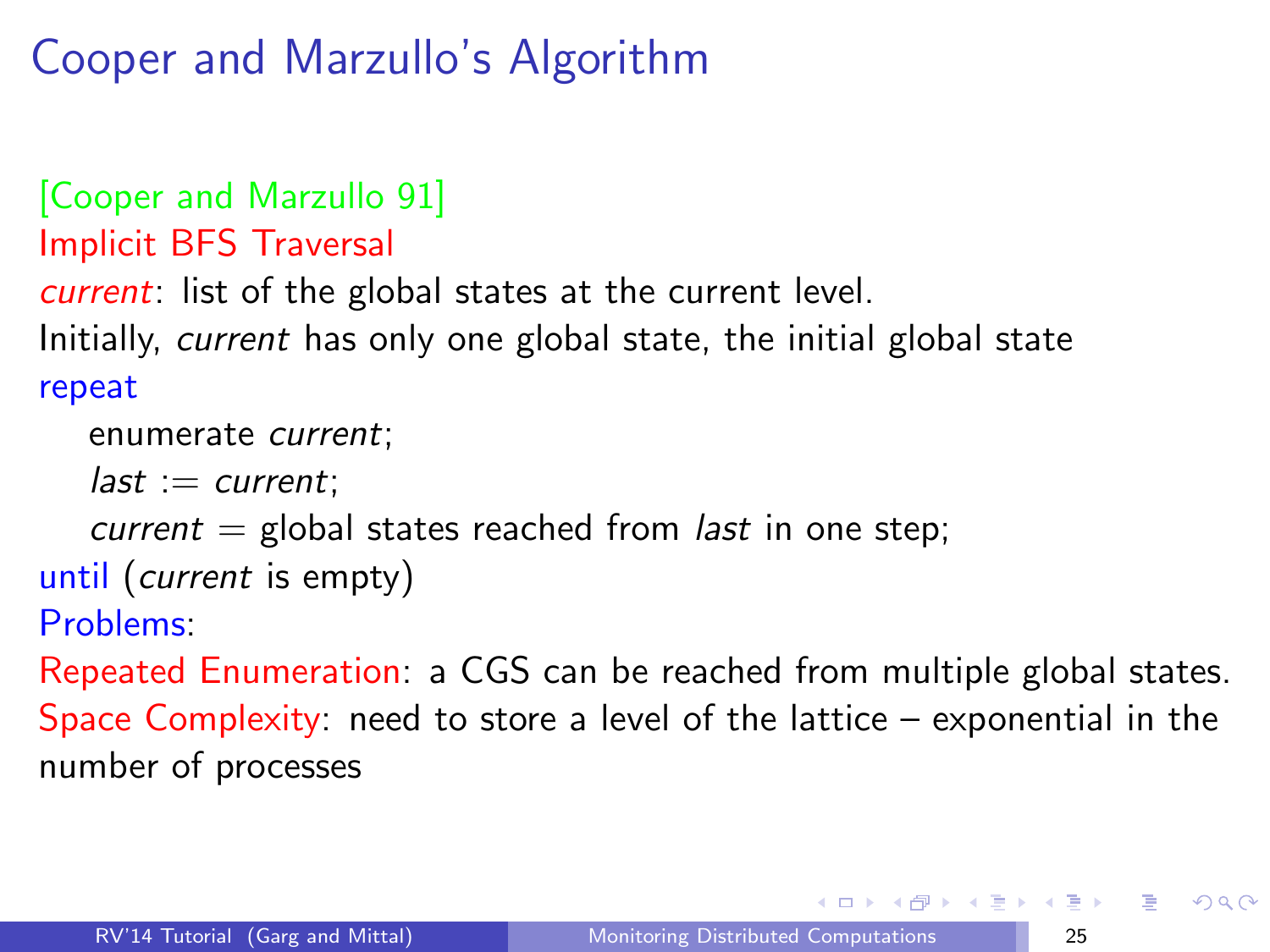## Avoiding Repeated Enumeration



#### Idea: explore events only in a sorted order

an event e is explored from a global state  $G$  iff e is bigger than all the events in G

<span id="page-26-0"></span>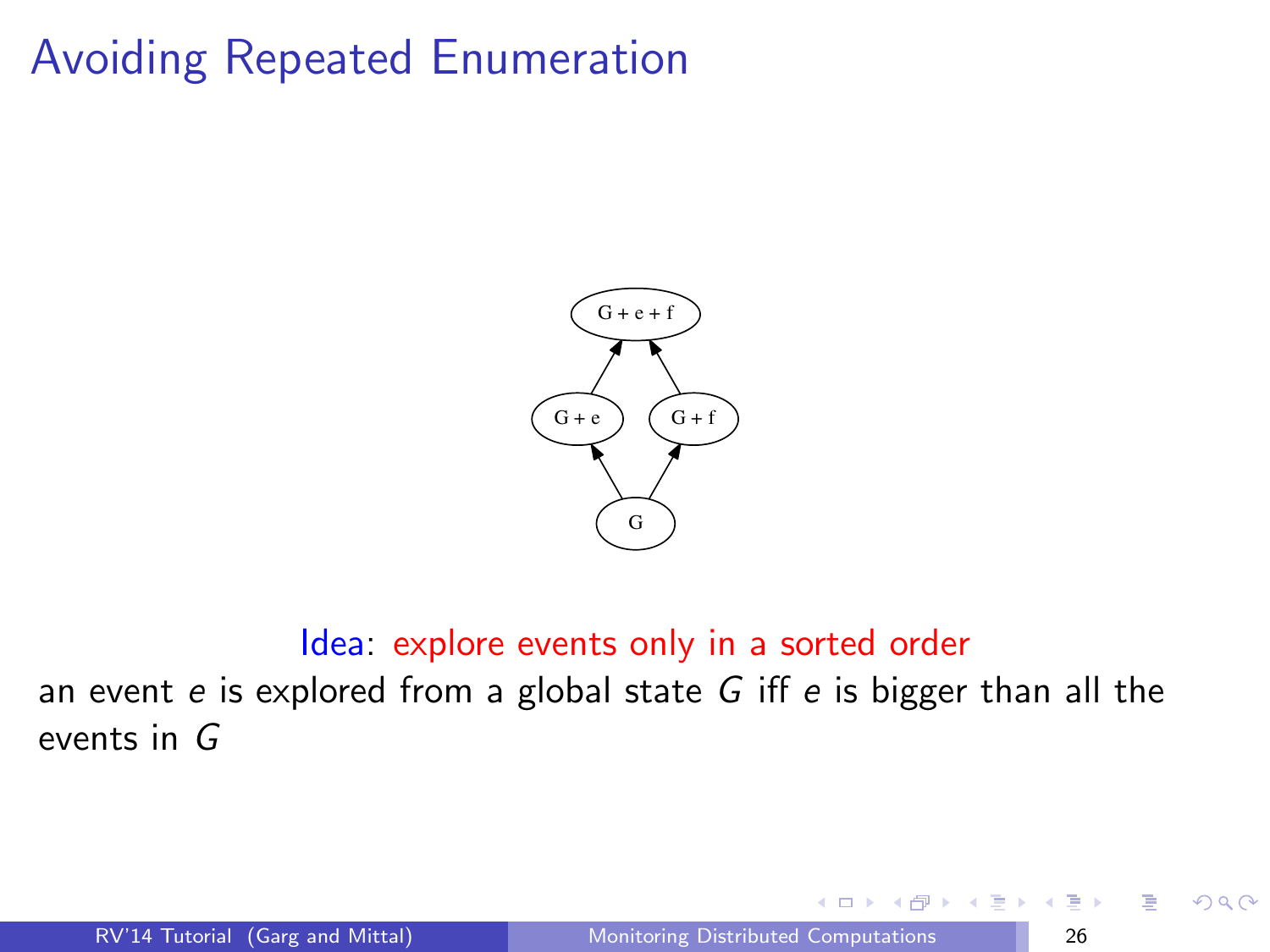## Revised BFS Algorithm

Q: set of CGS at the current level initially  $\{(0, 0, \ldots, 0)\};$ σ: a topological sort of all events in  $(E, \rightarrow)$ 

```
while (Q \neq \emptyset) do
     G := remove_first(Q);
     for all events e enabled in G do // generate CGS at the next level
          if (\forall f \in maximal(G) : \sigma(f) < \sigma(e)) then
               H := G \cup \{e\};append(Q, H);
     endfor;
endwhile;
```
Time :  $O(n^2M)$  Space complexity:  $O(nw_L)$ n: number of processes M: number of CGS  $w_l$ : width of the lattice L. Problem:  $w_l$  is exponential in n in the worst ca[se.](#page-26-0) 4 FD + E + + E + + F + + OQ O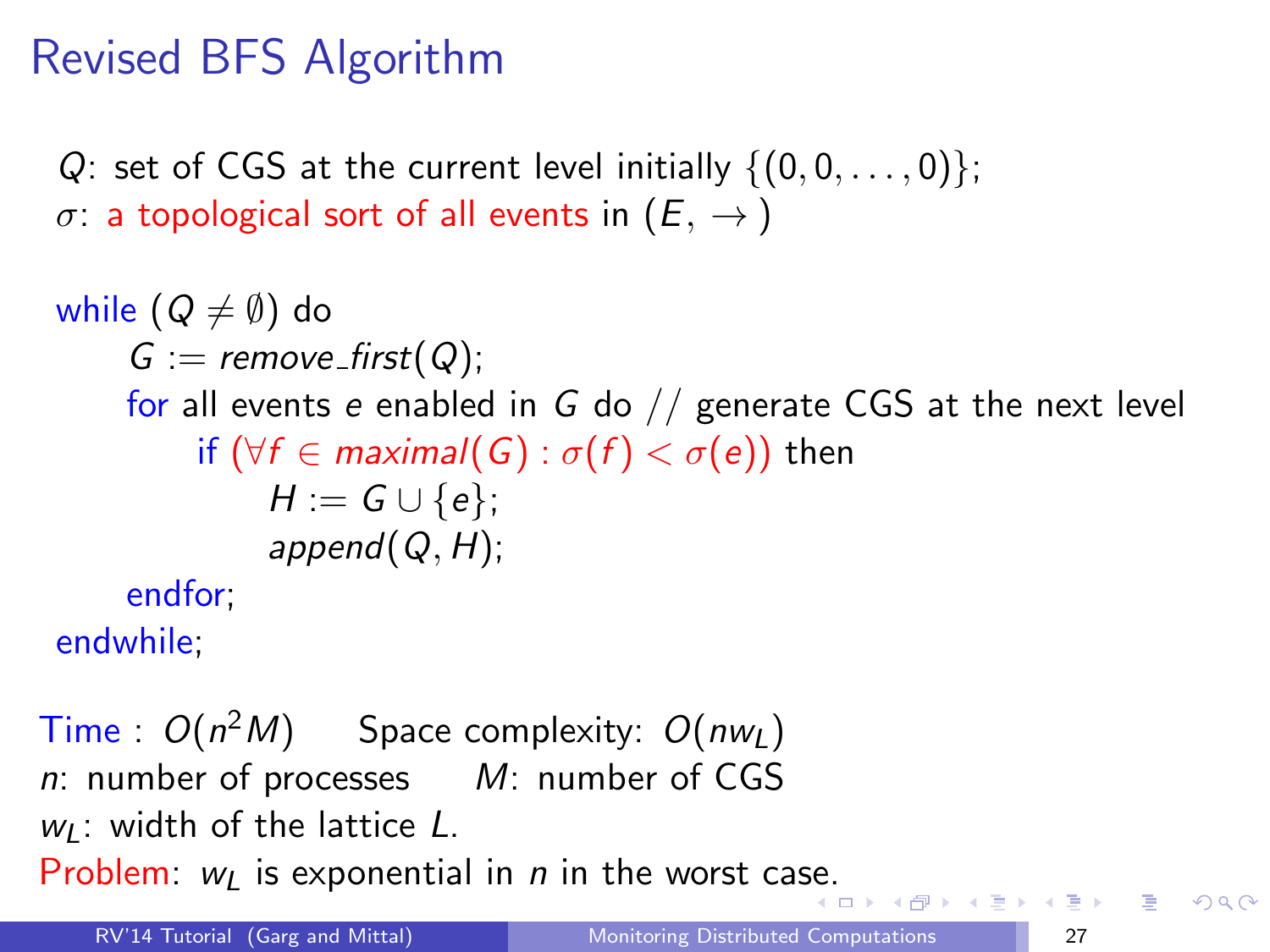## Implicit Depth First Search

Idea: Instead of storing width, store the height of the lattice Use implicit Depth-First-Search [Alagar and Venkaesan 94]

```
G: array [1..n] of integer; // current global state
 pred: array[1..n] of integer; // predecessor info for the next event
function dfsTraversal(int k) //event e at P_k enabled in the current state
      G[k] + +;enumerate(G);
      compute pred[k] using the vector clock for e
      forall (j \neq k): if (e<sub>i</sub> depends on e) then pred[j] – –;
      forall (j) with next event e_iif (pred[j] = 0) and \sigma(e) < \sigma(e_i))
               dfsTraversal(i);restore values of G and pred;
end;
```
Problem: Stack can grow to  $O(E)$  the number of events in the computation **KORKA ERKER ADA YOUR** 

<span id="page-28-0"></span>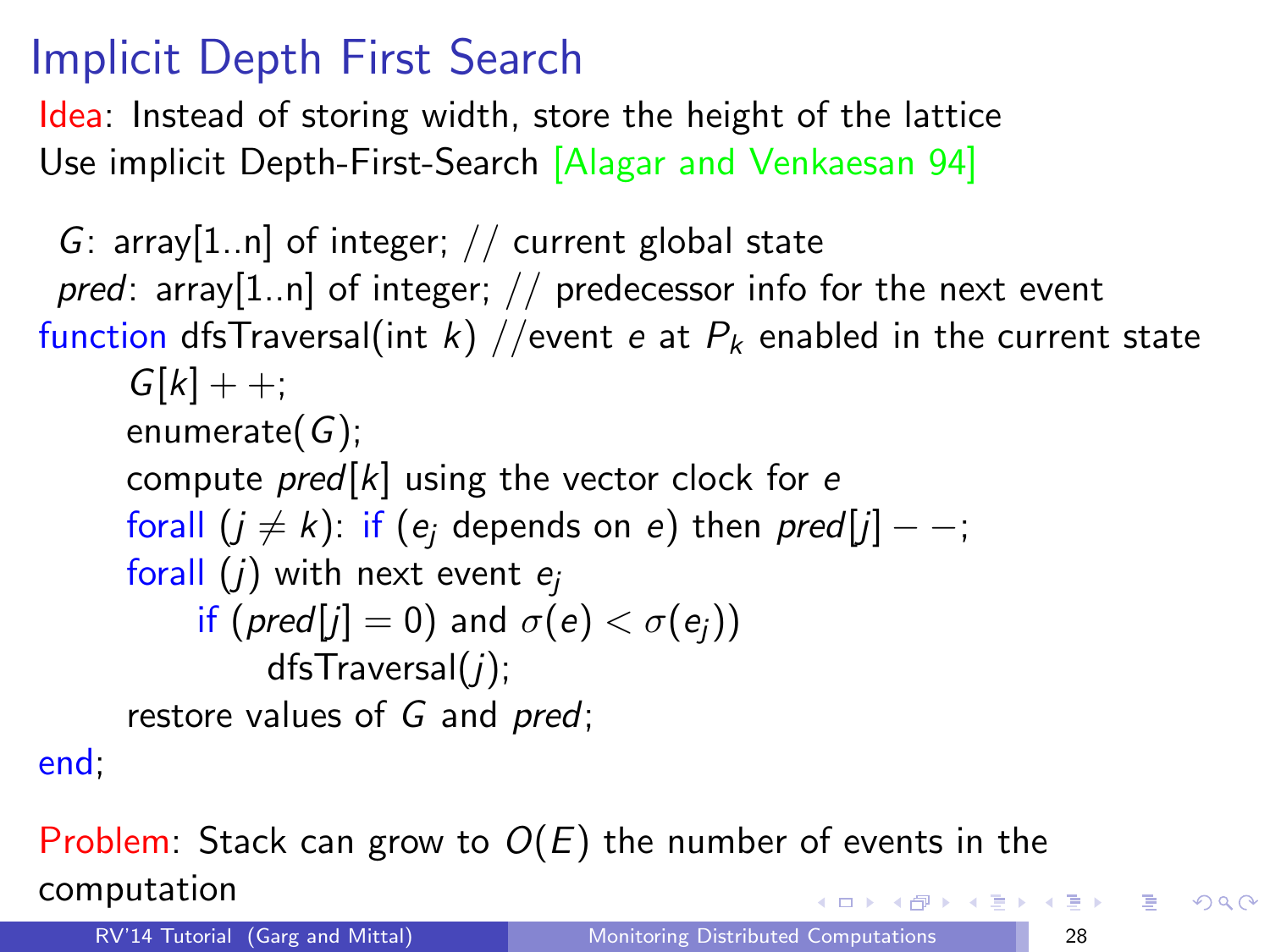#### Lexical Enumeration of Consistent Global States



BFS: 00, 01, 10, 11, 20, 12, 21, 13, 22, 23, 33 DFS: 00, 10, 20, 21, 22, 23, 33, 11, 12, 13, 01 Lexical: 00, 01, 10, 11, 12, 13, 20, 21, 22, 23, 33

(c)



<span id="page-29-0"></span>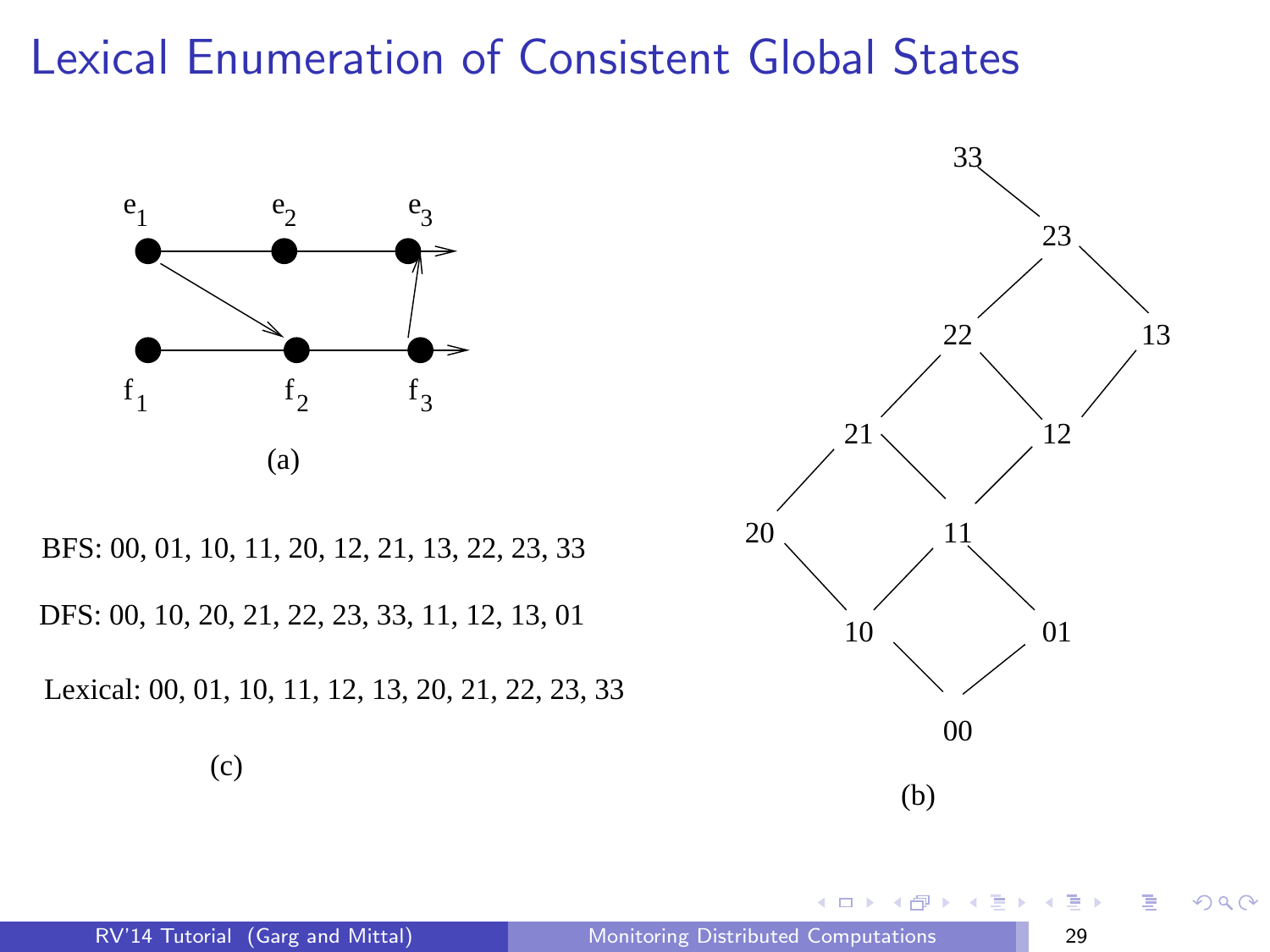#### Lexical Order

 $G \lt_l H$  iff

$$
\exists k : (\forall i : 1 \leq i \leq k-1 : G[i] = H[i]) \wedge (G[k] < H[k]).
$$

Lemma

 $\forall G, H : G \subseteq H \Rightarrow G \leq H$ .

4 0 8

→ 個 ▶ → ヨ ▶ → ヨ ▶ │ ヨ │ ◆ 9 Q ⊙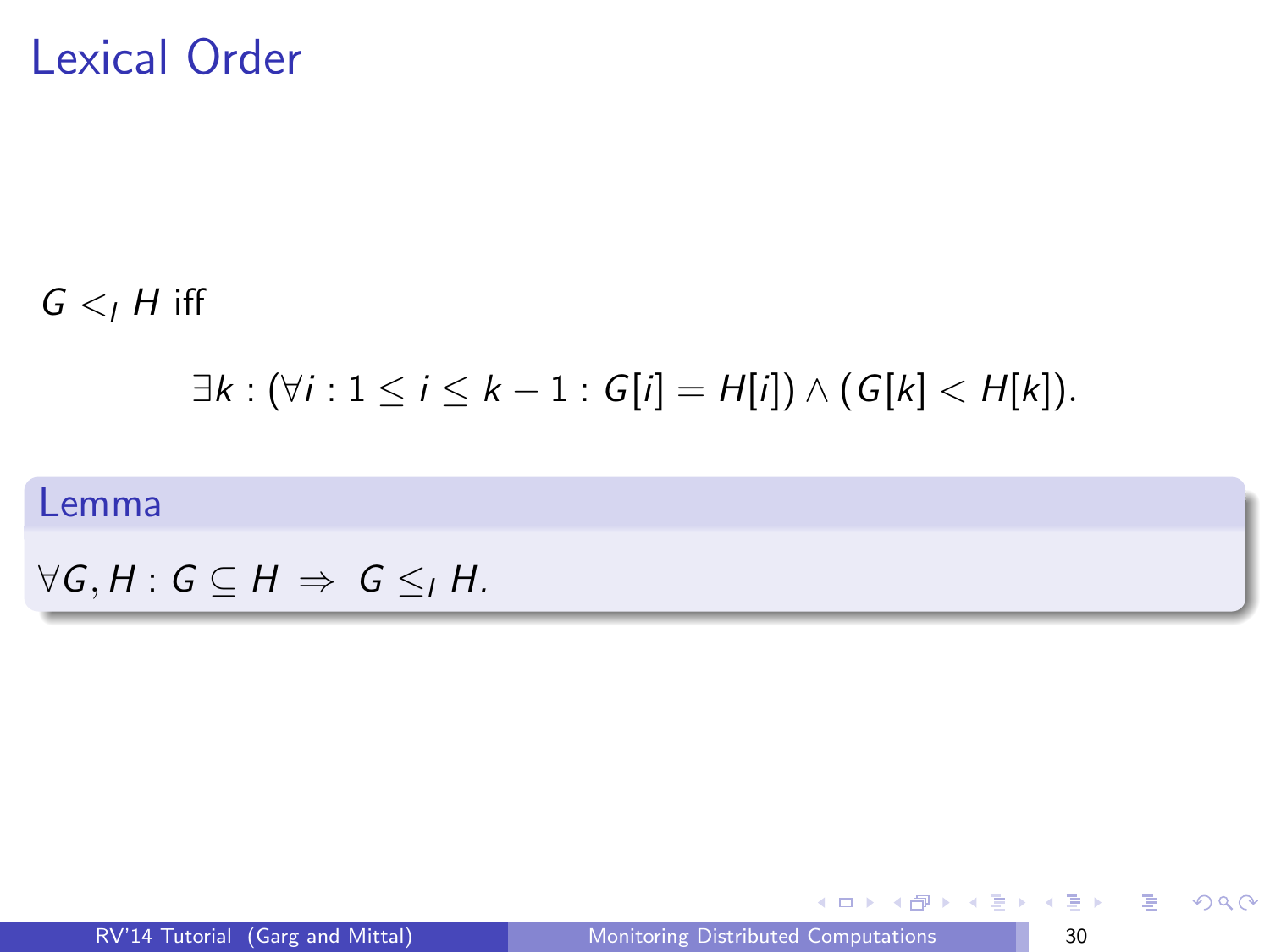### Algorithm for Lex Order

 $nextLex(G)$ : next consistent global state in lexical order var

 $G$  : consistent global state initially  $(0, 0, ..., 0)$ ; enumerate $(G)$ ; while  $(G < \top)$  $G := nextLex(G);$ enumerate $(G)$ ; endwhile ; No intermediate consistent global nodes stored

 $\mathbb{B}$  is

 $QQQ$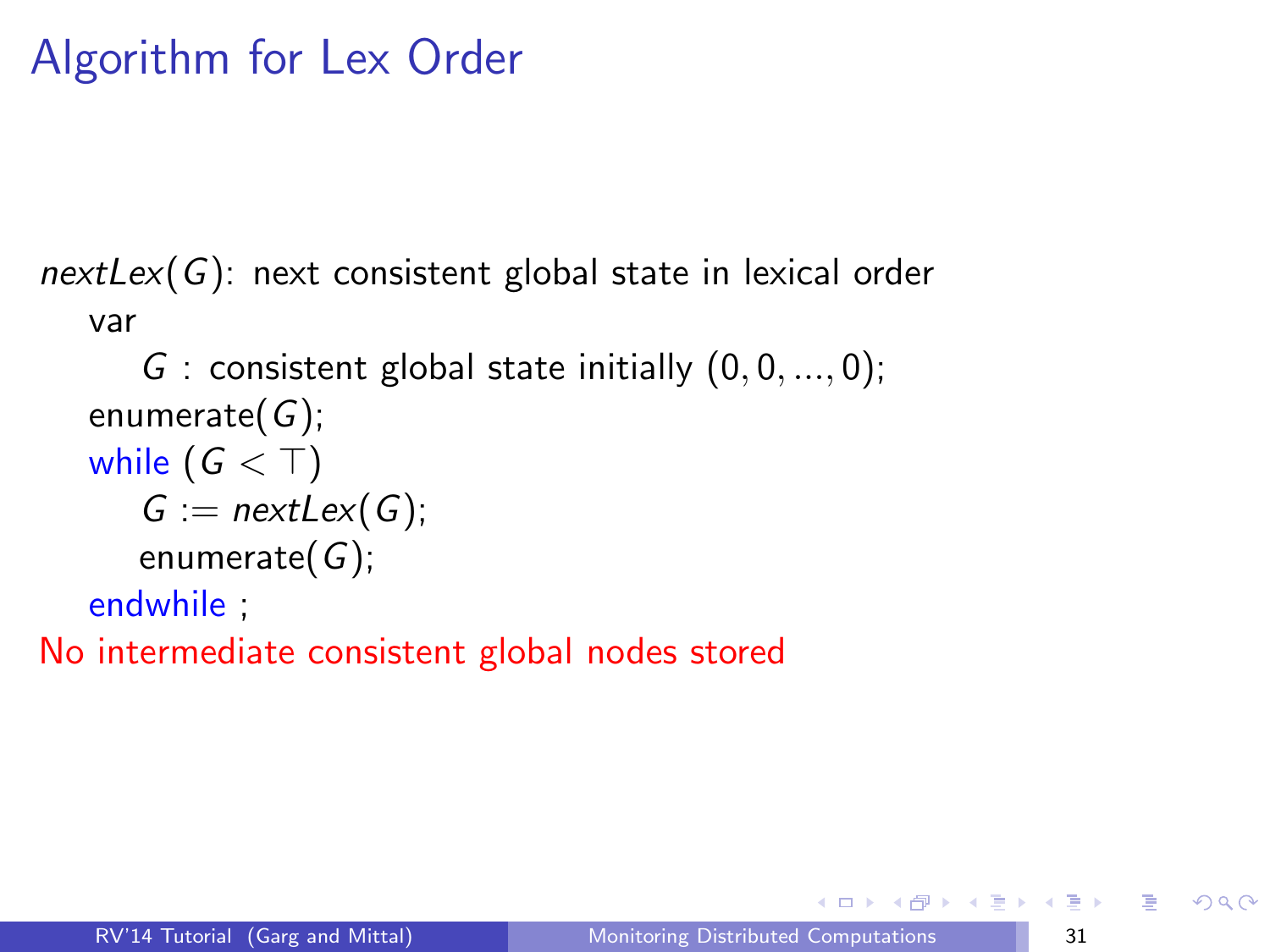# Computing next consistent global state in lexical order

#### Lemma

Given any global state  $K$  (possibly inconsistent), the set of all consistent global states that are greater than or equal to  $K$  in the CGS lattice is a sublattice.

#### **Corollary**

 $\bullet$  There exists a minimum consistent global state H that is greater than or equal to a given global state  $K$ .

#### **Notation**

• succ(G, k): advance along  $P_k$  and reset components for  $P_i$  ( $i > k$ ) to  $\theta$ . e.g.  $succ(\langle 7, 5, 8, 4 \rangle, 2) = \langle 7, 6, 0, 0 \rangle$ 

 $succ(7, 5, 8, 4), 3$  is  $(7, 5, 9, 0)$ .

• least Consistent  $(K)$ : the least consistent global state greater than or equal to a given global state K in the  $\subset$  order.

**A British** 

G.

 $QQ$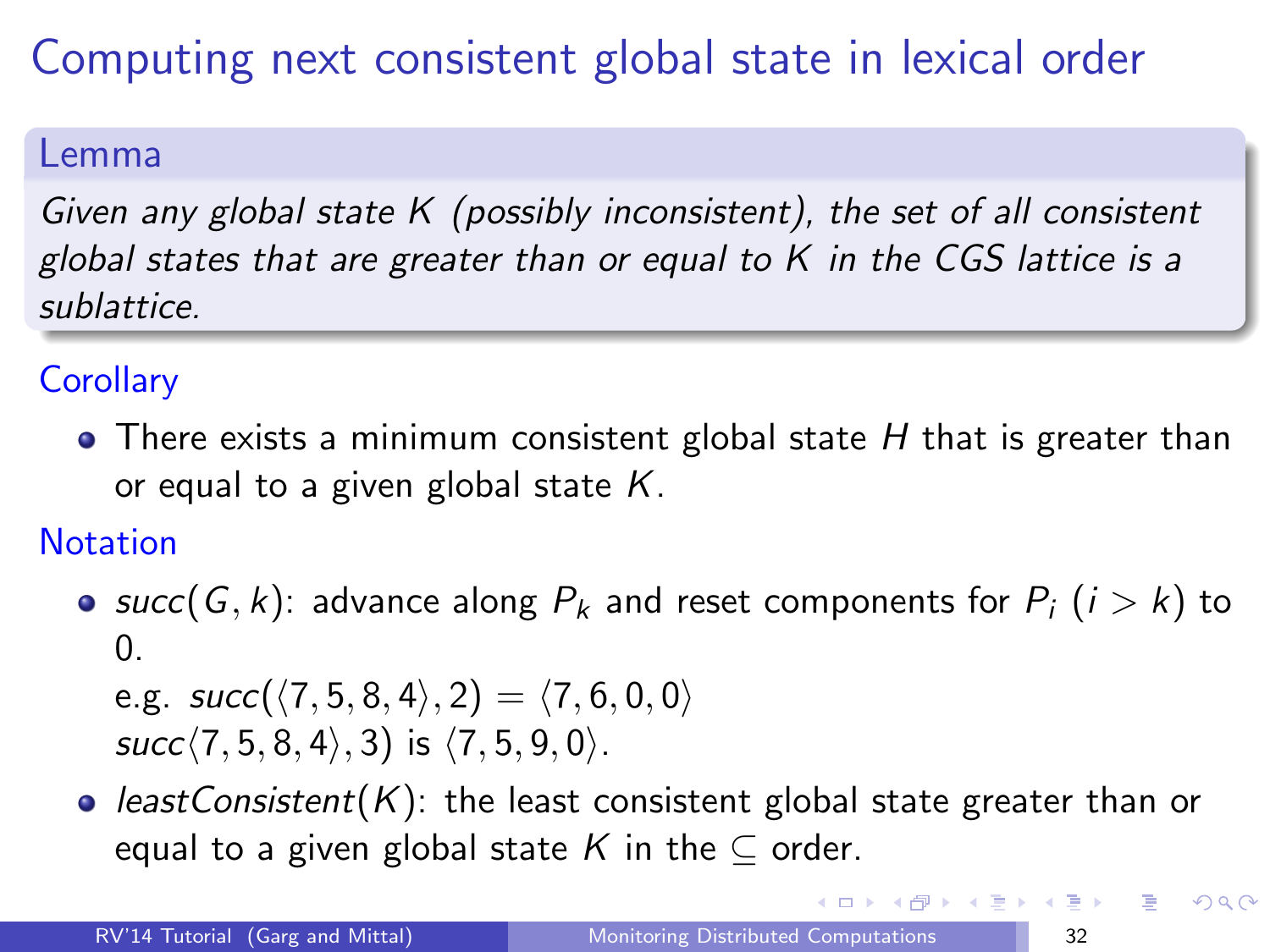# Computation of  $nextLex(G)$

#### Theorem

$$
nextLex(G) = leastConsistent(succ(G, k))
$$

where k is the index of the process with the smallest priority which has an event enabled in G.

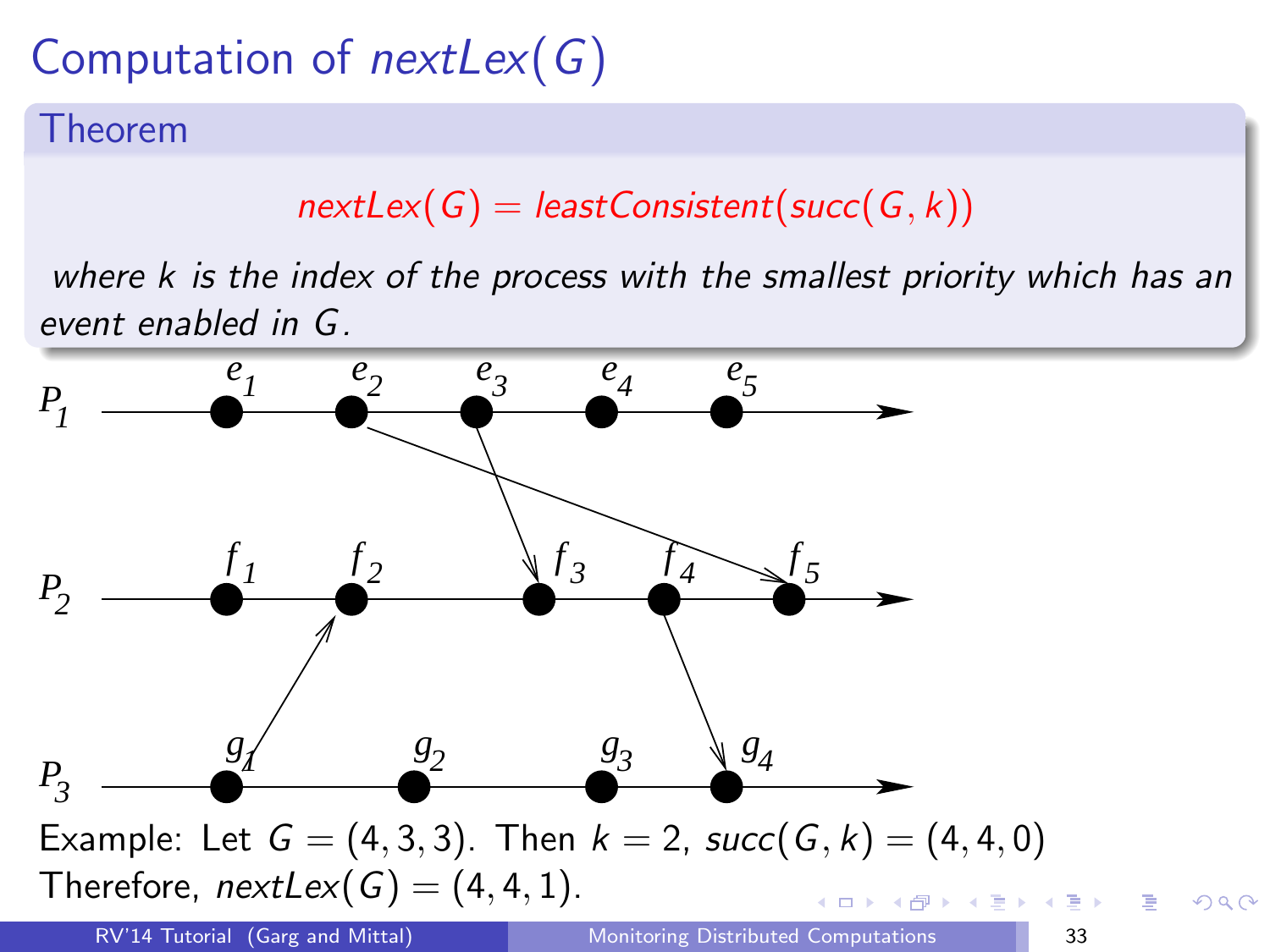## Algorithm for Lex Order

 $nextLex(G)$ : next consistent global state in lexical order var

G : consistent global state initially  $(0, 0, ..., 0)$ ; enumerate $(G)$ ; while  $(G < \top)$  $k :=$  smallest priority process with an event enabled in G  $G :=$  least Consistent (succ( $G, k$ )) enumerate $(G)$ ; endwhile ; k, succ $(G, k)$  and leastConsistent() can be computed in  $O(n^2)$  time using

vector clocks.

[Garg03]

**A Braker**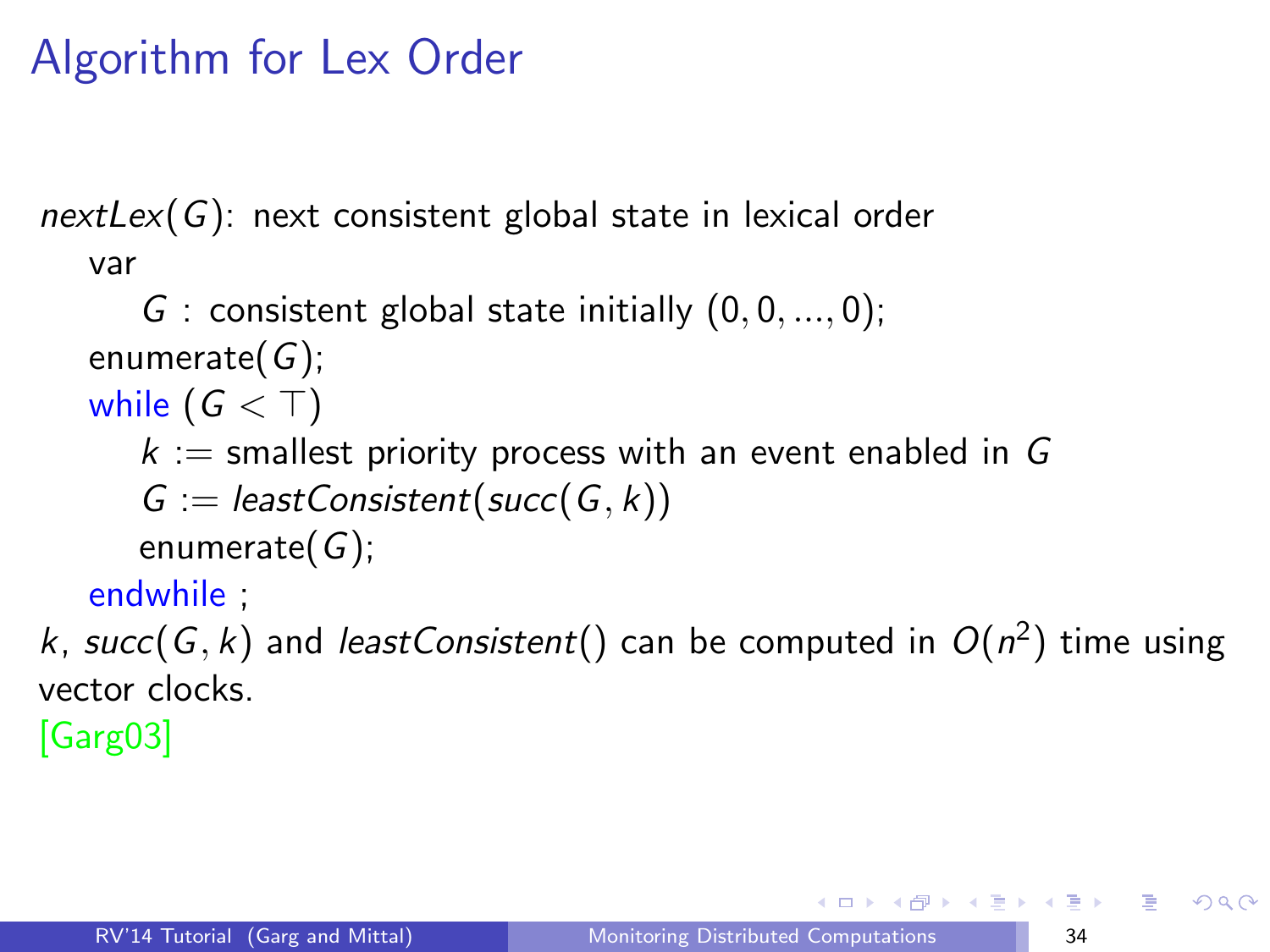### Parallel and Online Algorithms

#### Partition the lattice into multiple interval sublattices

Assume that events arrive in a total order  $\sigma$  consistent with  $\rightarrow$ . for every event e

 $G_{min}(e)$  = smallest consistent global state that contains e

$$
\bullet \ \ G_{bnd}(e) = \{f | \sigma(f) \leq \sigma(e)\}
$$

Theorem [Chang and Garg 14]: Consider the set of all interval lattices,  $I(e)$ ,  $\{G|G_{min}(e) \subset G \subset G_{bnd}(e)\}.$ 

These interval lattices are mutually disjoint and cover the entire lattice of all consistent global states.

ParaMount: A parallel implementation for detecting predicates in concurrent systems [Chang and Garg 14]

<span id="page-35-0"></span>

**KORKA ERKER ADA YOUR**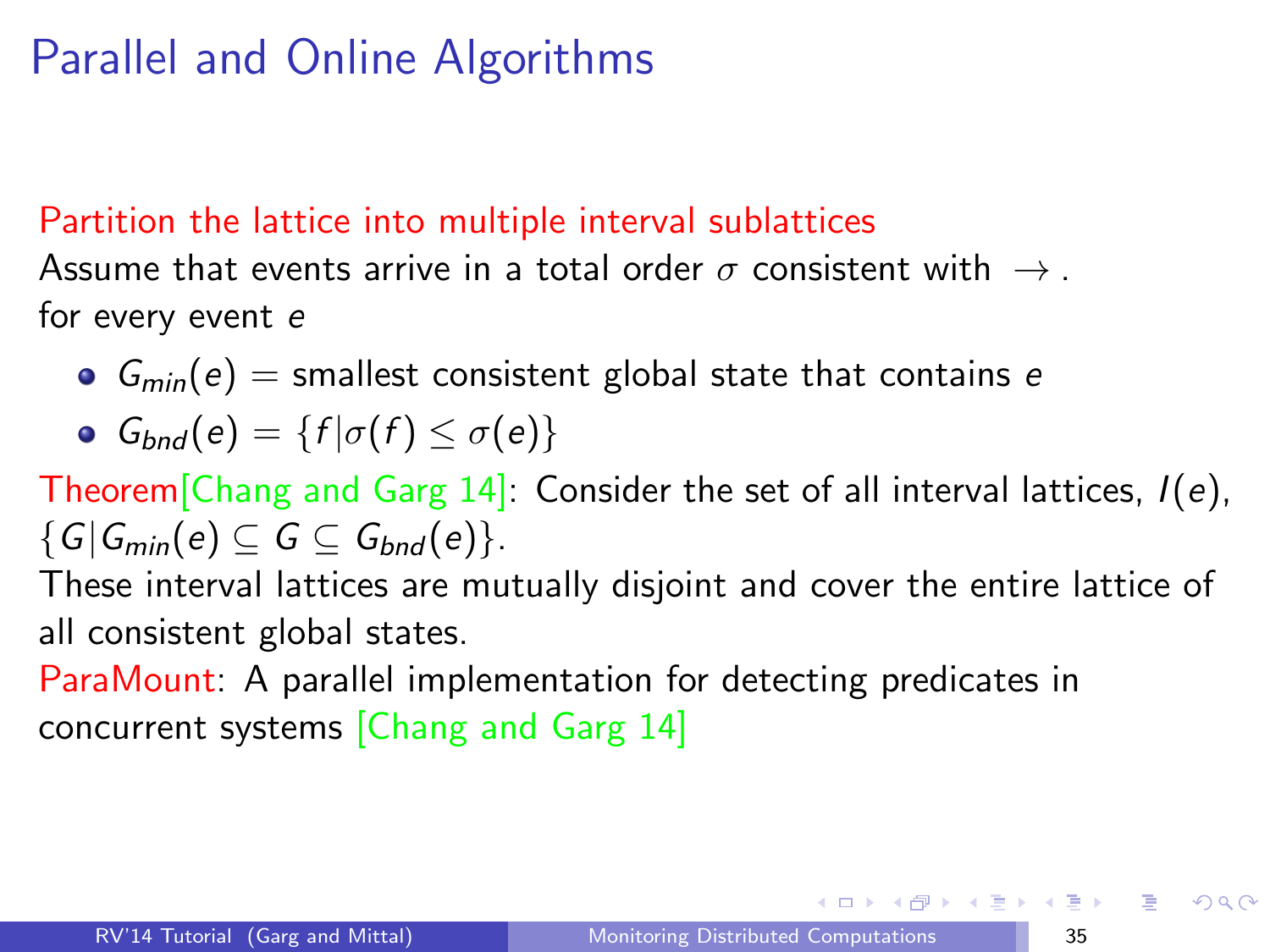<span id="page-36-0"></span>

イロト (個) (量) (量) (量) 量 のQQ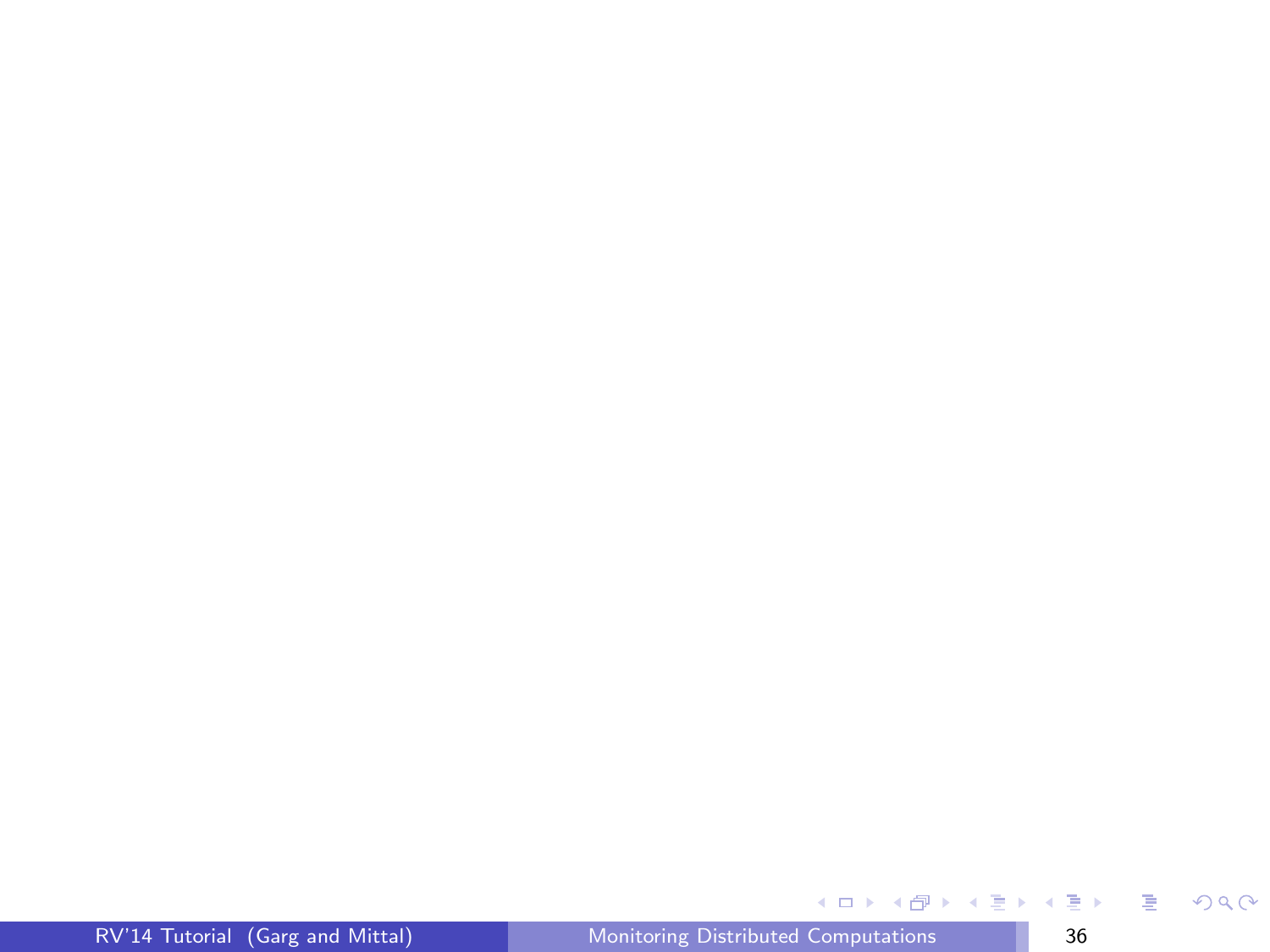# Talk Outline

### **[Motivation](#page-1-0)**

- 2 [Background: Posets and Lattices](#page-5-0)
- **[Global Predicate Detection Problem](#page-17-0)** 
	- **[Cooper and Marzullo's Algorithm](#page-24-0)**
	- [Alagar and Venkatesan's Algorithm](#page-28-0)
	- **[Lexical Enumeration of Consistent Global States](#page-29-0)**

——————————————————————————-

### [Predicate Detection for Special Classes](#page-36-0)

- **Collinear Predicates**
- **[Relational Predicates](#page-58-0)**
- 
- 6 [Basis Temporal Logic](#page-72-0)
	- **•** [Syntax and Semantics](#page-74-0)
	- **[Semiregular Predicates](#page-80-0)**
	- [Algorithm to detect BTL](#page-84-0)

RV'14 Tutorial (Garg and Mittal) [Monitoring Distributed Computations](#page-0-0) 36

つひひ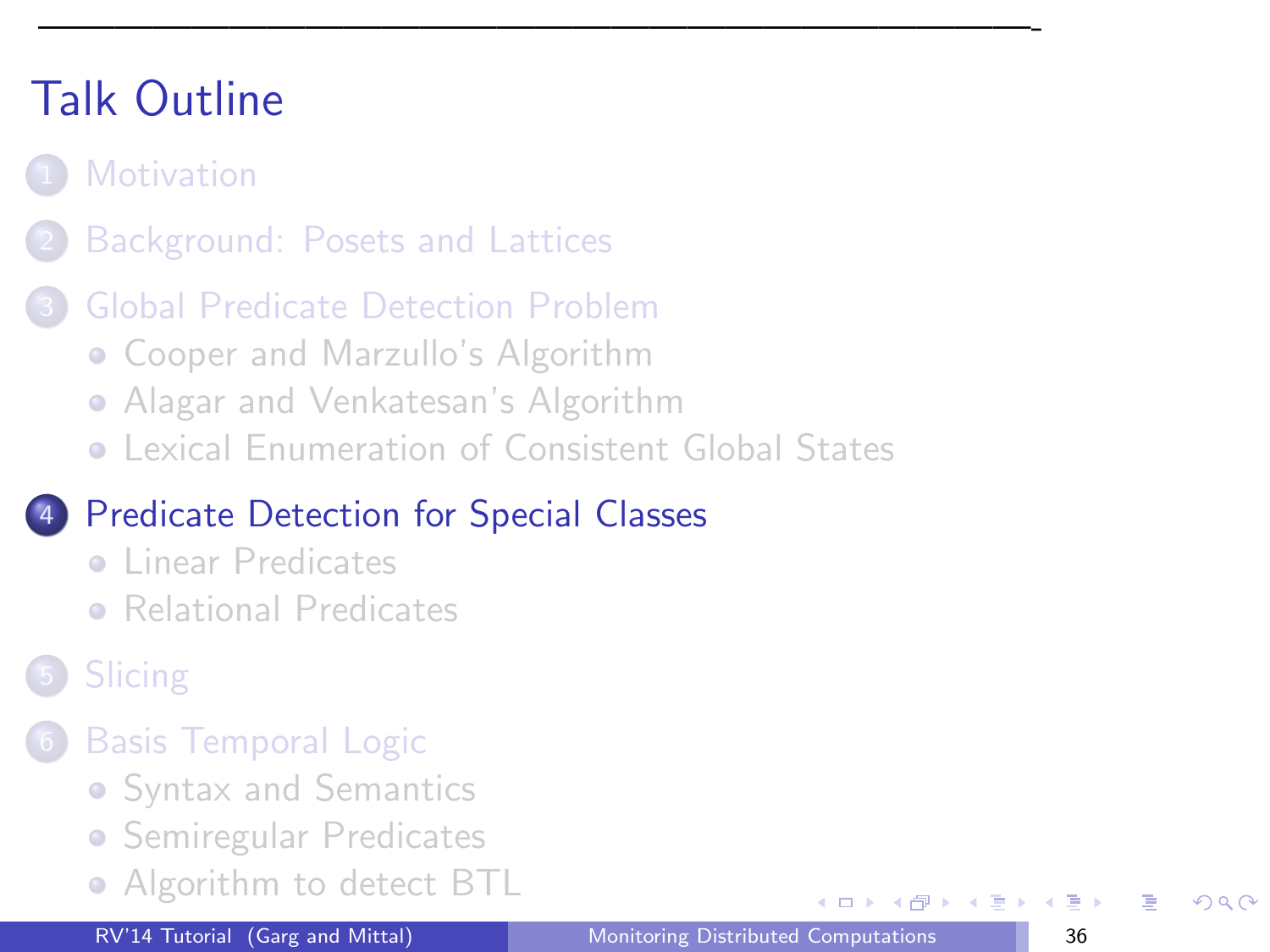## Predicate Detection for Special Cases

#### Exploit the structure/properties of the predicate

- **o** stable predicate: [Chandy and Lamport 85] once the predicate becomes true, it stays true e.g., deadlock
- **o** observer independent predicate [Charron-Bost et al 95] occurs in one interleaving  $\implies$  occurs in all interleavings e.g., stable predicates, disjunction of local predicates
- linear predicate [Chase and Garg 95] closed under meet, e.g., there is no leader in the system
- relational predicate:  $x_1 + x_2 + \cdots + x_n \ge k$  [Chase and Garg 95] [Tomlinson and Garg 96]
	- e.g., violation of k-mutual exclusion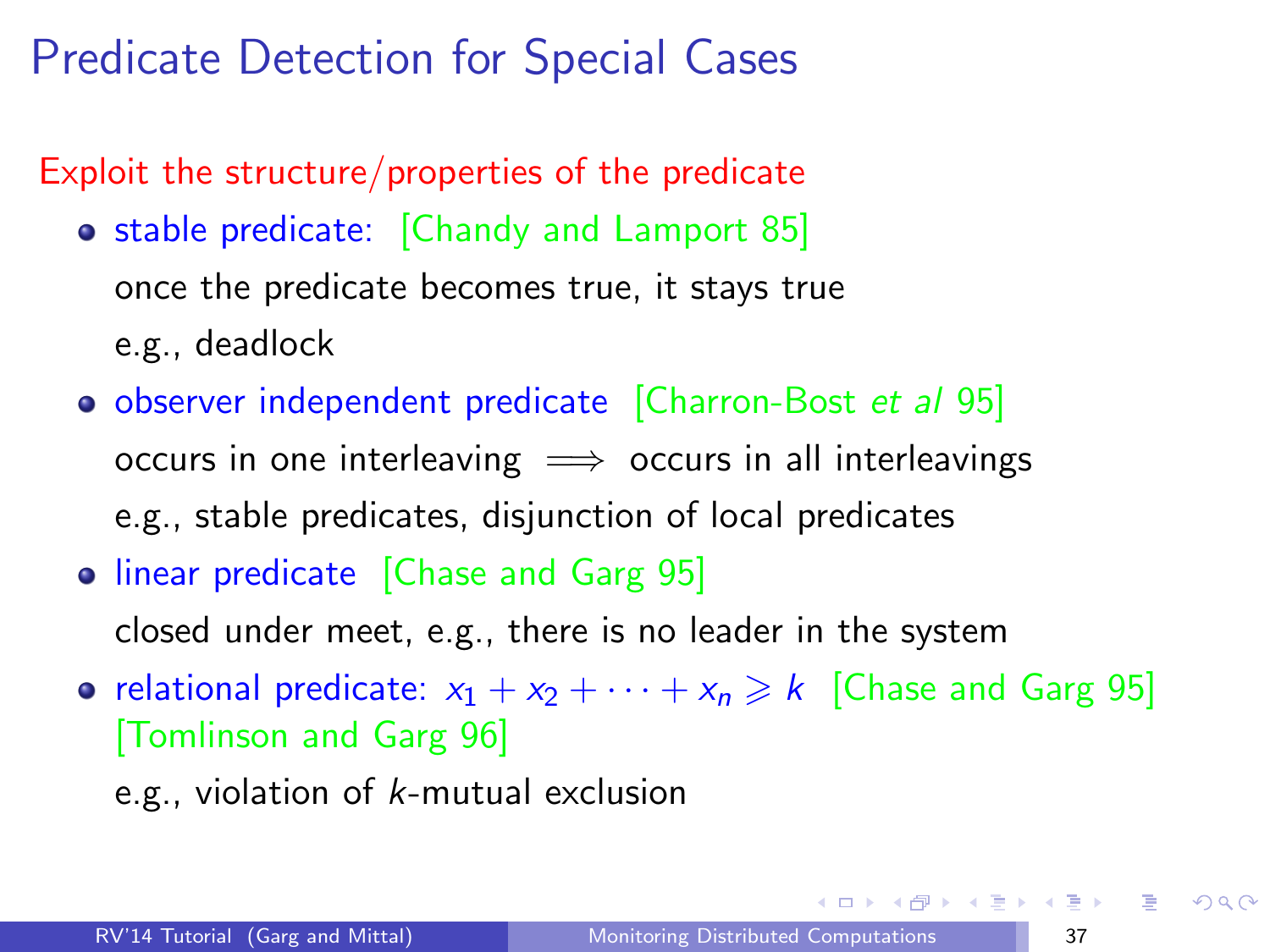## **Linearity**



Crucial Element crucial(G, e, B) For a consistent cut  $G \subsetneq E$  and a predicate B,  $e \in E - G$  is crucial for G if:

$$
\forall H\supseteq G:(e\in H)\vee\neg B(H).
$$

Linear Predicates A predicate B is linear if for all consistent cuts  $G \subsetneq E$ ,

$$
\neg B(G) \Rightarrow \exists e \in E - G : crucial(G, e, B).
$$

<span id="page-39-0"></span>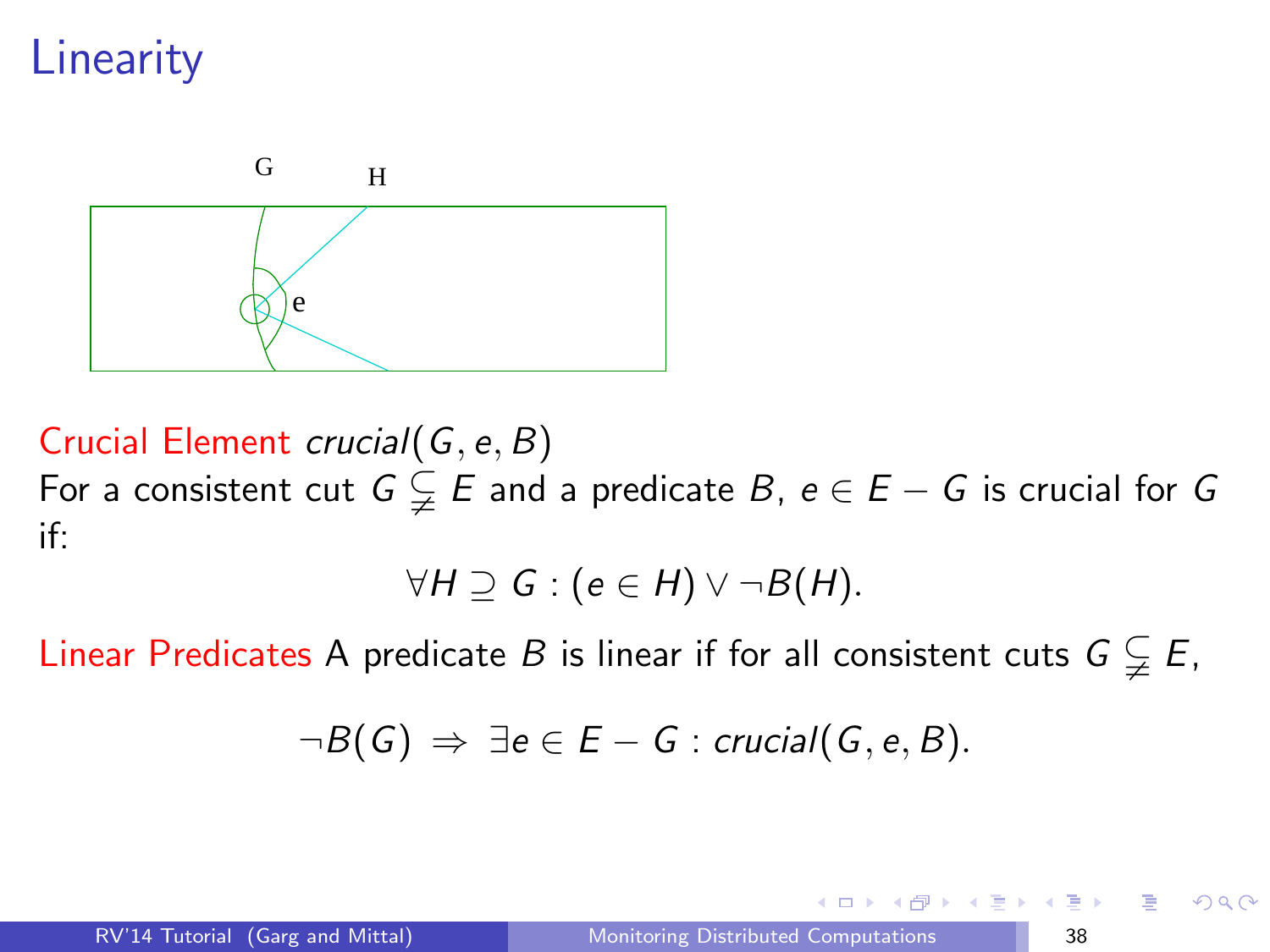### Examples of Linear Predicates: Conjunctive Predicates



- mutual exclusion problem: (P1 in CS) and (P2 in CS)
- missing primary: (P1 is secondary) and (P2 is secondary) and (P3 is secondary)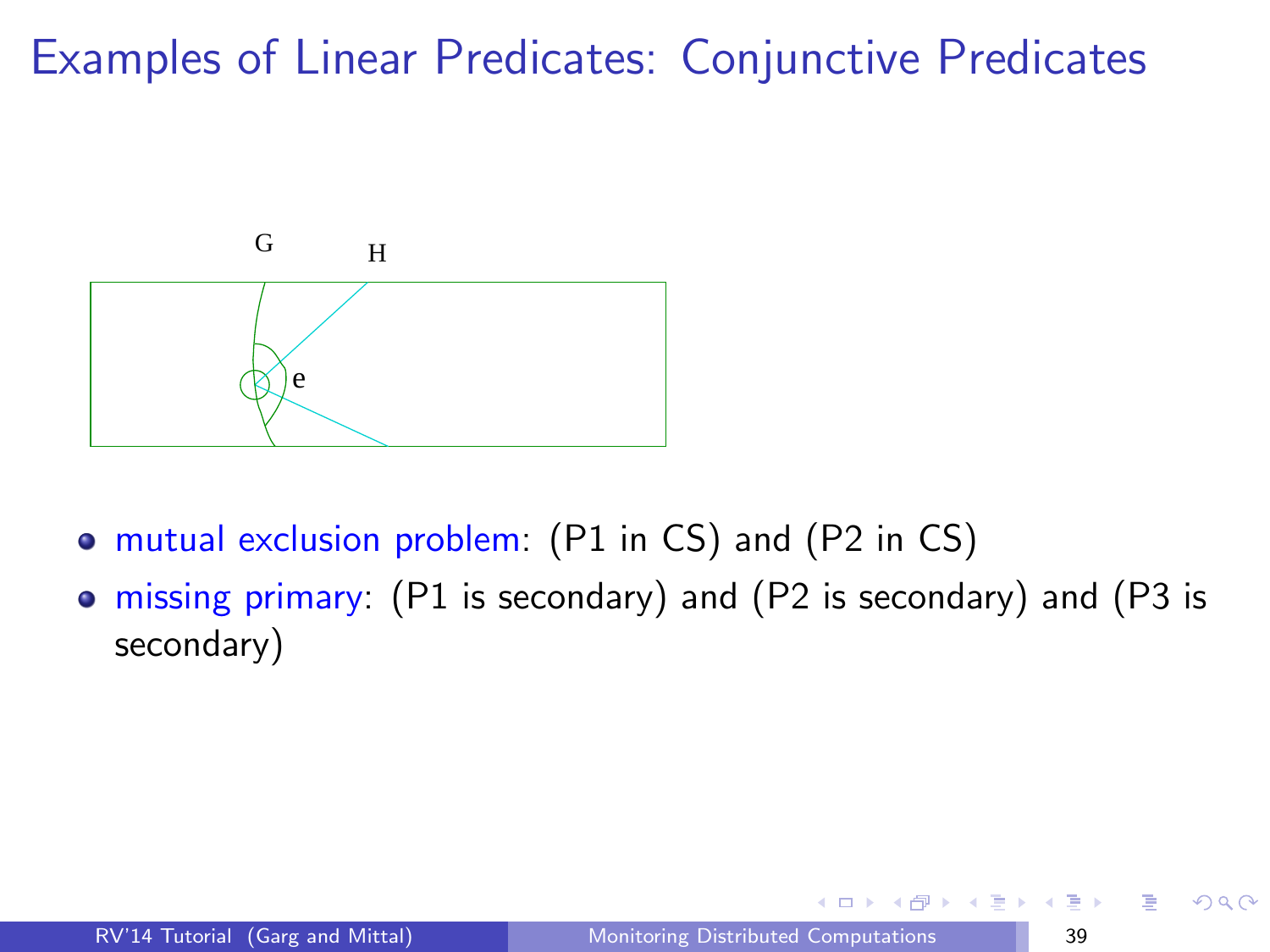#### Many properties require channels

Example: termination detection – all processes are idle and all channels are empty

Channel predicate: boolean function on the state of the unidirectional channel

channel state : sequence of messages sent - set of messages received

Linearity: Given any channel state in which the predicate is false, either the next event at the receiver is crucial, or

the next event at the sender is crucial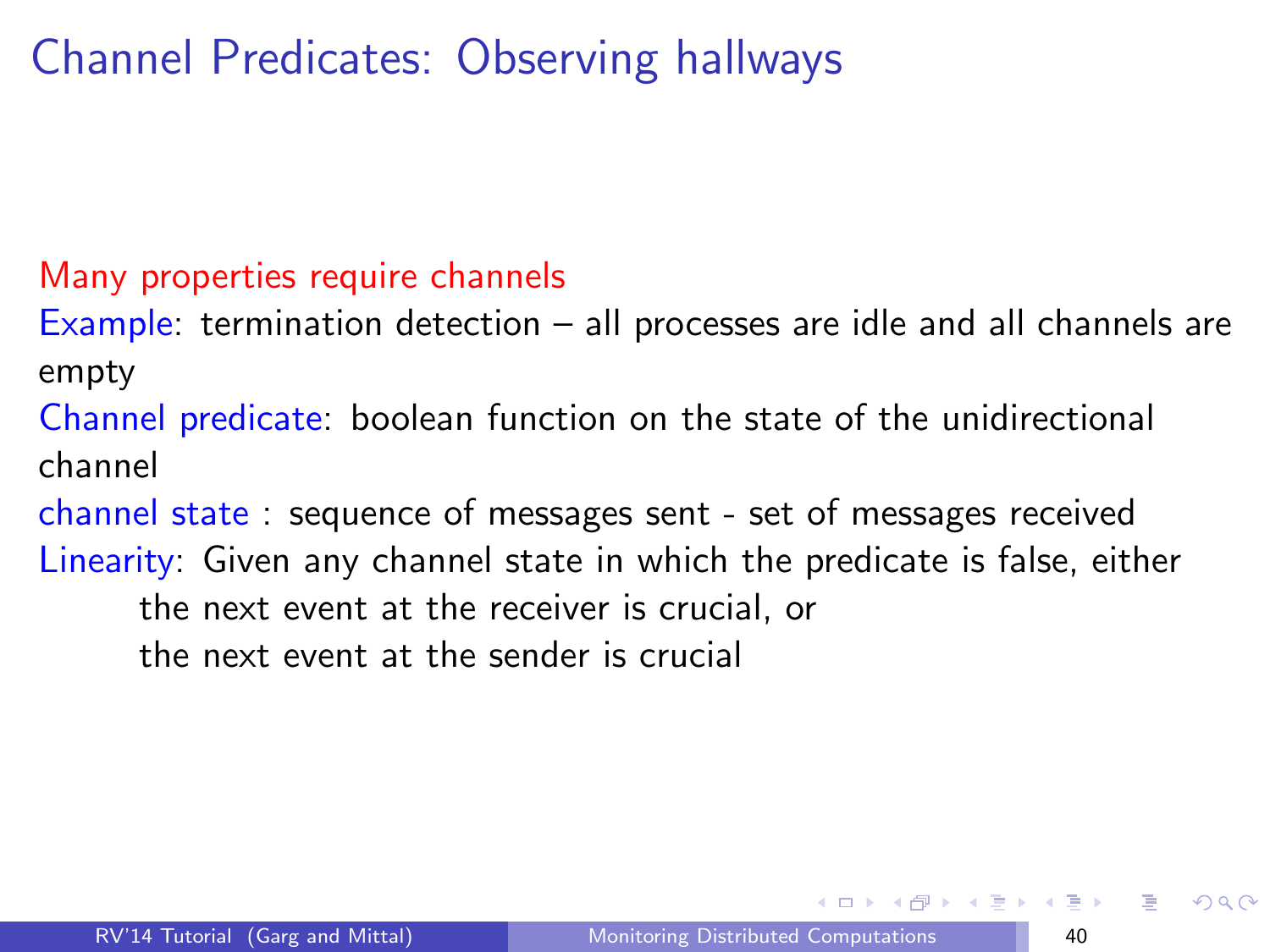## Linear Channel Predicates

#### **•** Empty channels

If false, then it cannot be made true by sending more messages. The next event at the receiver is crucial.

- Channel has more than three red messages The next event at the sender is crucial.
- Channel has exactly three red messages

If less than three, the next event at the sender is crucial, If more than three, the next event at the receiver is crucial

つへへ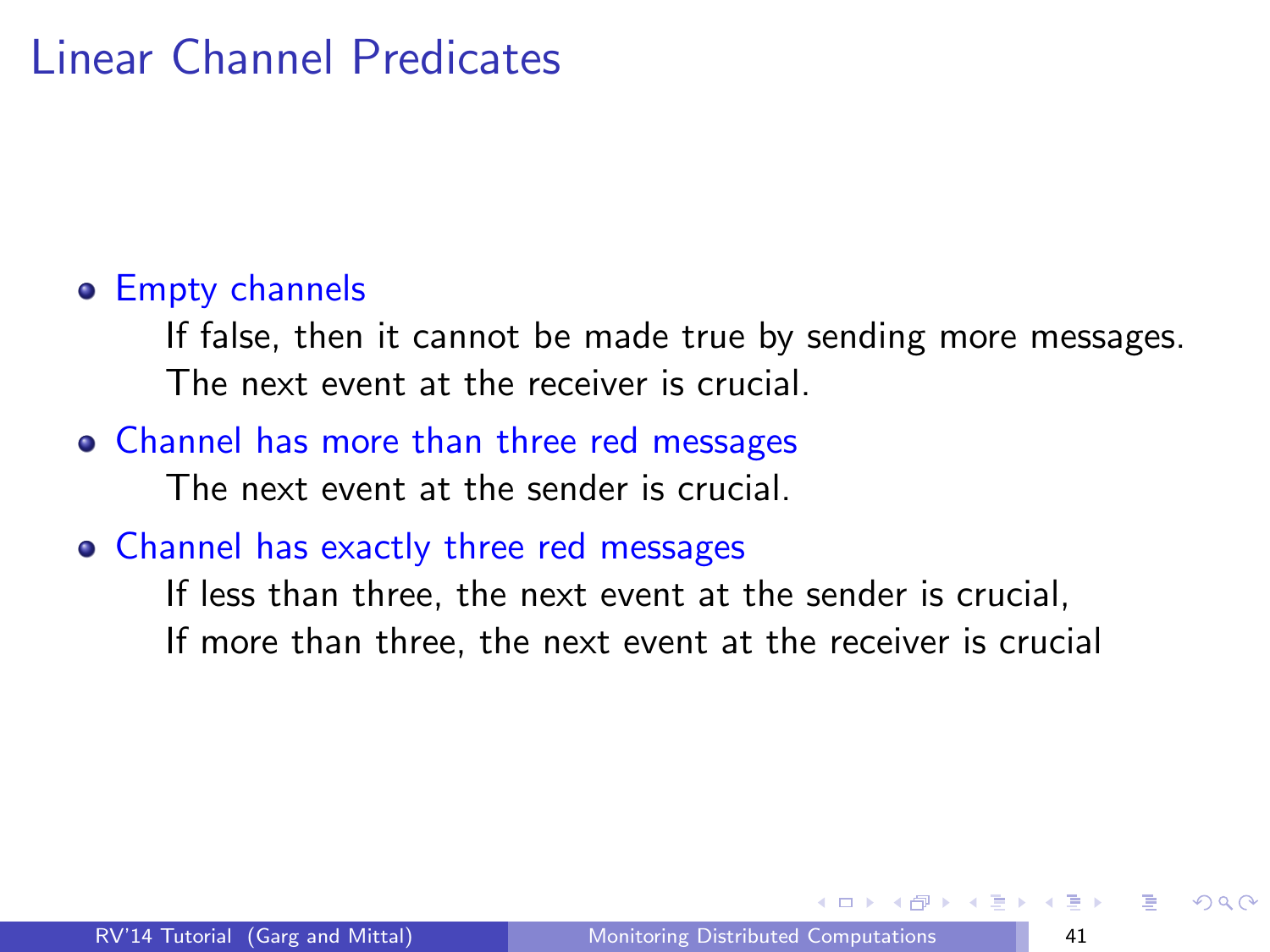### Non-linear Channel Predicates

 $B \equiv$ Channel has an odd number of messages



The set of cuts satisfying the predicate is not linear.

э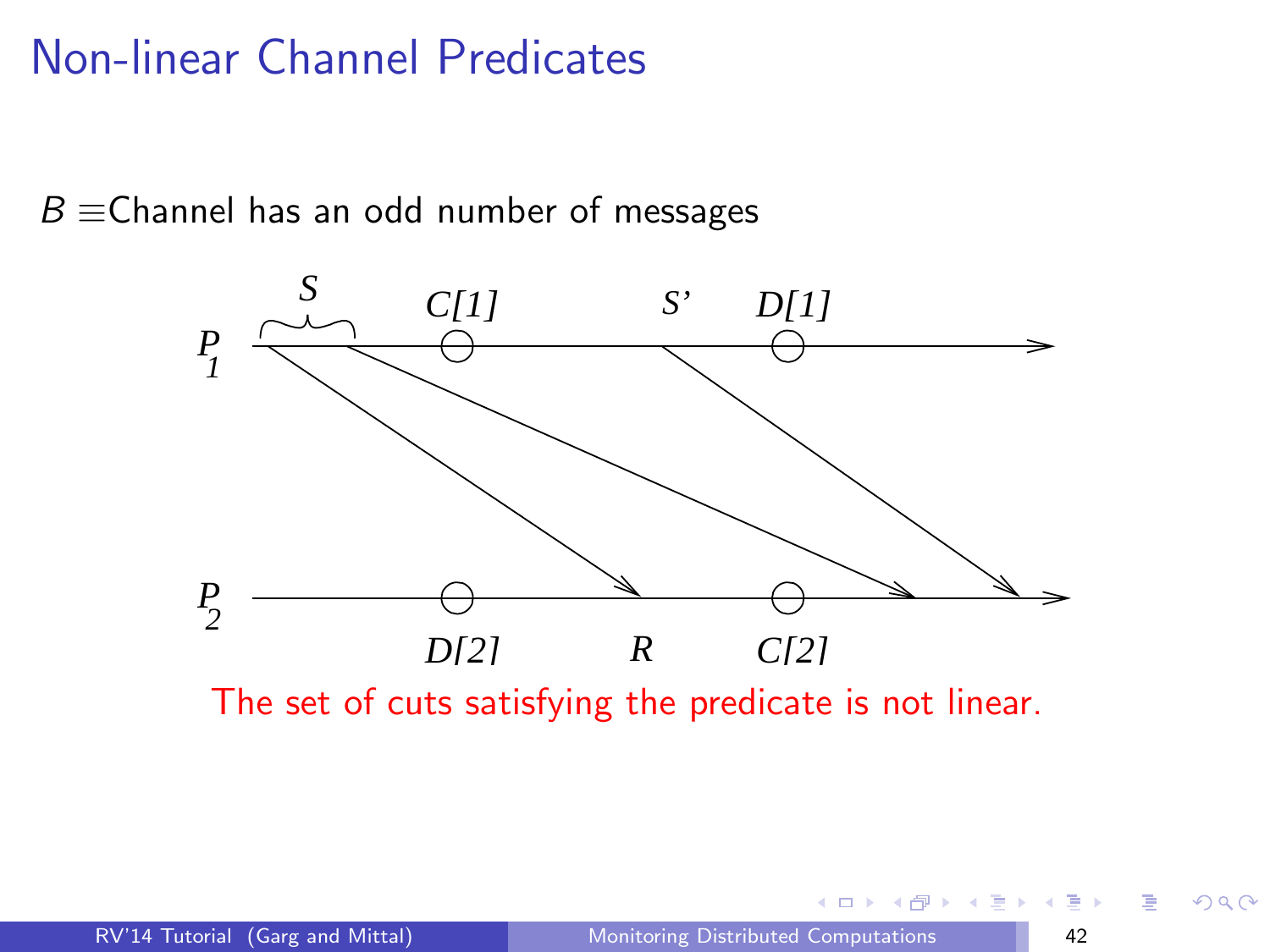Linearity of Predicates and Meet-Closure

Theorem: [Chase and Garg  $95$ ] A predicate B is linear if and only if it is meet-closed (in the lattice of all consistent cuts).

不重 的人

 $\equiv$   $\Omega$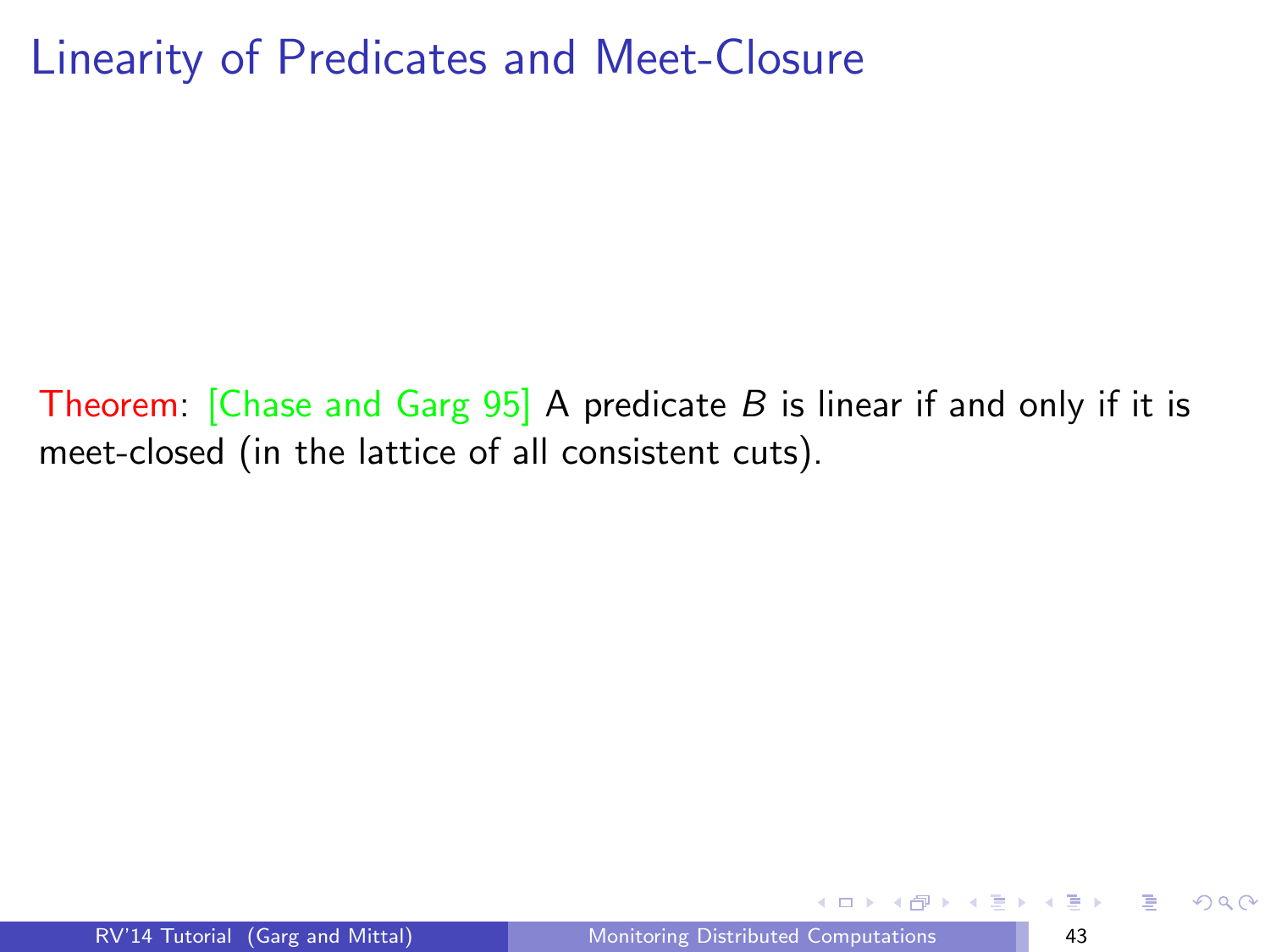## Special Classes of Predicates

- a predicate  $P$  is meet-closed if all the cuts that satisfy the predicate are closed under intersection.  $(C_1 \models P \land C_2 \models P) \Rightarrow (C_1 \cap C_2) \models P$ .
- $\bullet$  A predicate P is join-closed if all cuts that satisfy the predicate are closed under union.
	- i.e.,  $(C_1 \models P \land C_2 \models P) \Rightarrow (C_1 \cup C_2) \models P$ .
- A predicate is regular if it is join-closed and meet-closed.
- $\bullet$  A predicate P is stable, if  $\forall C_1, C_2 \in L : C_1 \models P \wedge C_1 \subseteq C_2 \Rightarrow C_2 \models P$ .

不重 的人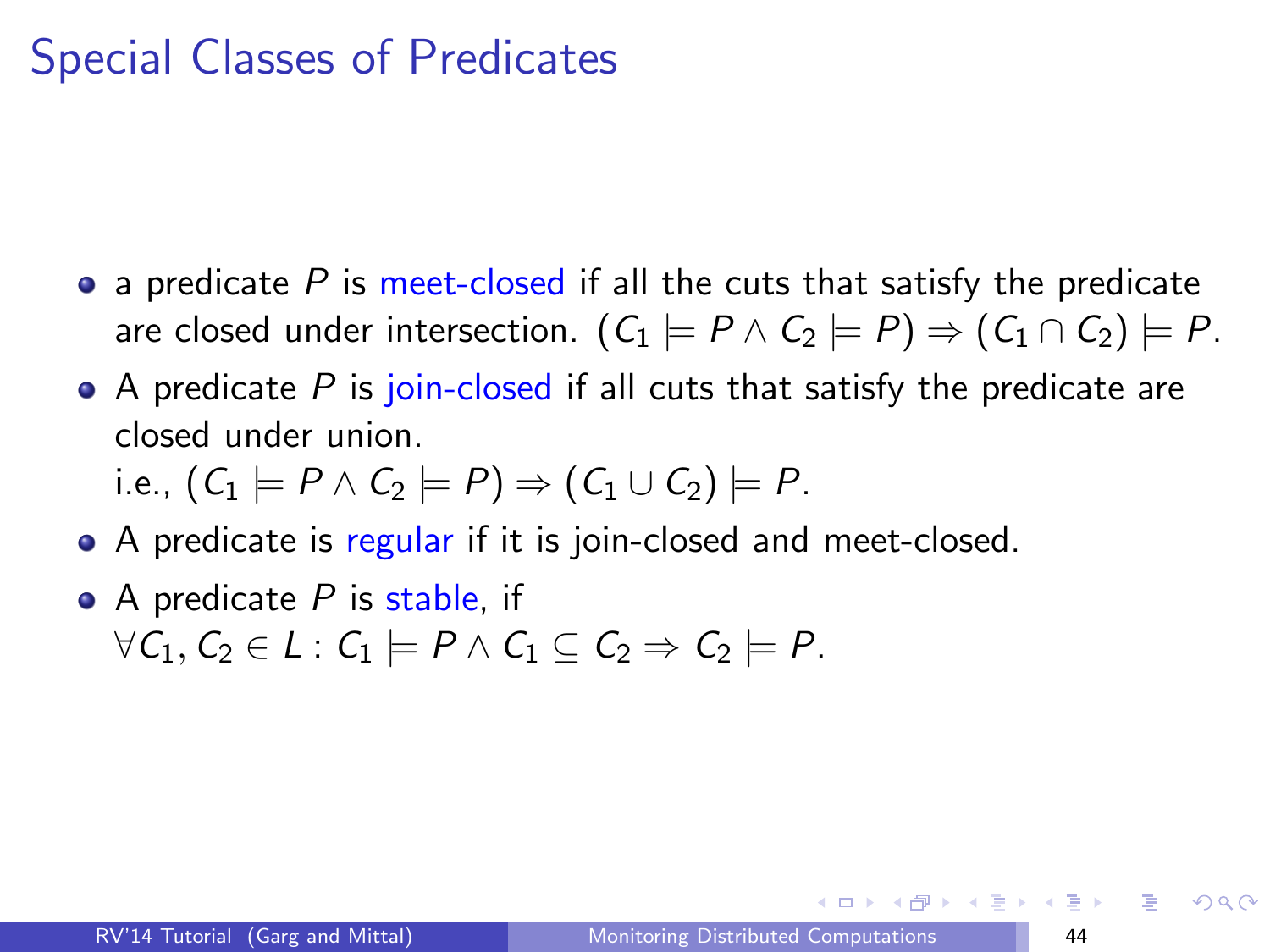## Example: Special Classes of Predicates

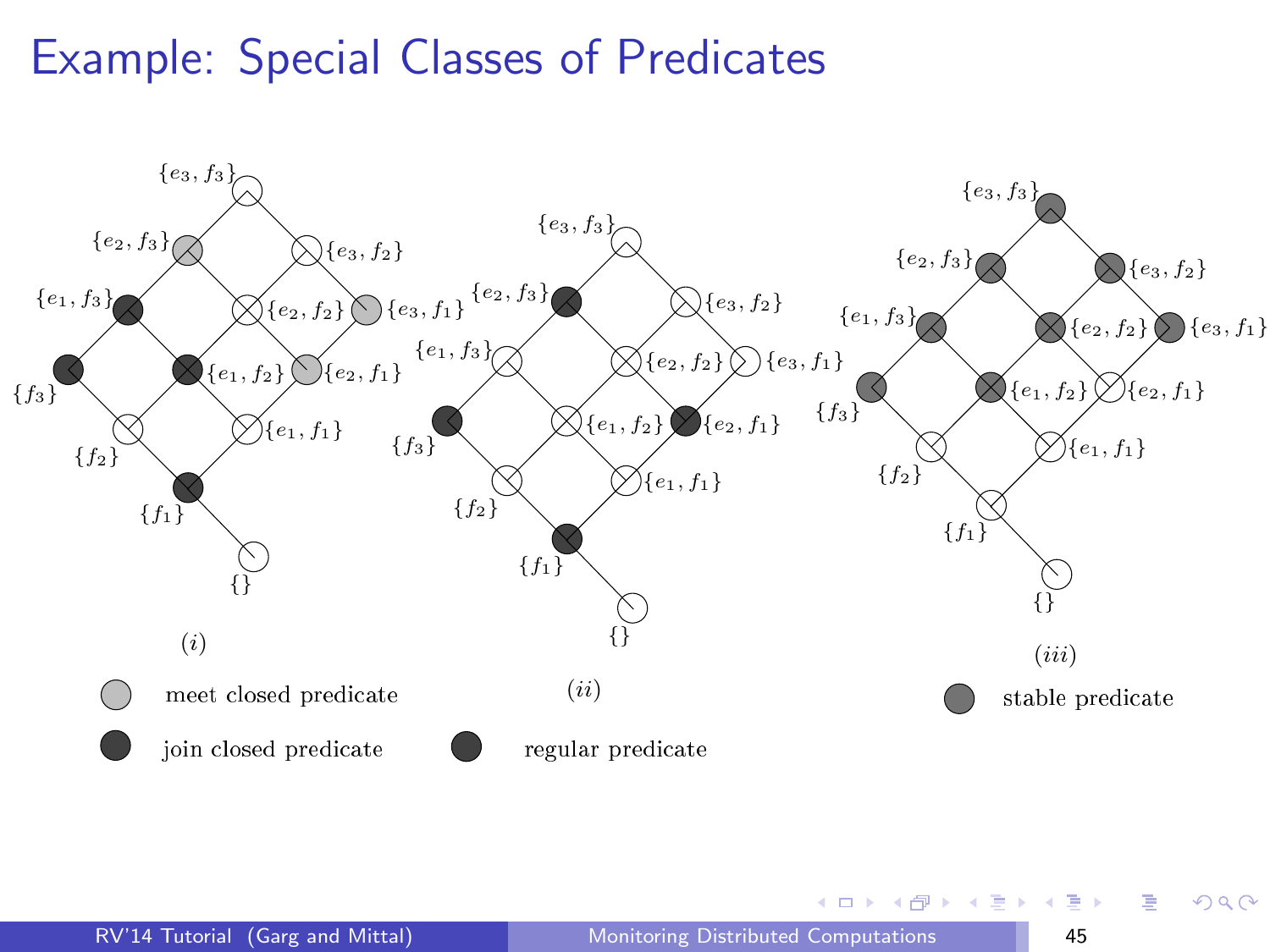(Advancement Property) There exists an efficient (polynomial time) function to determine the crucial event.

Theorem: Any linear predicate that satisfies advancement property can be detected efficiently.

Example: A conjunctive predicate,  $l_1 \wedge l_2 \wedge \ldots \wedge l_n$ , where  $l_i$  is local to  $P_i$ .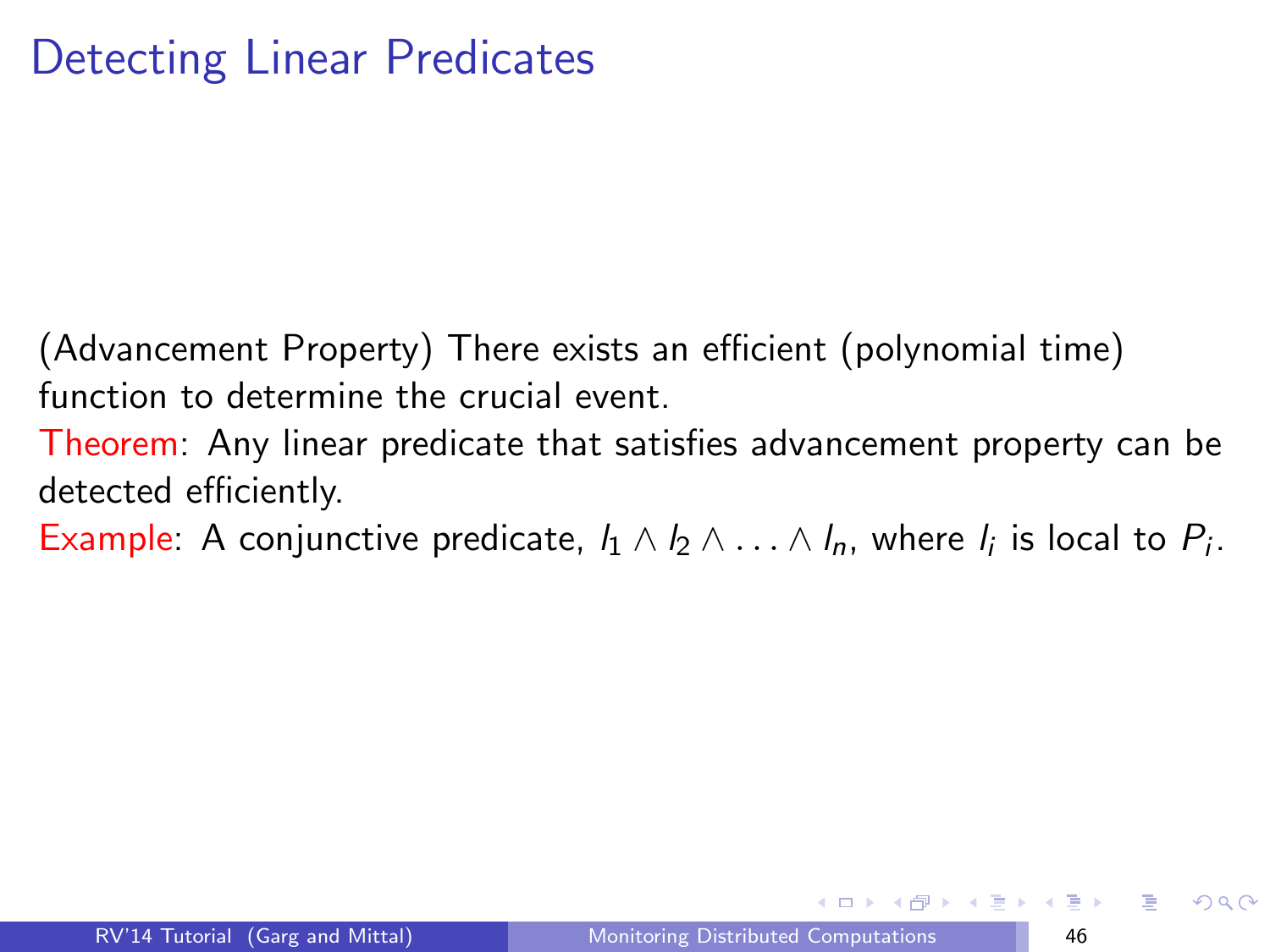## Importance of Conjunctive Predicates

Sufficient for detection of the following global predicates

**o** boolean expression of local predicates which can be expressed as a disjunction of a small number of conjunctions. Example:  $x, y$  and  $z$  are in three different processes. Then,  $even(x) \wedge ((y < 0) \vee (z > 6))$ ≡

 $(even(x) \wedge (y < 0)) \vee (even(x) \wedge (z > 6))$ 

predicate satisfied by only a small number of values Example:  $x$  and  $y$  are in different processes.  $(x = y)$  is not a *local* predicate but x and y are binary.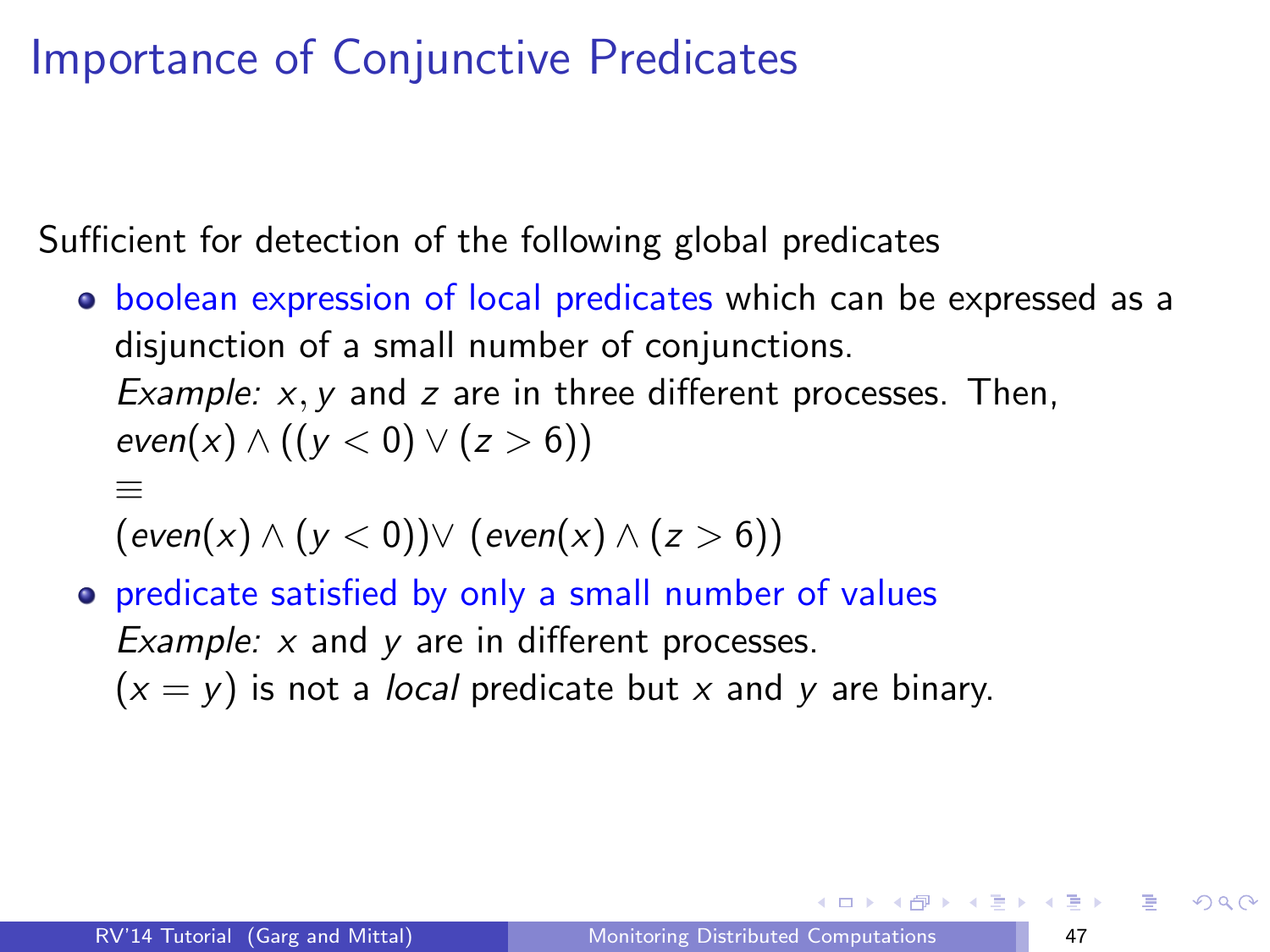## Conditions for Conjunctive Predicates



 $(l_1 \wedge l_2 \wedge \ldots l_n)$  is true iff there exist  $s_i$  in  $P_i$  such that  $l_i$  is true in state  $s_i$ , and  $s_i$  and  $s_i$  are incomparable for distinct  $i, j$ .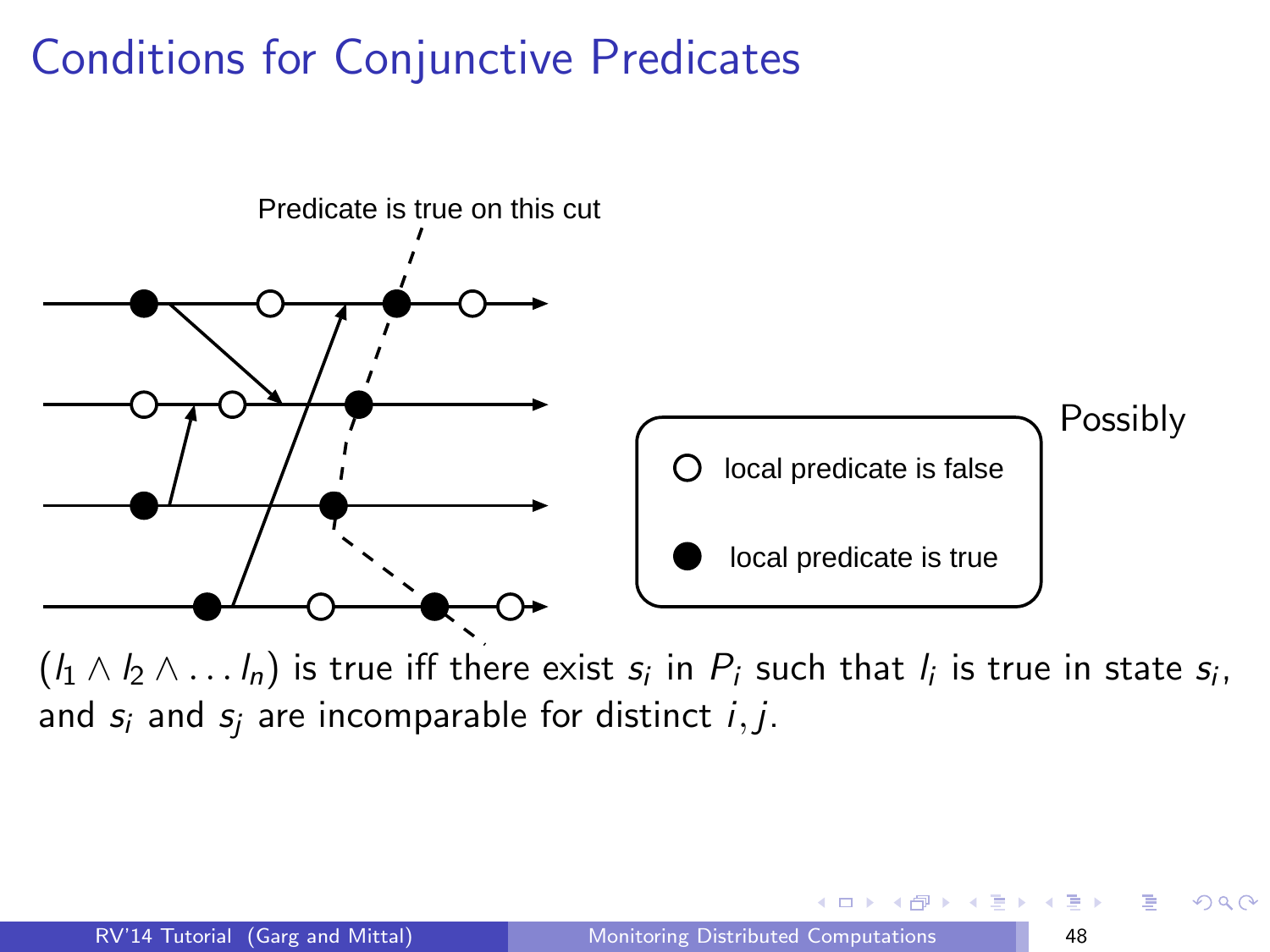## Weak Conjunctive Predicates: Centralized Algorithm

Each non-checker process maintains its local vector send the vector clock to the checker process whenever

- local predicate is true
- at most once in each message interval.

Optimization: Sufficient to send the vector once after any message is sent Space complexity:  $O(n)$ 

message complexity:  $O(m_s)$ ,  $m_s =$  number of program messages sent.

Time complexity: detection of local predicates, maintain vector clock  $O(n)$ 

#### [Garg and Waldecker 94]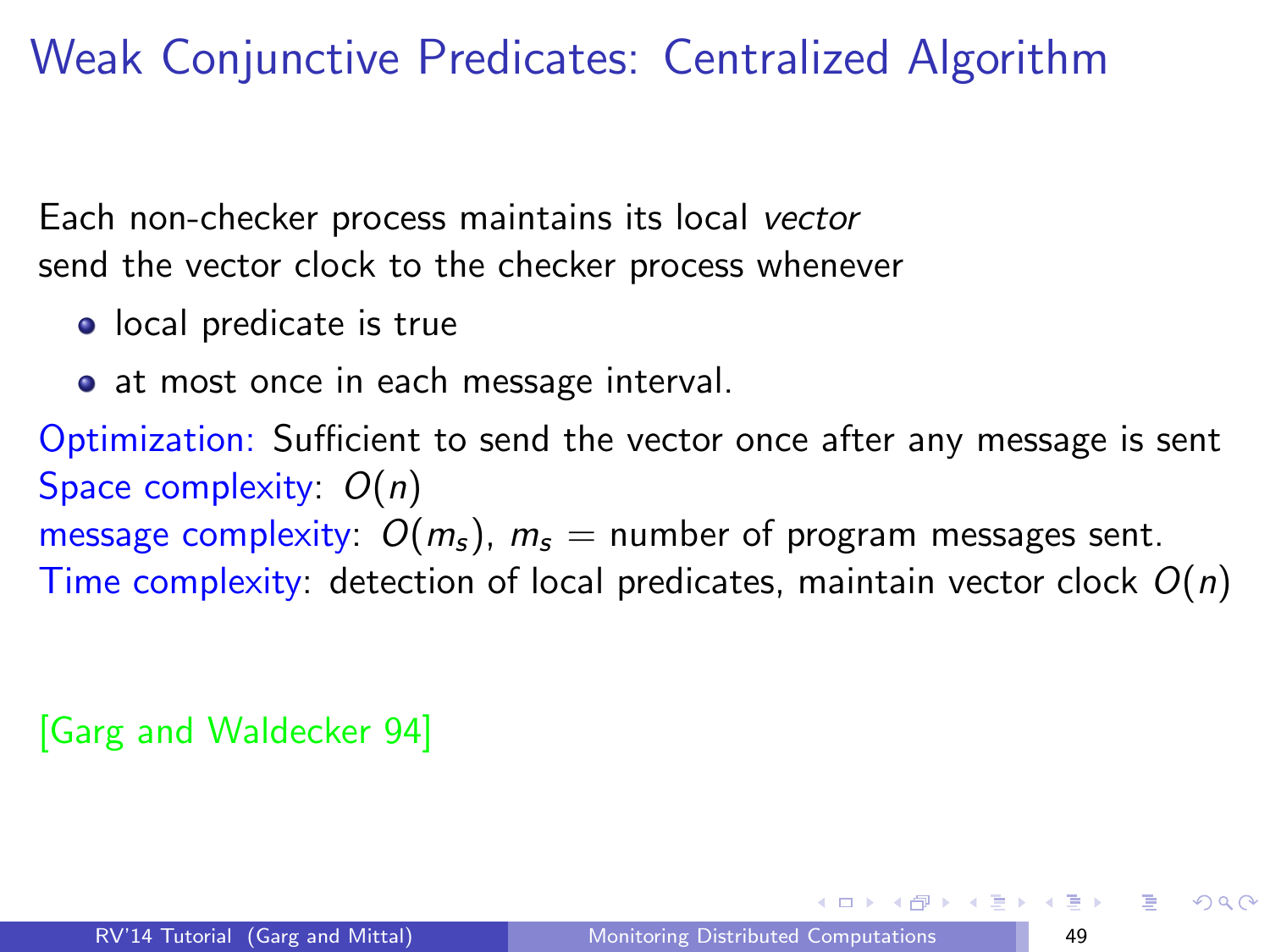## Checker Process

n queues of vectors

Steps

- **1** Begin with the initial global state
- **2** Eliminate any vector that happened before any other vector along the current global state.
- Predicate is true for the first time
	- all vectors are pairwise concurrent

Predicate is false

• if we eliminate the final vector from any process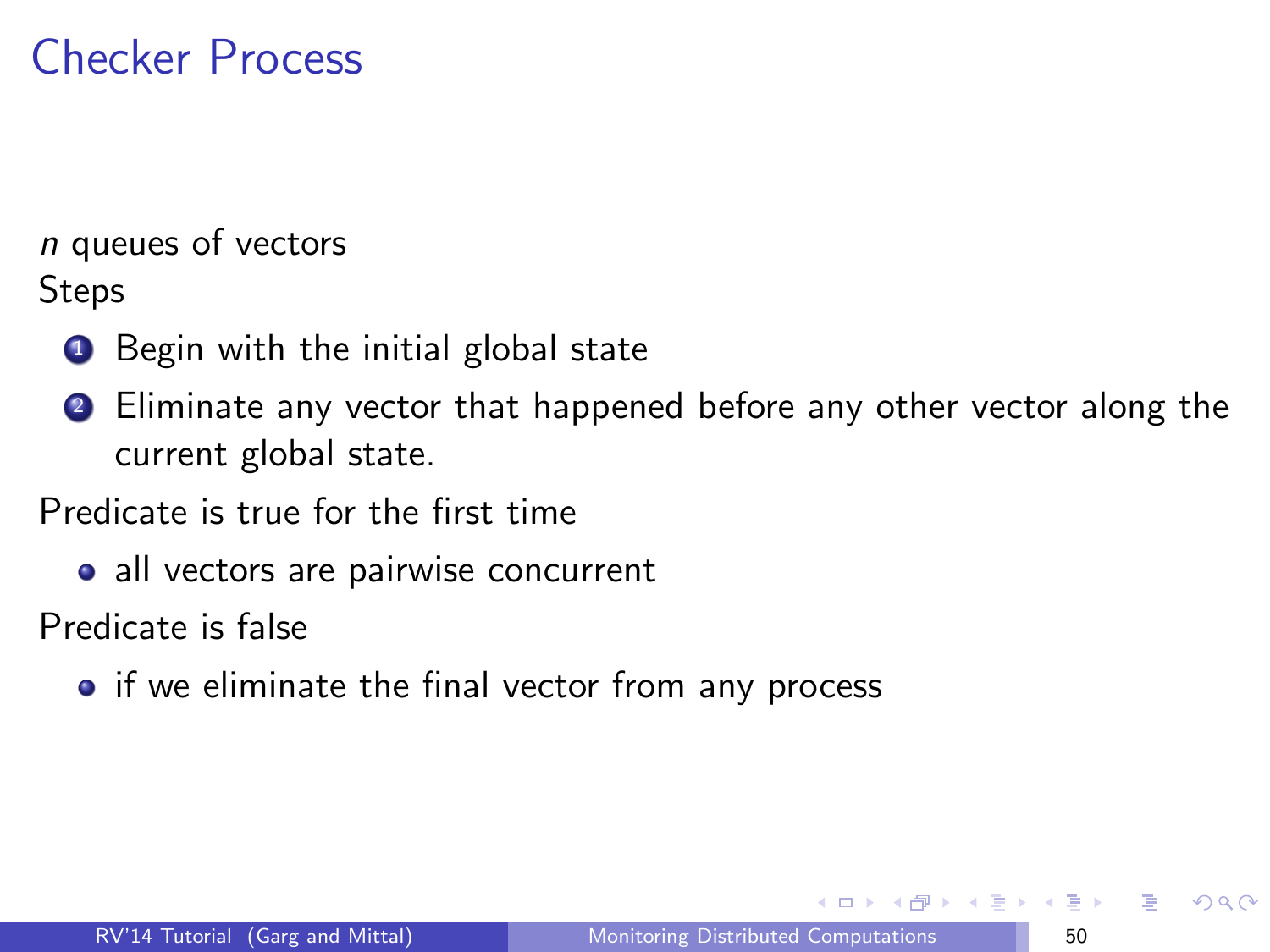## Overhead: Checker processes

#### Space complexity

 $\bullet$  n queues, each containing at most m vectors

#### Time complexity

- The algorithm for checker requires at most  $O(n^2m)$  comparisons.
- Any algorithm which determines whether there exists a set of incomparable vectors of size  $n$  in  $n$  chains of size at most  $m$ , makes at least  $mn(n - 1)/2$  comparisons.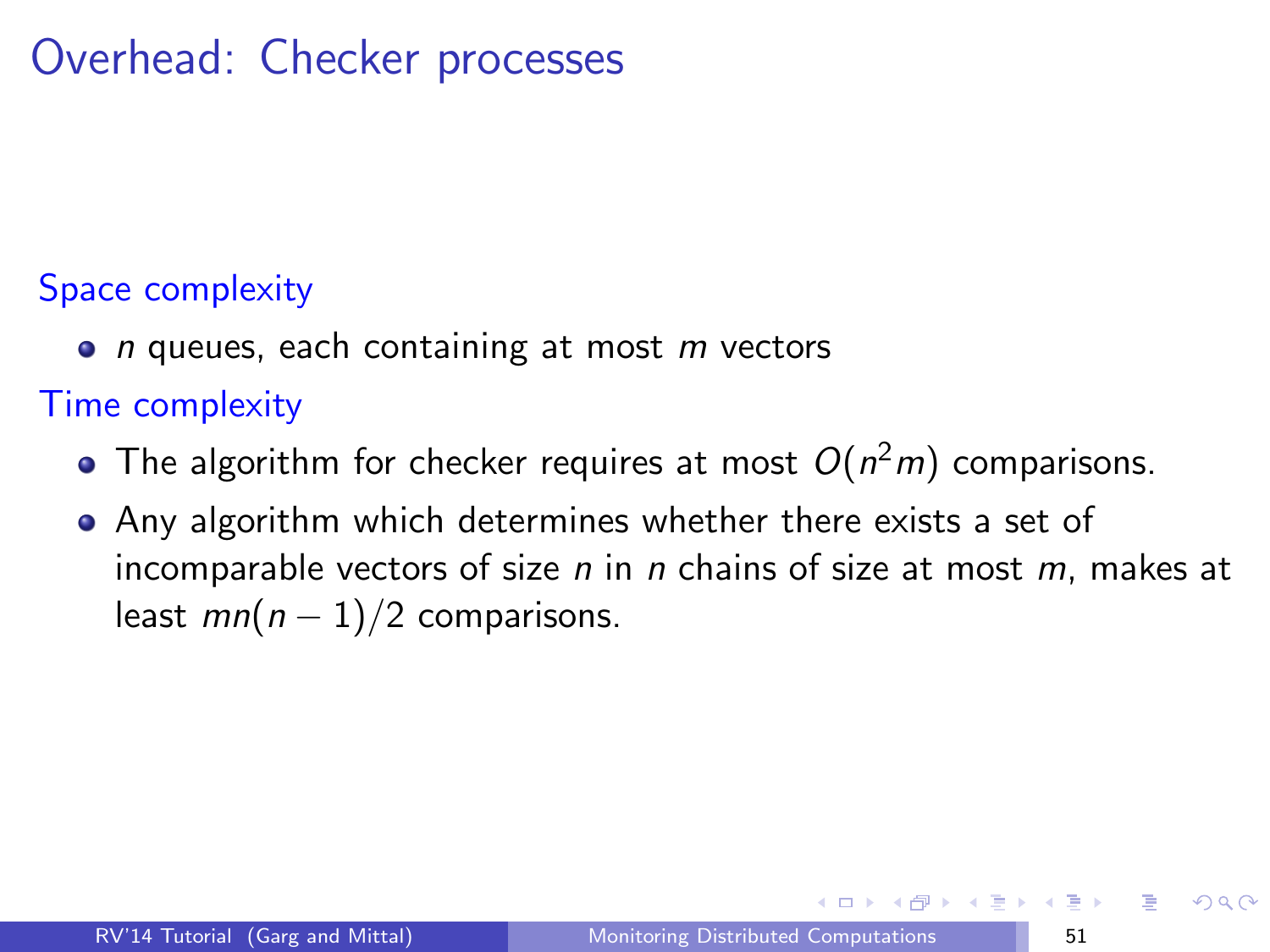## Disadvantages of above algorithm

#### **Centralized**

• Checker process may become a bottleneck

#### Space requirements

• Queues at the checker process may grow large

#### Message complexity

many additional messages to the checker process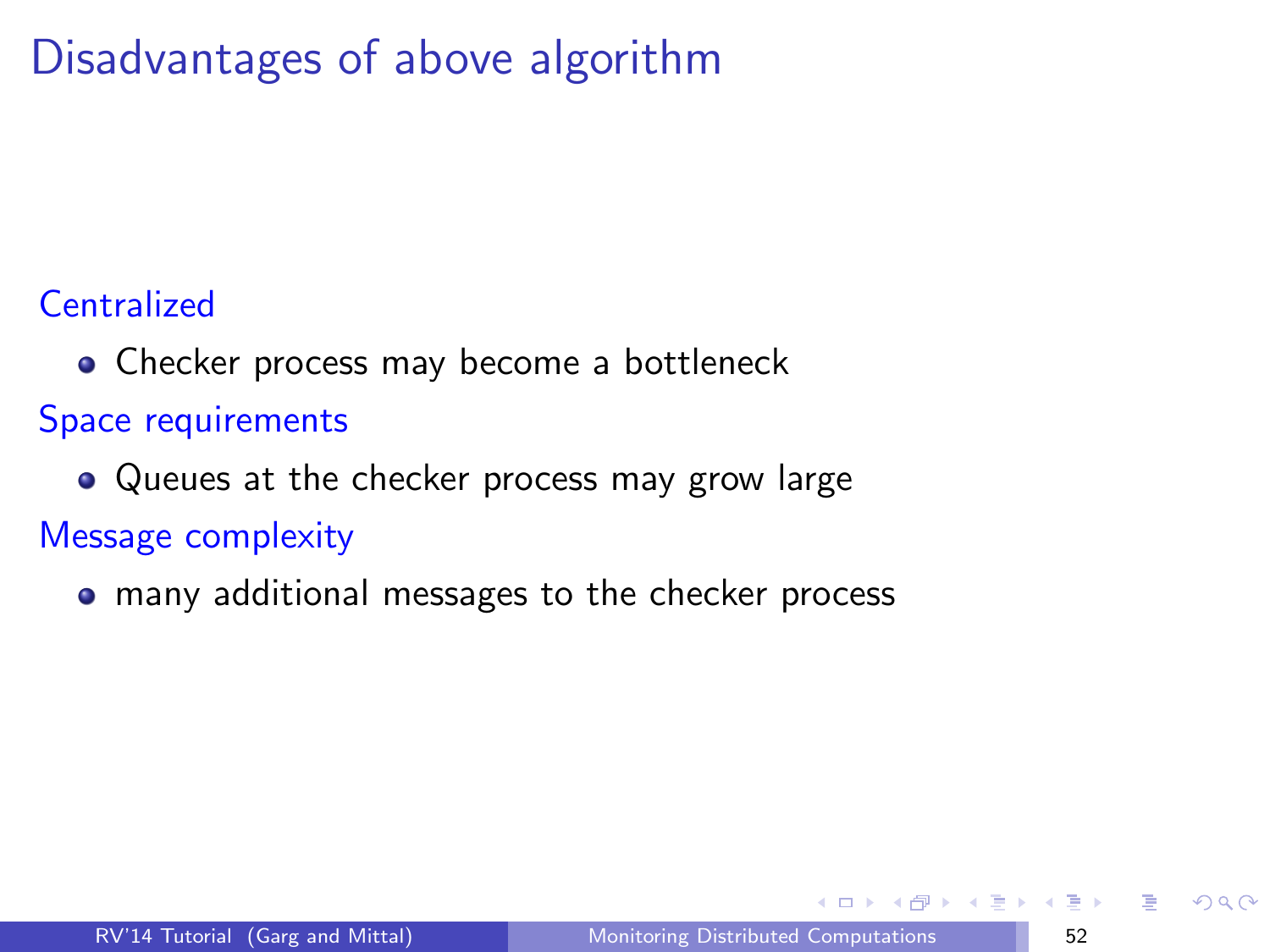## Token-based Algorithm

A monitor process is active only if it has the token. Token consists of two vectors G and color.

- G: global state vector
	- $G[i] = k$  indicates that state  $(i, k)$  is part of the current cut.

color: indicates which states have been eliminated.

- If color[i] = red then state  $(i, G[i])$  has been eliminated and can never satisfy the global predicate.
- If color[i] = green, then there is no state in G such that  $(i, G[i])$ happened before that state.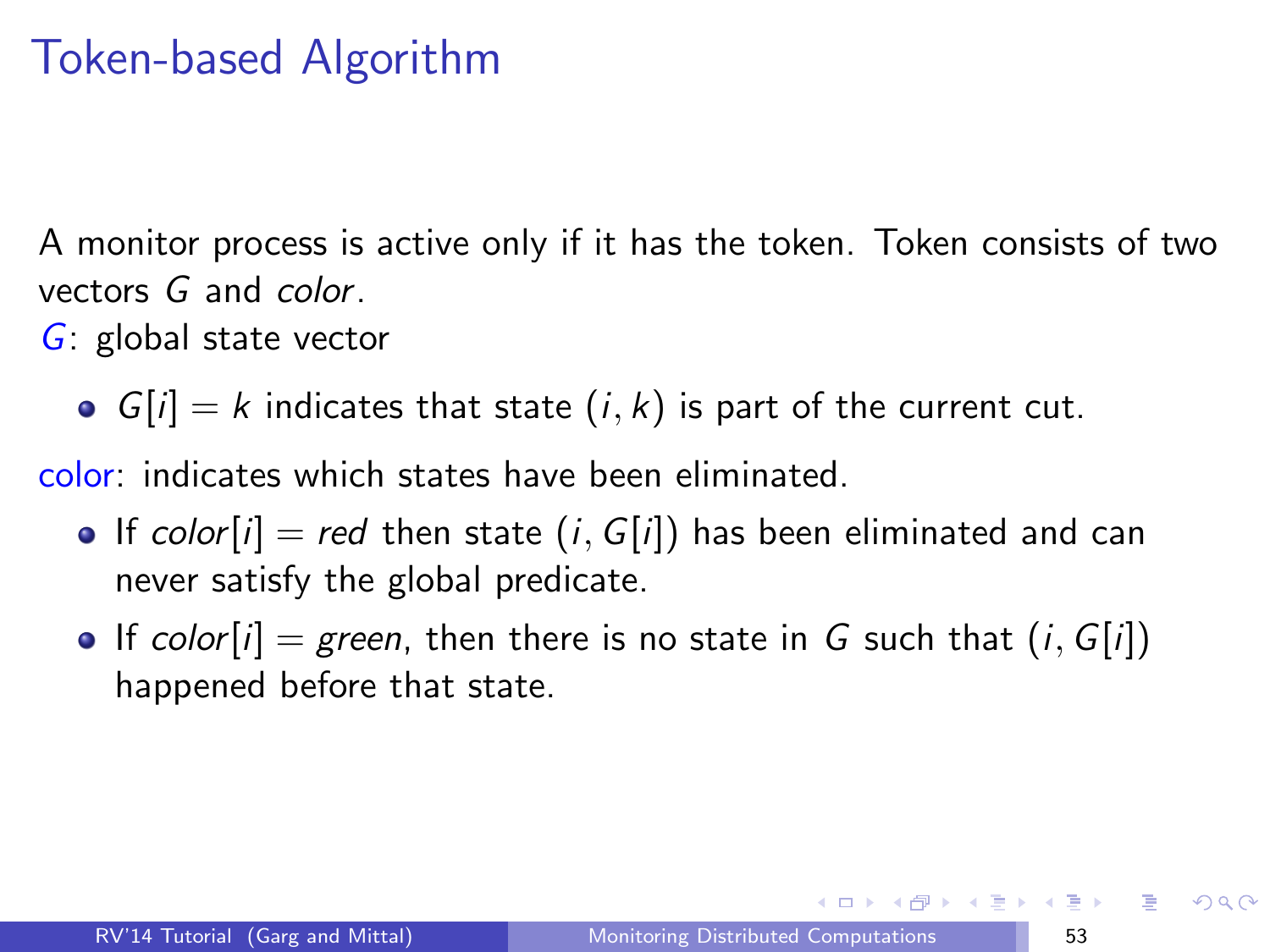## Monitor Process Algorithm: M<sub>i</sub>

```
var candidate: array [1..n] of integer;
on receiving the token (G,color)
   while (color[i] = red) do
      receive candidate from application process P_iif (candidate.vclock[i] > G[i]) then
         G[i] := candidate.vclock[i]; color[i]:=green;
   endwhile
   for i \neq i:
      if (candidate.vclock[j] > G[j]) then
         G[i] := candidate.vclock[i];
         color[j]:=red;
      endif
   endfor
   if (∃ j: color[j] = red) then send token to P_ielse detect := true;
```
 $A \equiv A$   $B \equiv A \cap A$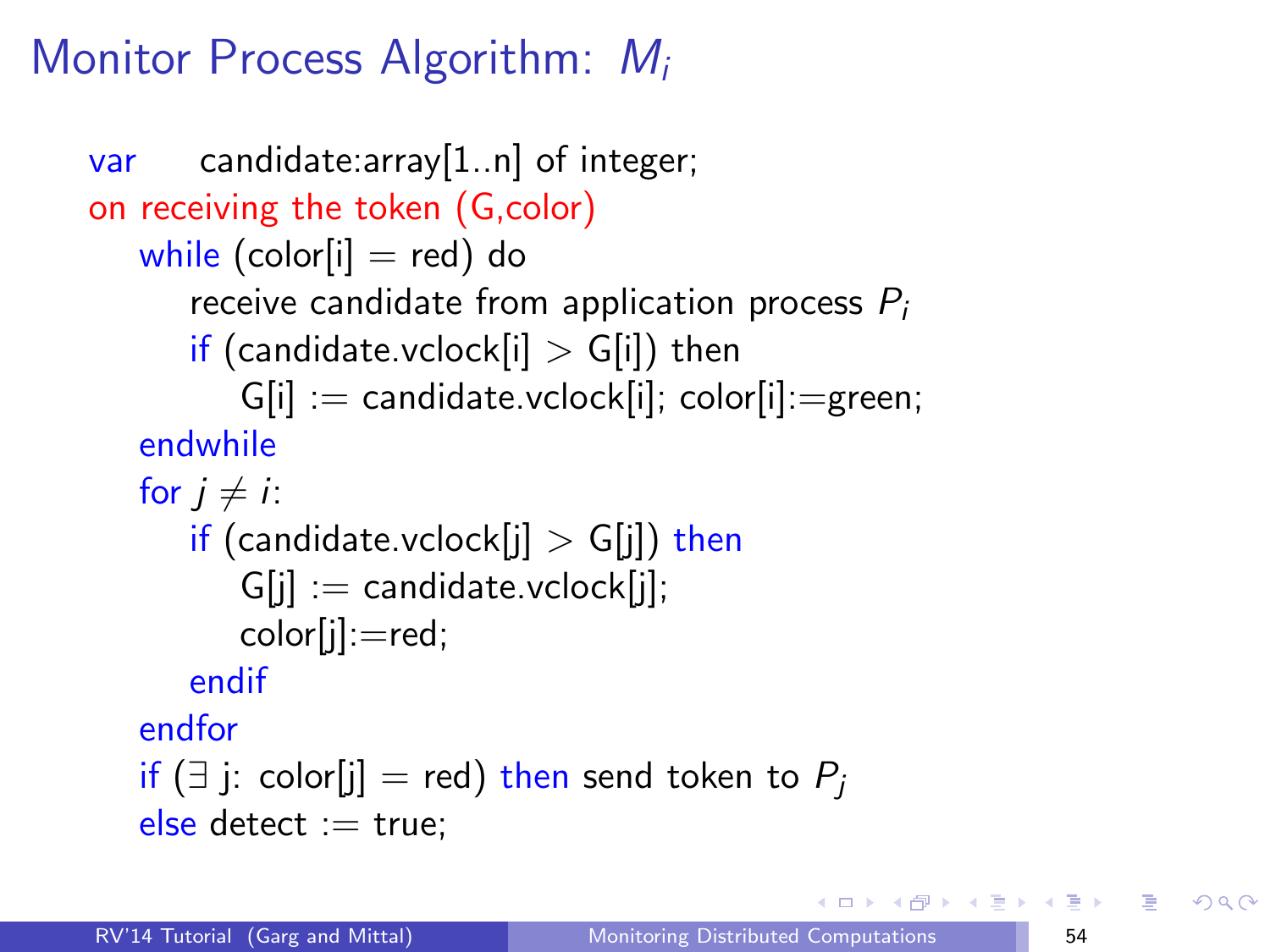## Analysis of Single-Token WCP Algorithm

#### Theorem

For any computation  $(E, \rightarrow)$  and any conjunctive predicate B, if B holds in  $(E, \rightarrow)$ , then the Single-Token WCP algorithm returns the least CGS that satisfies B. If B is false, then the algorithm returns false.

### Work complexity:  $O(n^2m)$

Every time a state is eliminated,  $O(n)$  work is performed. There are at most *mn* states.

Message complexity: O(mn).

Communication bit complexity:  $O(n^2m)$ .

size of both the token and the candidate messages is  $O(n)$ .

Space complexity:  $O(mn)$  space per process.

 $m:$  maximum number of vectors per process,  $n:$  number of processes

 $\Omega$ 

KOD KARD KED KED E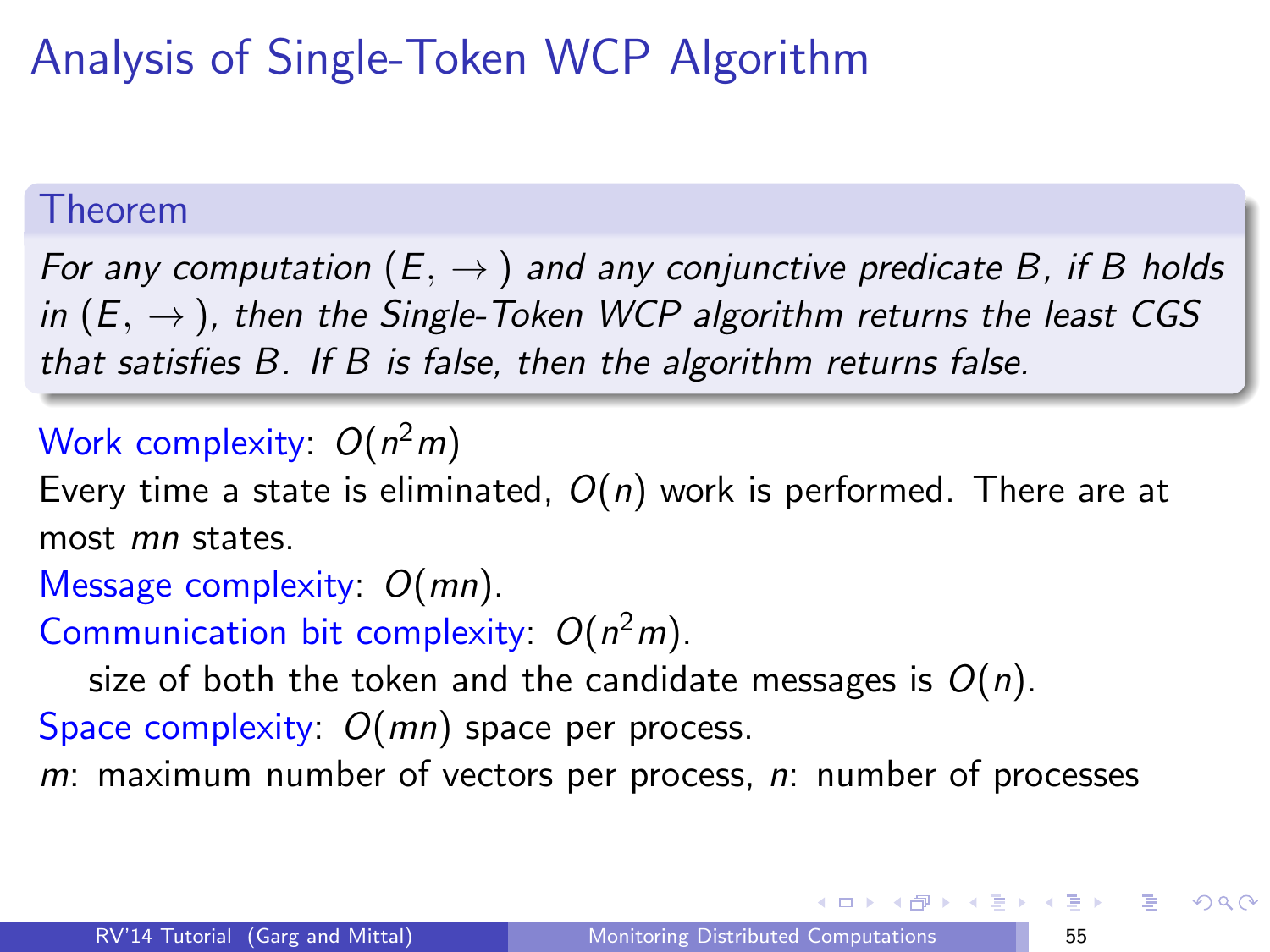## Other WCP algorithms

A completely distributed algorithm [Chase and Garg 94]

Uses Dijkstra and Scholten's termination detection algorithm

Keeping queues shorter [Chiou and Korfhage 95]

• eliminate vectors that are useless

Avoiding control messages [Hurfin, Mizuno et al 96]

**•** piggyback info/token with application messages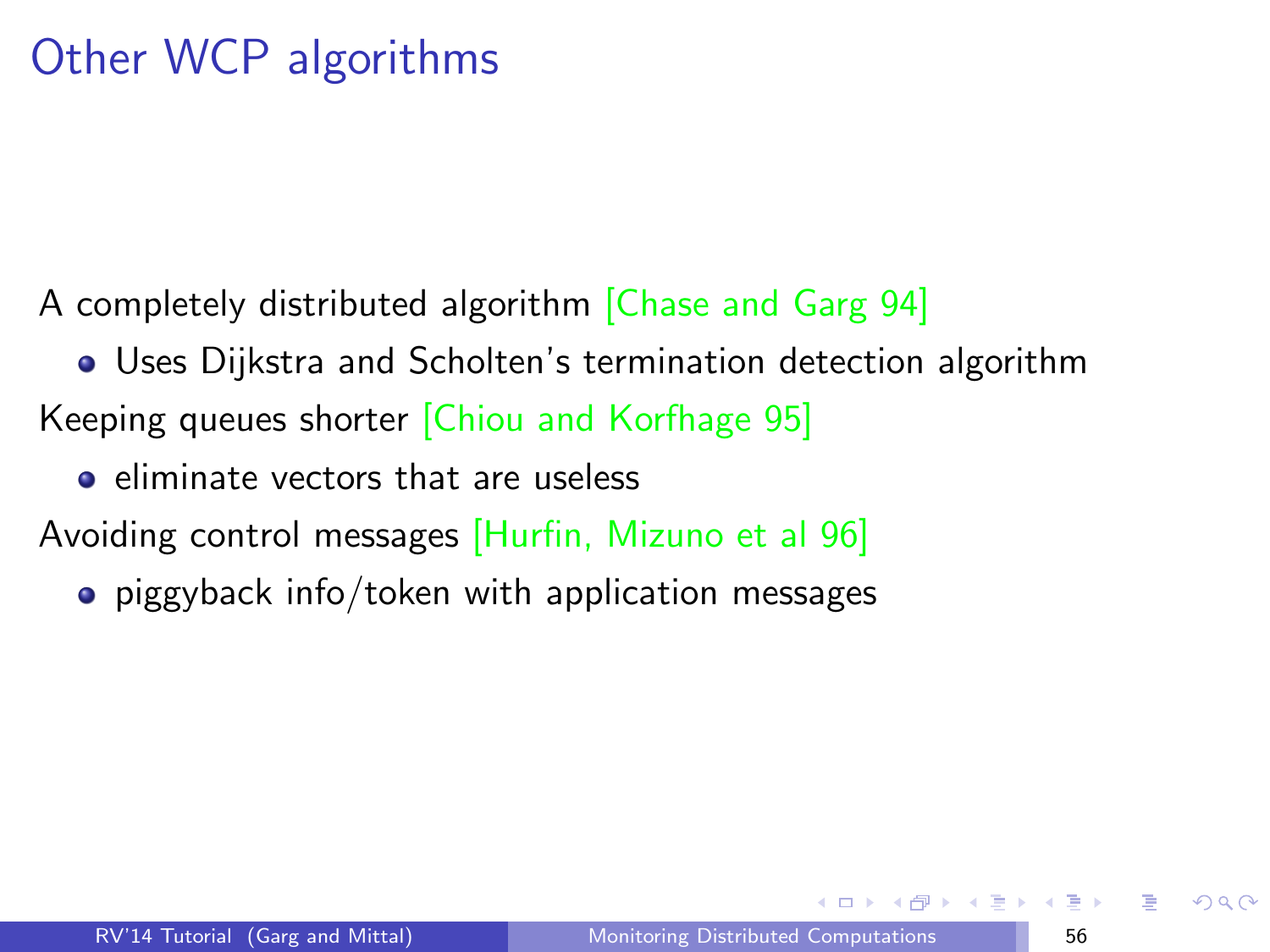# Talk Outline

- **[Motivation](#page-1-0)**
- 2 [Background: Posets and Lattices](#page-5-0)
- **[Global Predicate Detection Problem](#page-17-0)** 
	- [Cooper and Marzullo's Algorithm](#page-24-0)
	- [Alagar and Venkatesan's Algorithm](#page-28-0)
	- **[Lexical Enumeration of Consistent Global States](#page-29-0)**
- 4 [Predicate Detection for Special Classes](#page-36-0)
	- **o** [Linear Predicates](#page-39-0)
	- **[Relational Predicates](#page-58-0)**

### **[Slicing](#page-72-0)**

### 6 [Basis Temporal Logic](#page-72-0)

- [Syntax and Semantics](#page-74-0)
- **[Semiregular Predicates](#page-80-0)**
- [Algorithm to detect BTL](#page-84-0)

<span id="page-58-0"></span>つひひ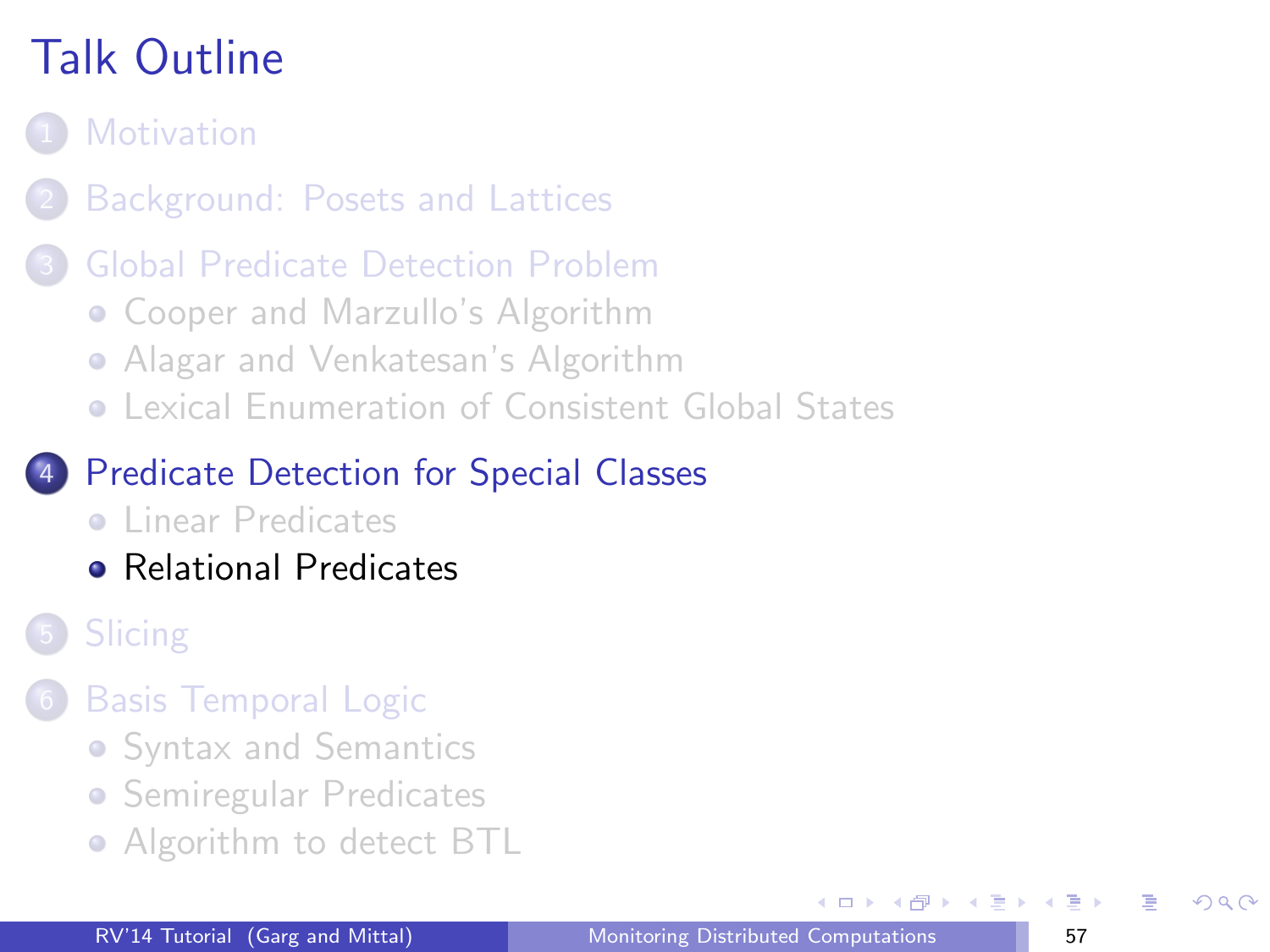### Relational Predicates: Binary Variables

Problem: Given  $(S, \rightarrow)$  $B \equiv x_1 + x_2 + x_3 \ldots x_n \ge k$ where  $x_i$  resides on process  $P_i$ . Example:

 $x_i$ :  $P_i$  is using the shared resource.

Are there  $k$  or more processes using the resource concurrently? Equivalent Problem: Is there an antichain  $H \subseteq S$  such that the size of H it at least k and x is true on local states in H.

[Tomlinson and Garg 96]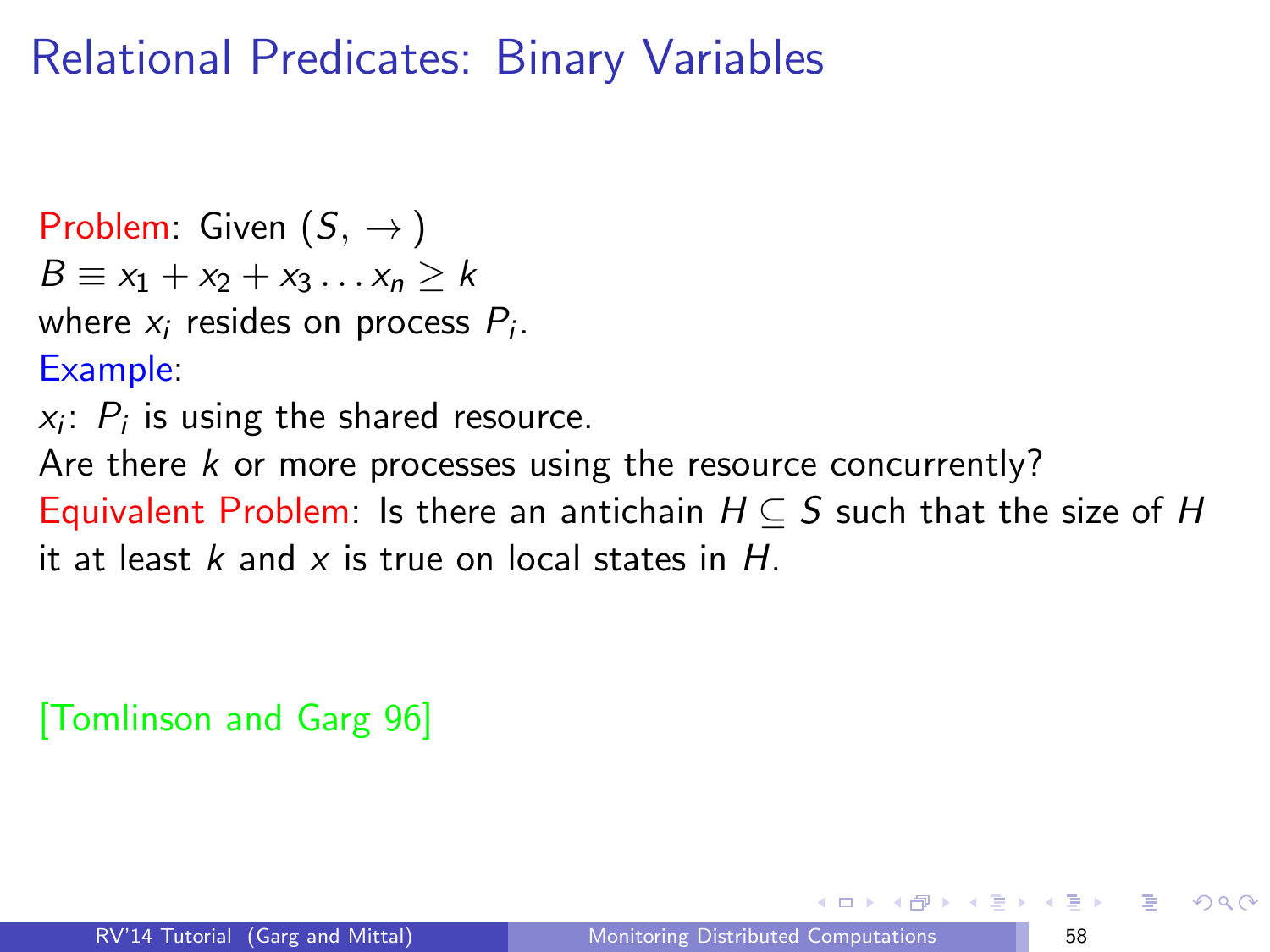# Using Dilworth's Theorem

=

Dilworth's Chain Partition Theorem: For any poset  $(X, \leq),$ size of a maximum sized antichain (width)

the minimum number of chains that covers the poset



k queues of vector clocks can be merged into  $k - 1$  queues iff there is no antichain of size k.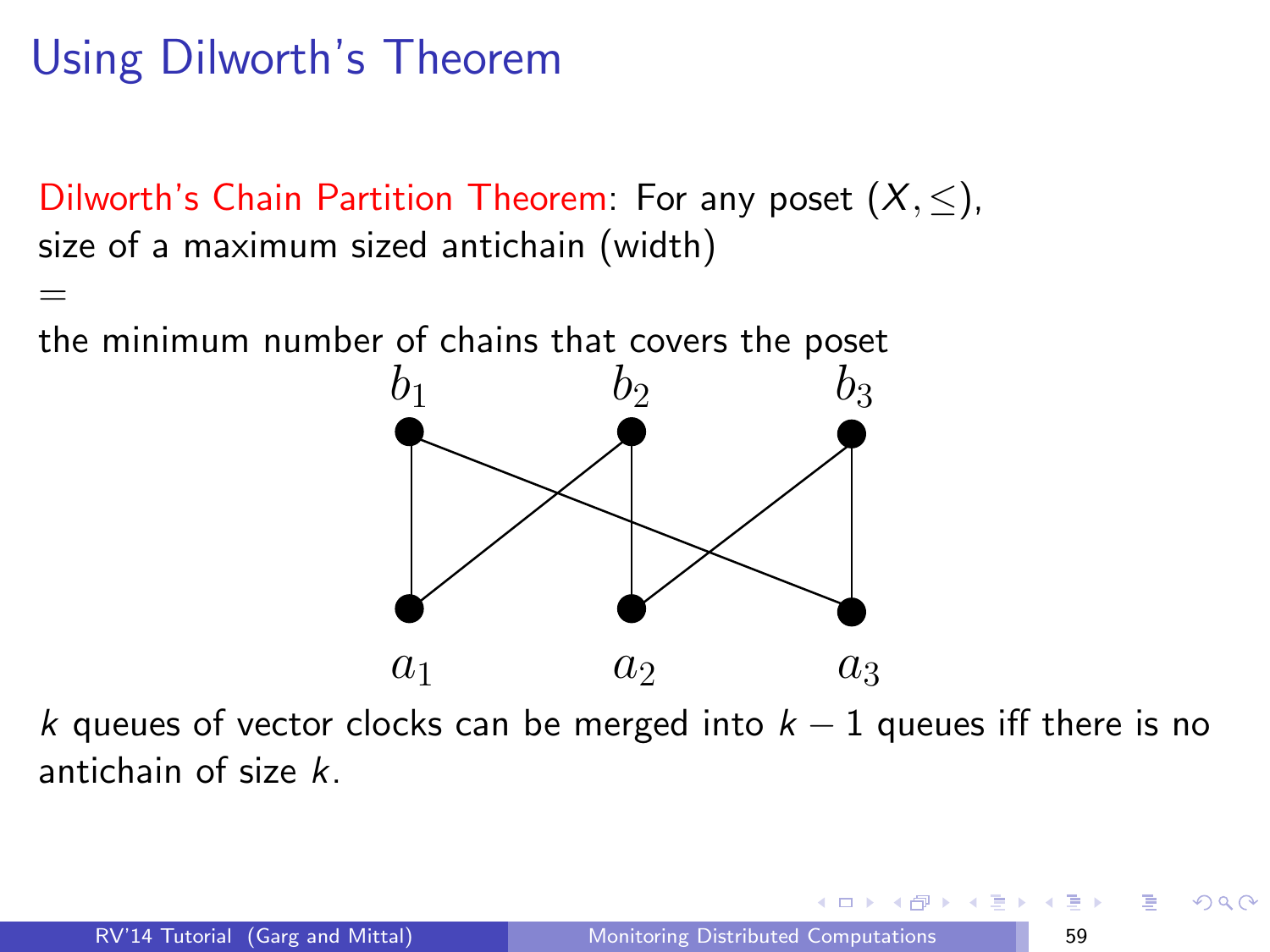## Relational Predicate Algorithm

Input: n queues of vector clocks; Output: true iff  $\sum_i x_i \ge k$ ) for  $i := 1$  to  $n - k + 1$  do pick smallest k chains and merge them into  $k - 1$  chains; if not possible then found an antichain of size  $k$ ; return true;//the antichain  $=$  CGS where the predicate holds endfor;

return false; // only  $k - 1$  chains left

不是 医心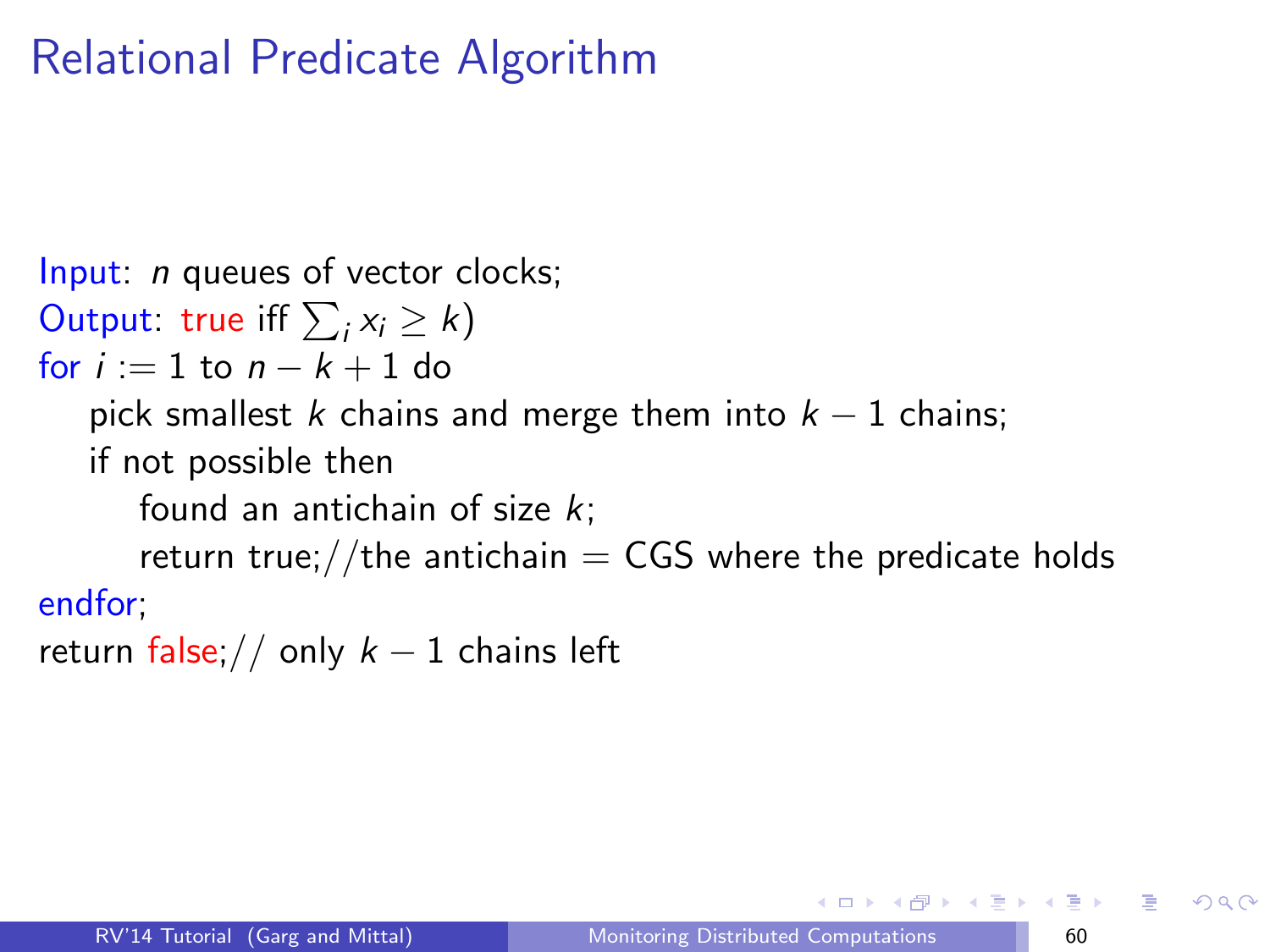## Generalized Merging

Theorem: Let the poset be presented as  $k$  queues of vector clocks. There exists an efficient algorithm that can merge N queues into  $N-1$  queues in an online fashion whenever possible.

[Tomlinson and Garg 96]



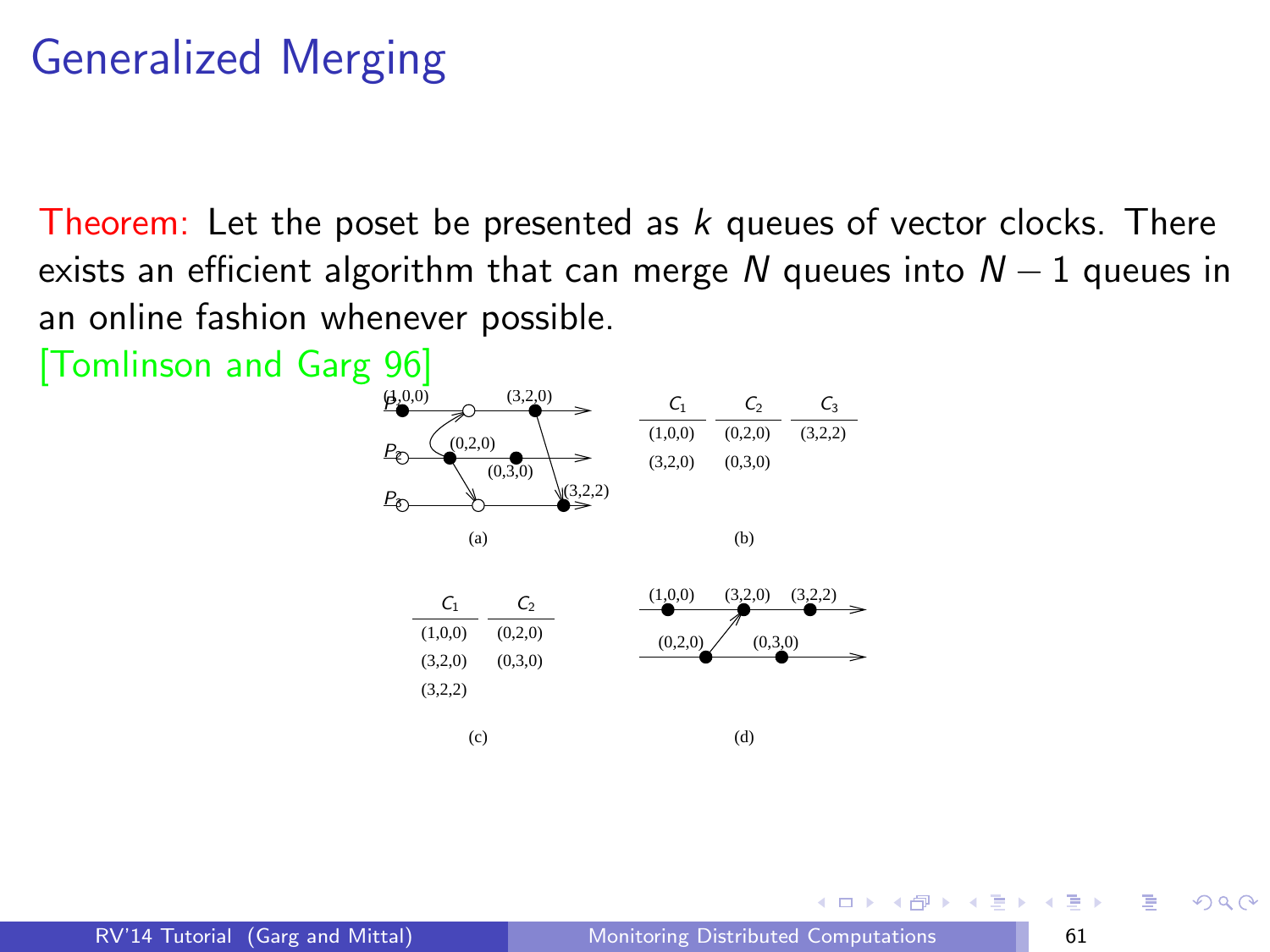How to merge queues of vectors?

$$
\begin{array}{cc}\nP_1 & P_2 & P_3 \\
\hline\na:(1,0,0) & d:(0,1,0) & f:(2,0,0) \\
b:(1,1,0) & e:(2,2,0) & g:(2,3,0) \\
c:(1,2,0)\n\end{array}
$$

4 D F

K個→ K 目→ K 目→ 一目 → の Q Q →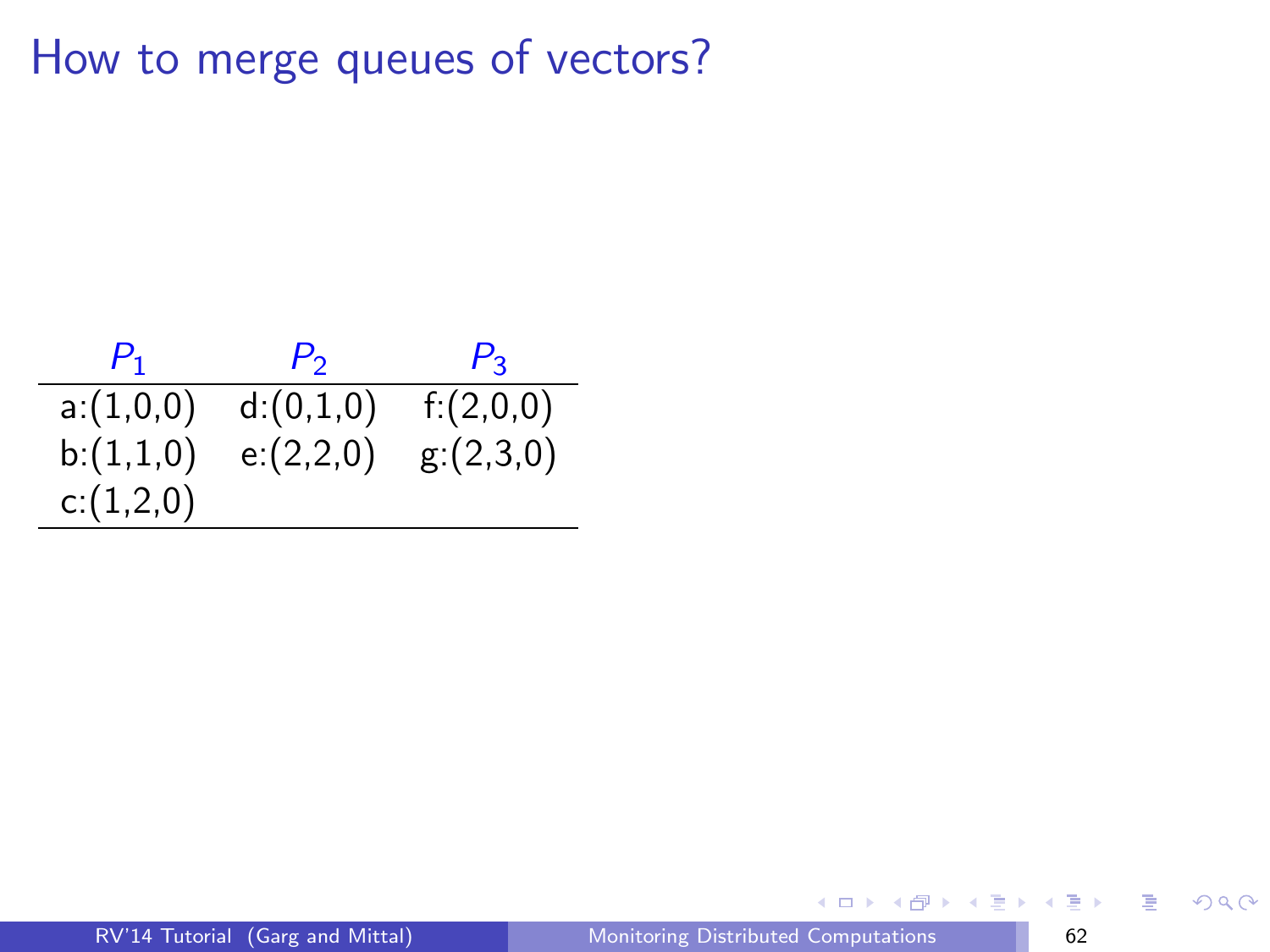## Naive Strategy

Move a minimal element into any output queue in which it can be inserted. After insertion of  $a, d, b, c$ :

 $Q_1$   $Q_2$ a:(1,0,0) d:(0,1,0) b:(1,1,0) c:(1,2,0)

$$
\begin{array}{cc}\nP_1 & P_2 & P_3 \\
\hline\n & f:(2,0,0) \\
\hline\n & e:(2,2,0) & g:(2,3,0)\n\end{array}
$$

 $\mathbb{B}$  is

画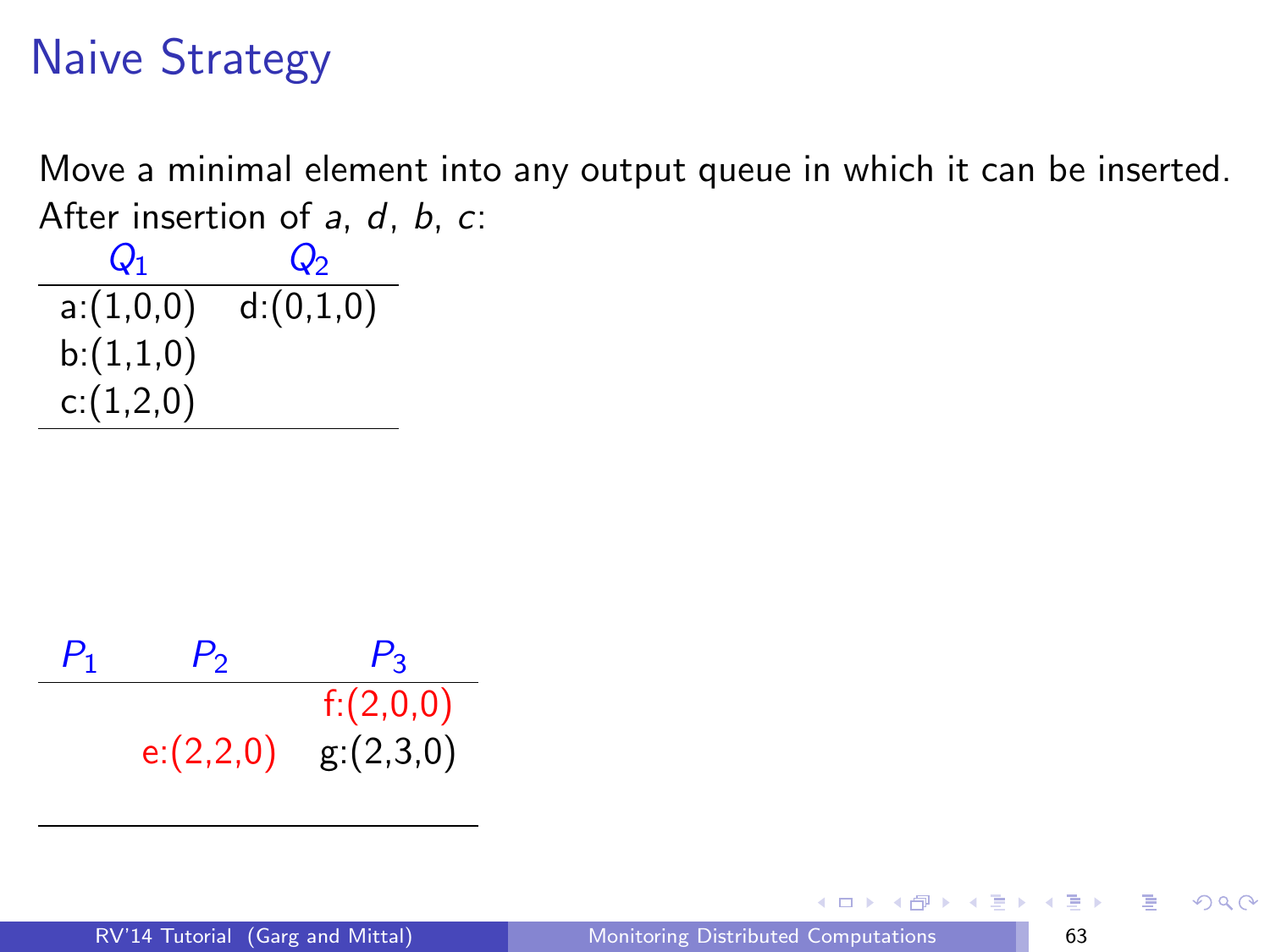## Merge is Possible



4 D F

 $\mathbb{B}$  is

画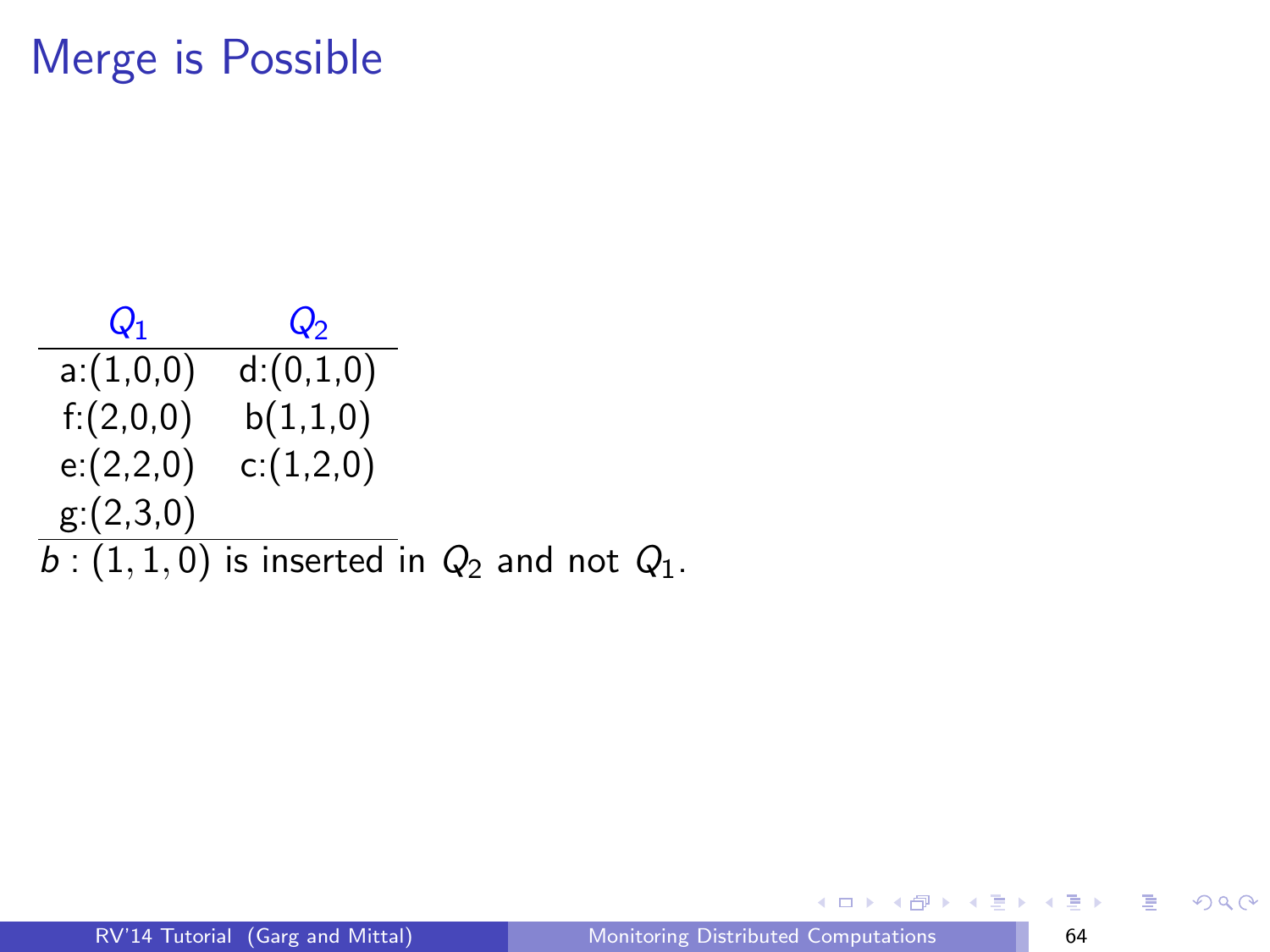## Queue Insert Graph

 $G = (V, E)$ : undirected graph called queue insert graph

- $V$ : set of k input queues
- $E$ : undirected edges on V
- Invariant  $1: G$  is a spanning tree
- $\Rightarrow$  there are exactly k 1 edges in G. Each edge is labeled with a unique output queue
- Invariant 2: Let  $(P_i,P_j)$  be labeled with  $Q_k$
- All elements of  $P_i$  and  $P_i$  are bigger than all elements of  $Q_k \Rightarrow$  Any element from  $P_i$  or  $P_i$  can be inserted at the tail of  $Q_k$ .



**A Braker**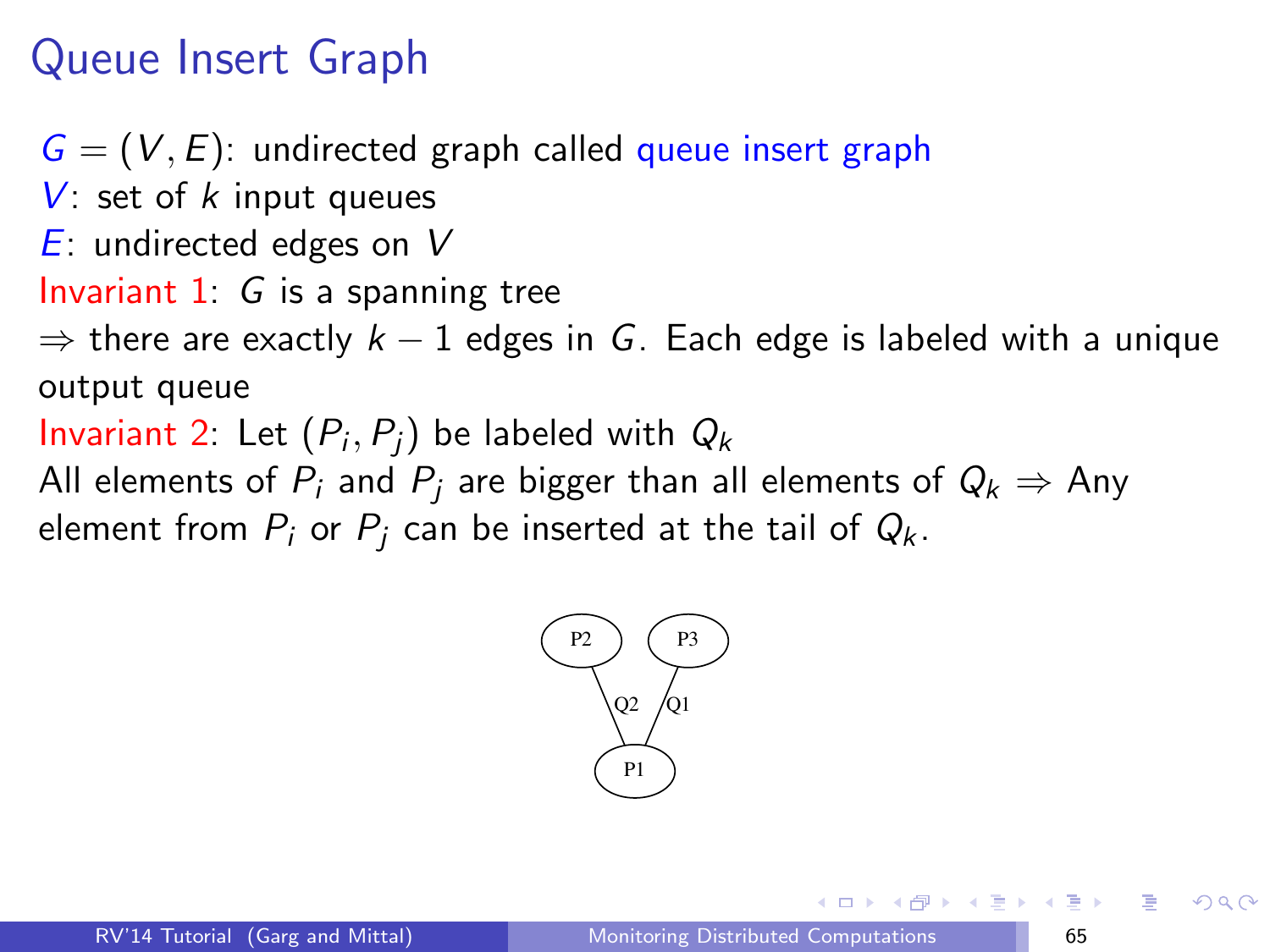

$$
\begin{array}{c|cc}\nQ_1 & Q_2 \\
\hline\na:(1,0,0) & d:(0,1,0)\n\end{array}
$$

$$
\begin{array}{c|cc}\nP_1 & P_2 & P_3 \\
\hline\n\mathbf{b}: (1,1,0) & \mathbf{e}: (2,2,0) & f: (2,0,0) \\
\mathbf{c}: (1,2,0) & \mathbf{g}: (2,3,0)\n\end{array}
$$

<span id="page-67-0"></span>

イロト (個) (量) (量) (量) 量 のQQ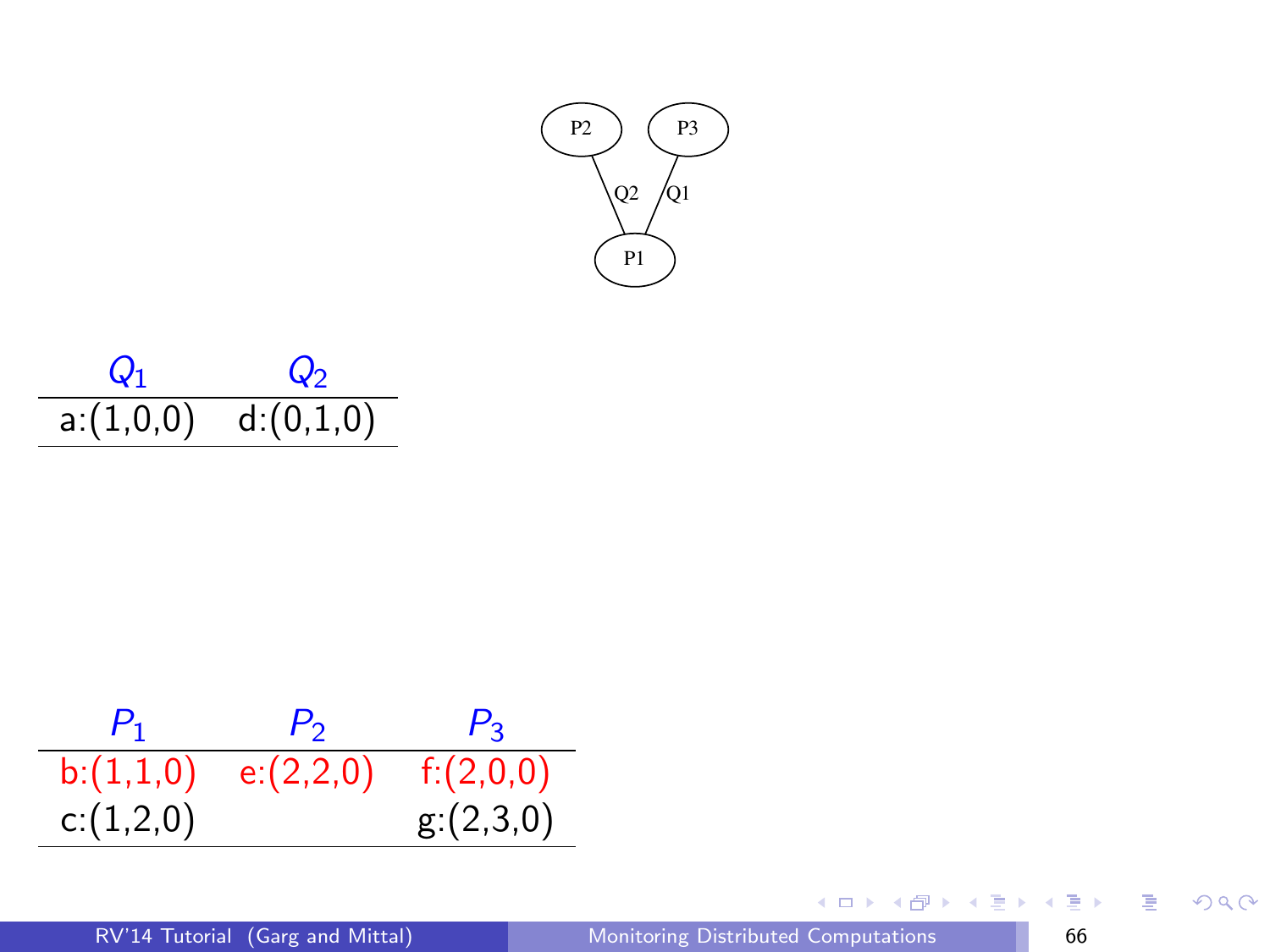## Using Queue Insert Graph

 $b:(1,1,0) \in P_1 < e:(2,2,0) \in P_2$ delete  $b: (1, 1, 0)$  from  $P_1$  and insert in an output queue. Which one?

- $\bullet$  Add an edge between  $P_i$  and  $P_j$  in the spanning tree.
- $\bullet$  A unique cycle is formed. Let  $(P_i,P_k)$  be the other edge incident on  $P_i$  in that cycle.
- $\bullet$  Remove  $(P_i,P_k)$ . Transfer its label to  $(P_i,P_j)$  and insert the vector in the corresponding output queue.



Verify: Queue Insert Graph invariant is preserve[d.](#page-67-0)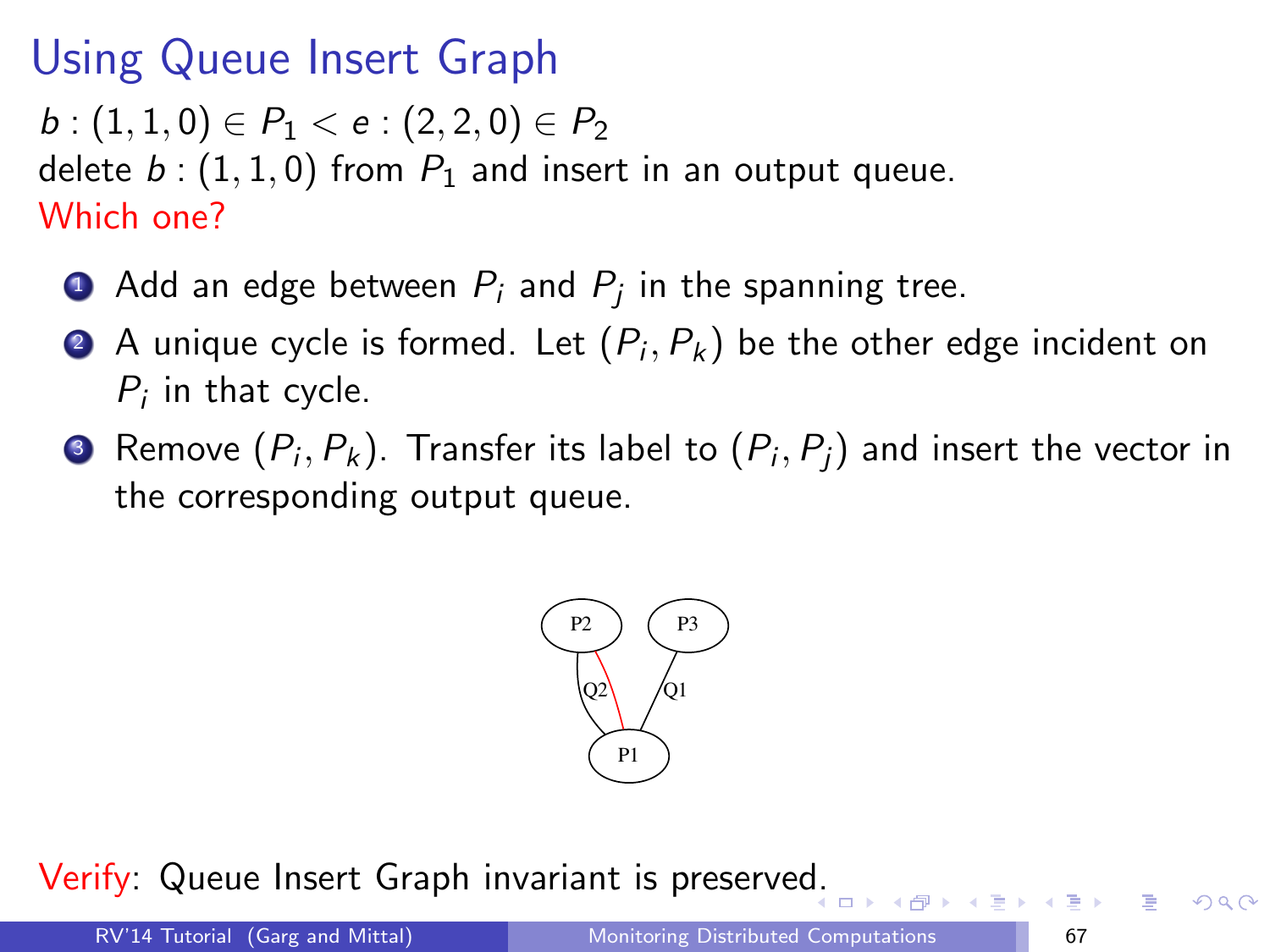## Relational Predicates: Nonbinary Variables

Let  $x_i$ : number of tokens at  $P_i$ 

 $\sum x_i < k$ : loss of tokens

Algorithm: max-flow technique [Groselj 93, Chase and Garg 95], Consistent cut with minimum value  $=$  min cut in the flow graph

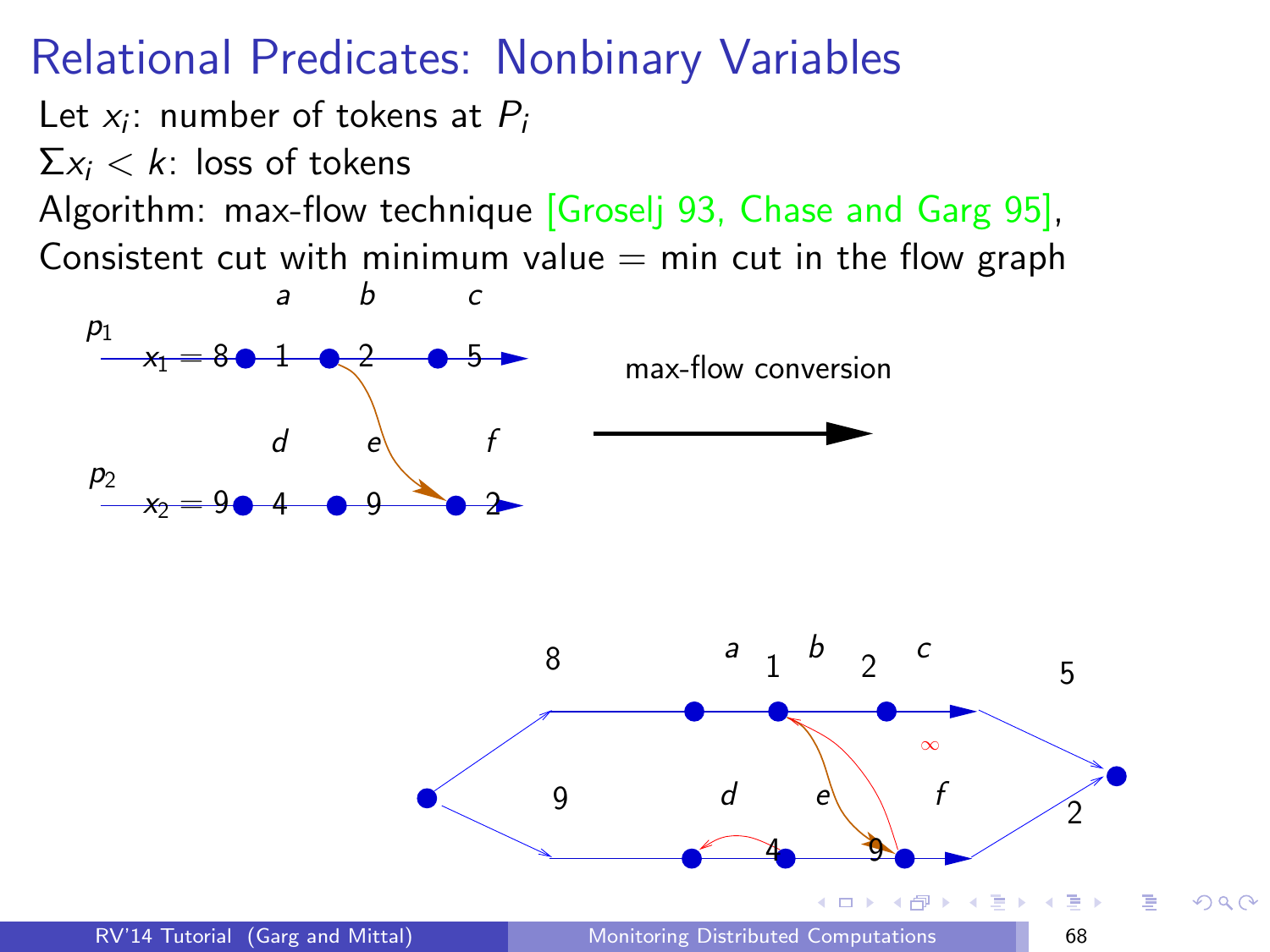# Talk Outline

#### **[Motivation](#page-1-0)**

- 2 [Background: Posets and Lattices](#page-5-0)
- **[Global Predicate Detection Problem](#page-17-0)** 
	- [Cooper and Marzullo's Algorithm](#page-24-0)
	- [Alagar and Venkatesan's Algorithm](#page-28-0)
	- **[Lexical Enumeration of Consistent Global States](#page-29-0)**
- 4 [Predicate Detection for Special Classes](#page-36-0)
	- **o** [Linear Predicates](#page-39-0)
	- **[Relational Predicates](#page-58-0)**

### **[Slicing](#page-72-0)**

### 6 [Basis Temporal Logic](#page-72-0)

- [Syntax and Semantics](#page-74-0)
- **[Semiregular Predicates](#page-80-0)**
- [Algorithm to detect BTL](#page-84-0)

つひひ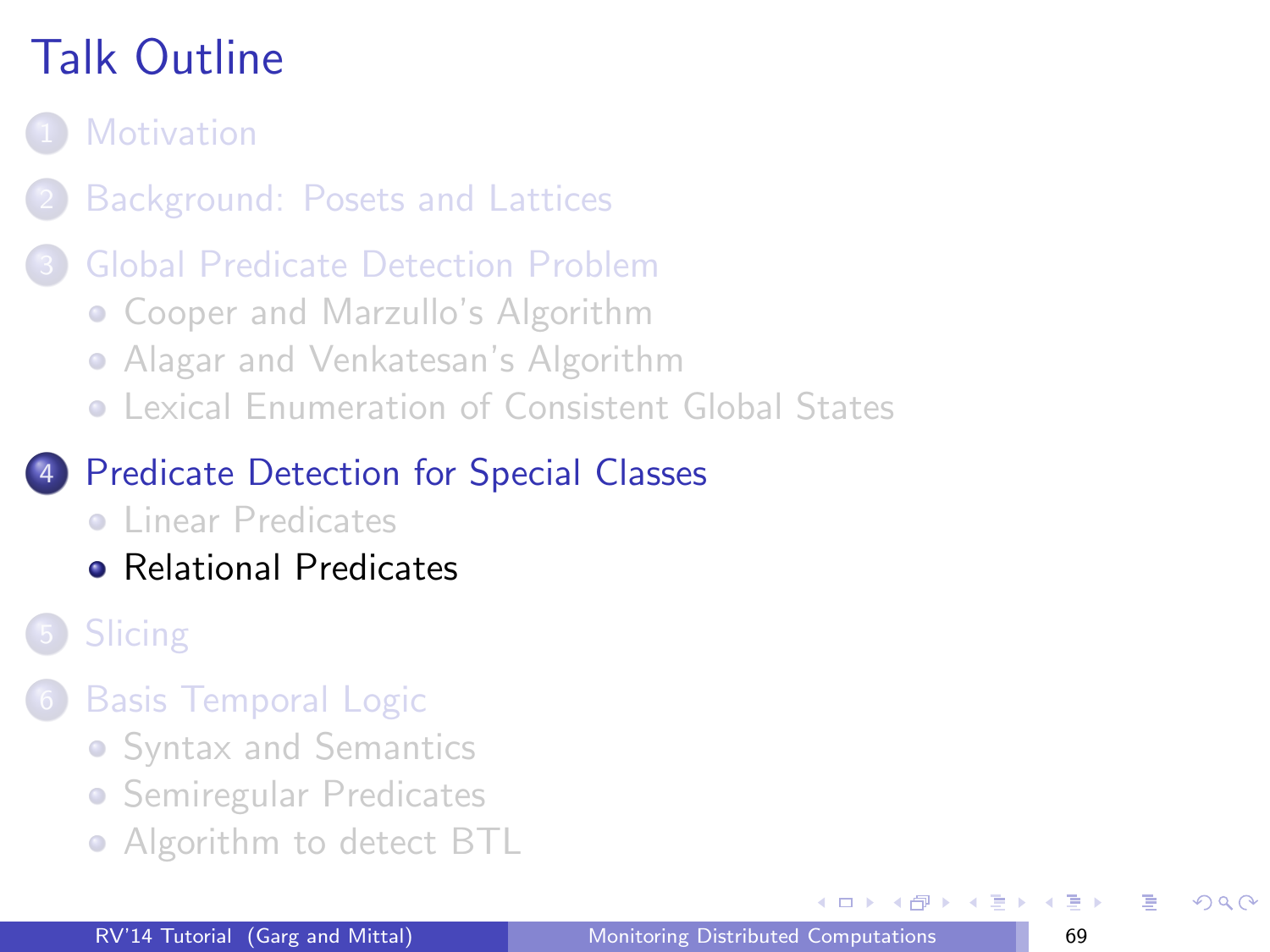## **Summary**

- Space efficient algorithms for general predicates
- Time efficient algorithms for special classes of predicates

Problem: What if the predicate does not belong to one of the special classes?

画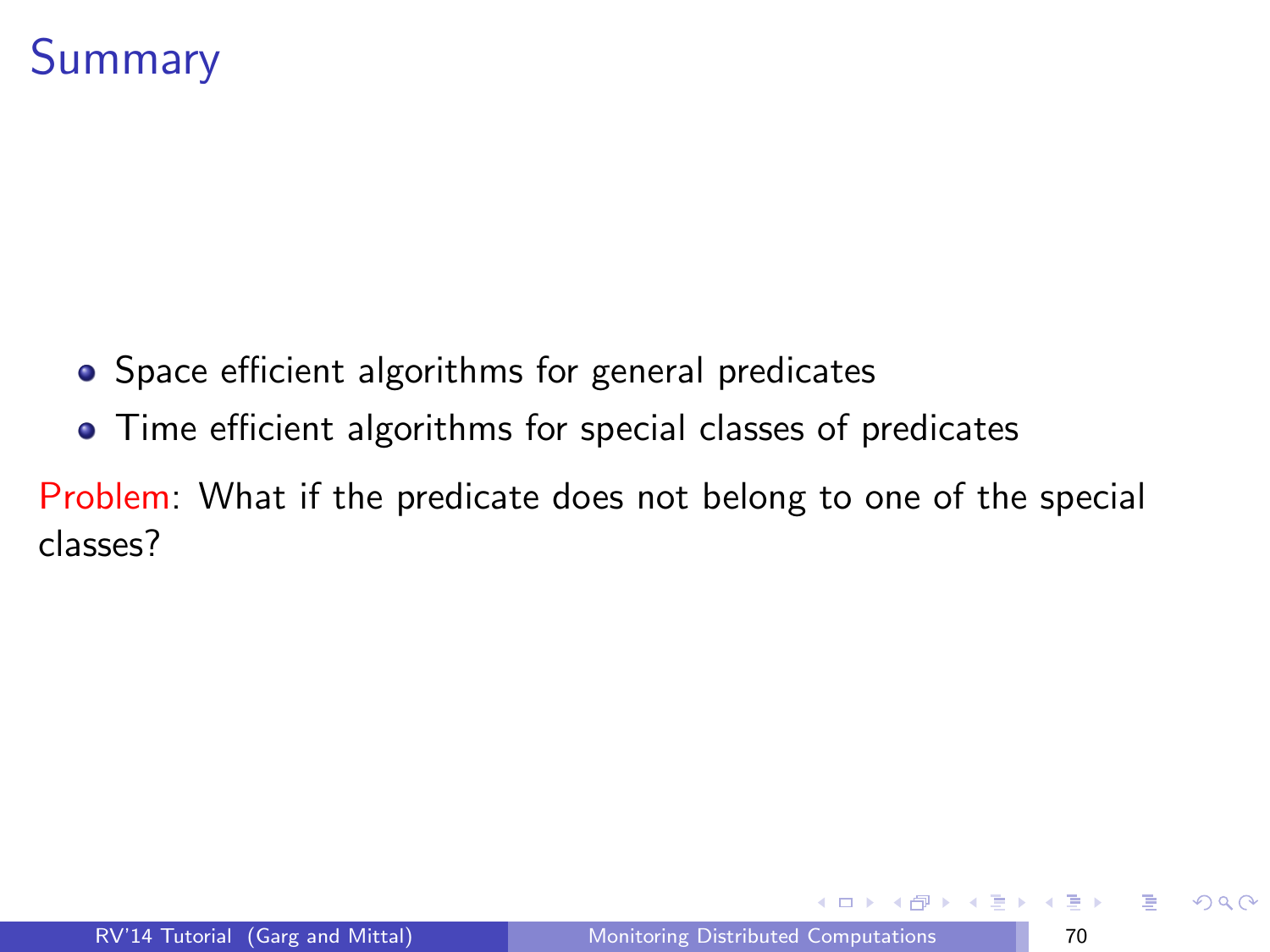# Talk Outline

### **[Motivation](#page-1-0)**

- 2 [Background: Posets and Lattices](#page-5-0)
- **[Global Predicate Detection Problem](#page-17-0)** 
	- [Cooper and Marzullo's Algorithm](#page-24-0)
	- [Alagar and Venkatesan's Algorithm](#page-28-0)
	- **[Lexical Enumeration of Consistent Global States](#page-29-0)**
- **[Predicate Detection for Special Classes](#page-36-0)** 
	- **Collinear Predicates**
	- **[Relational Predicates](#page-58-0)**

### **[Slicing](#page-72-0)**

### 6 [Basis Temporal Logic](#page-72-0)

- [Syntax and Semantics](#page-74-0)
- **[Semiregular Predicates](#page-80-0)**
- [Algorithm to detect BTL](#page-84-0)

<span id="page-72-0"></span>つひひ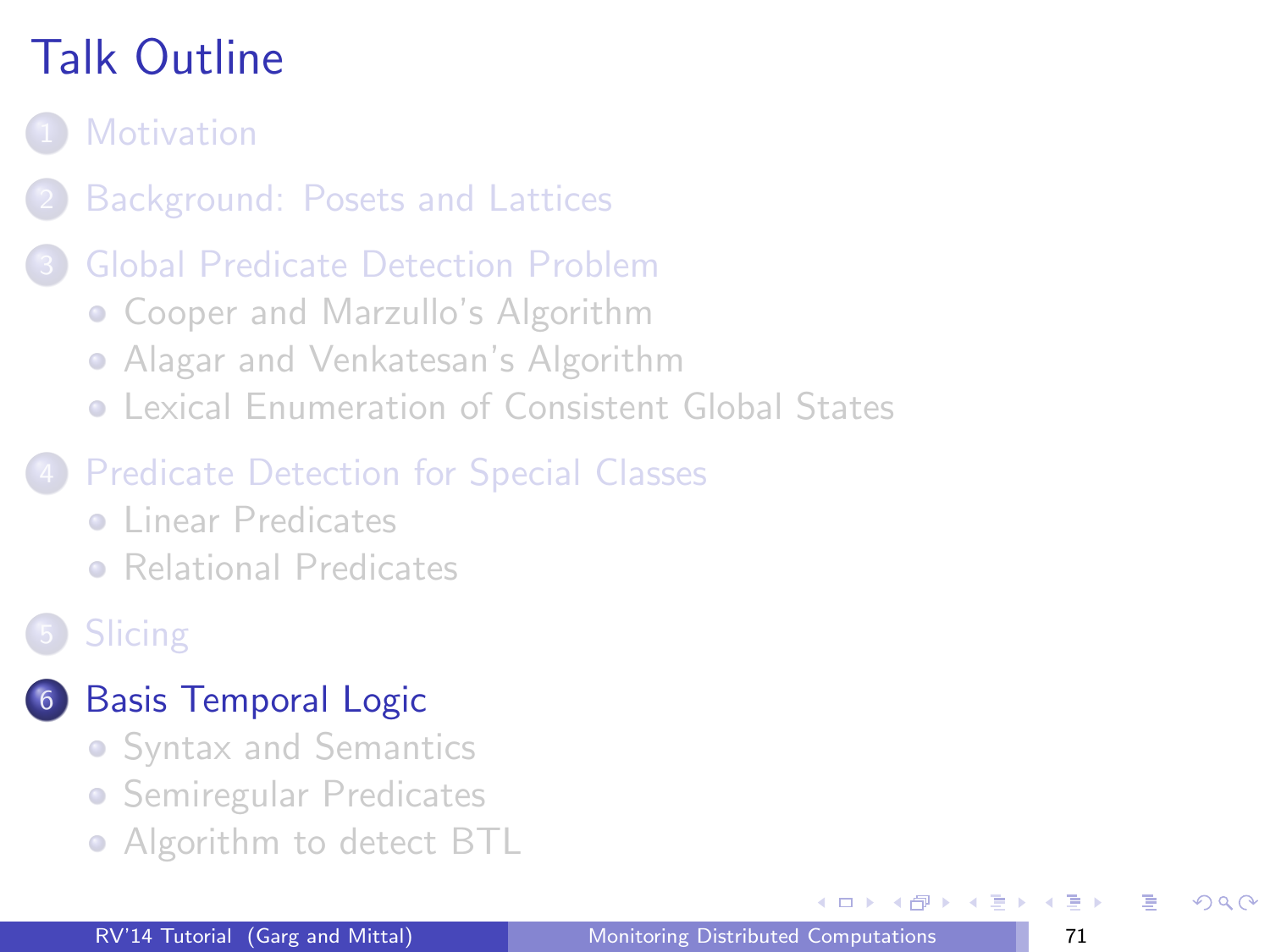RCTL can handle only regular predicates. Even a simple formula such as  $p \vee q$  is not regular.

Need for a logic:

- **•** Sufficiently expressive
- Easy to write formulas in that logic
- Can detect them with polynomial time complexity polynomial in the number of processes, not the size of the formula

 $QQQ$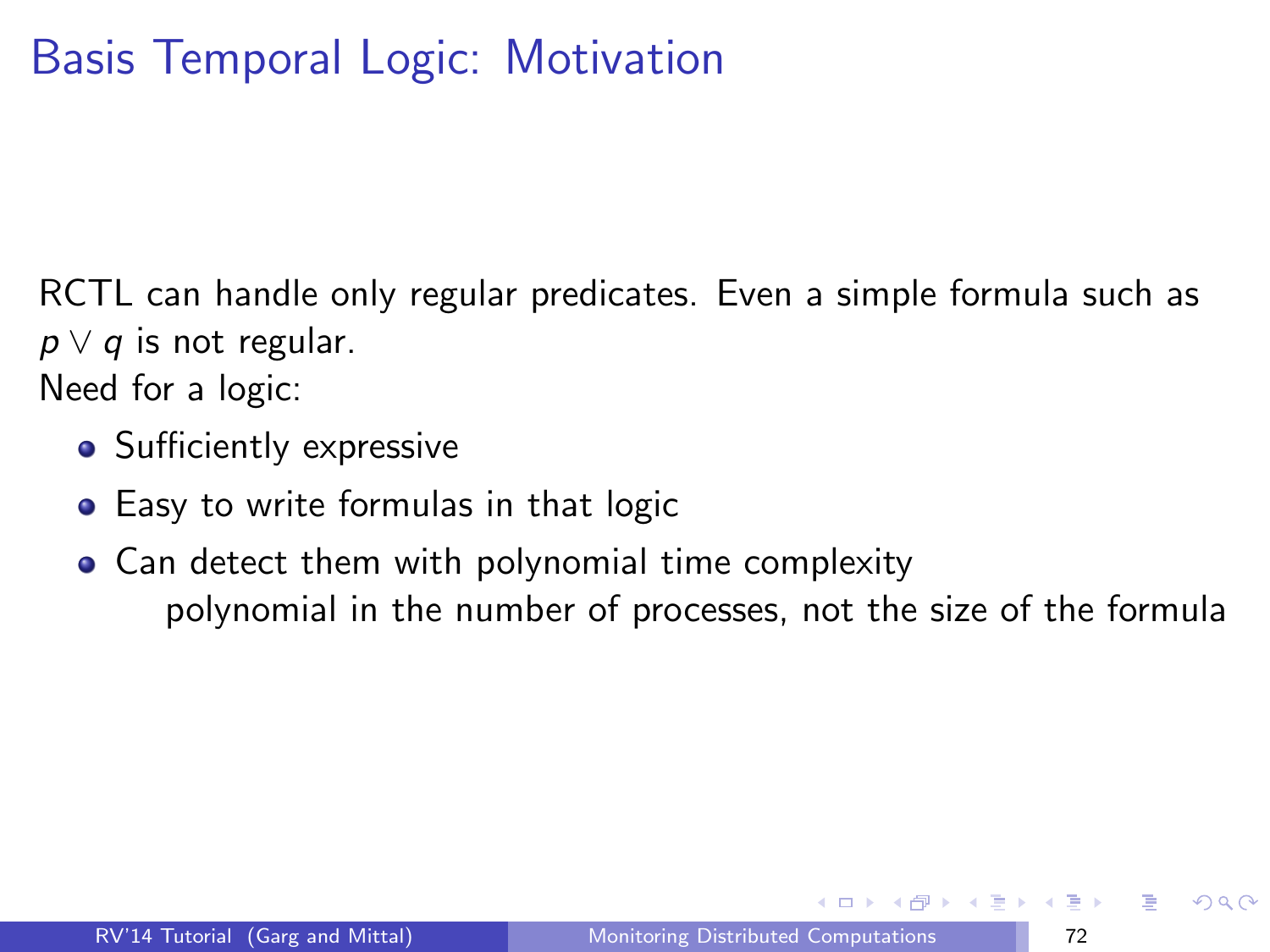# Basis Temporal Logic: Syntax

AP: Set of Atomic Propositions

Atomic Propositions are evaluated on a single global state.

A predicate in BTL is defined recursively as follows:

- $\bigcirc$   $\forall l \in AP$ , *l* is a BTL predicate
- **4** If P and Q are BTL predicates then  $P \lor Q$ ,  $P \land Q$ ,  $\Diamond P$  and  $\neg P$  are also BTL predicates

Example:  $B = \neg \diamondsuit(\bigwedge \mathit{red}_i) \wedge \mathit{token}_0$ [Ogale and Garg 07]

<span id="page-74-0"></span>**REAL**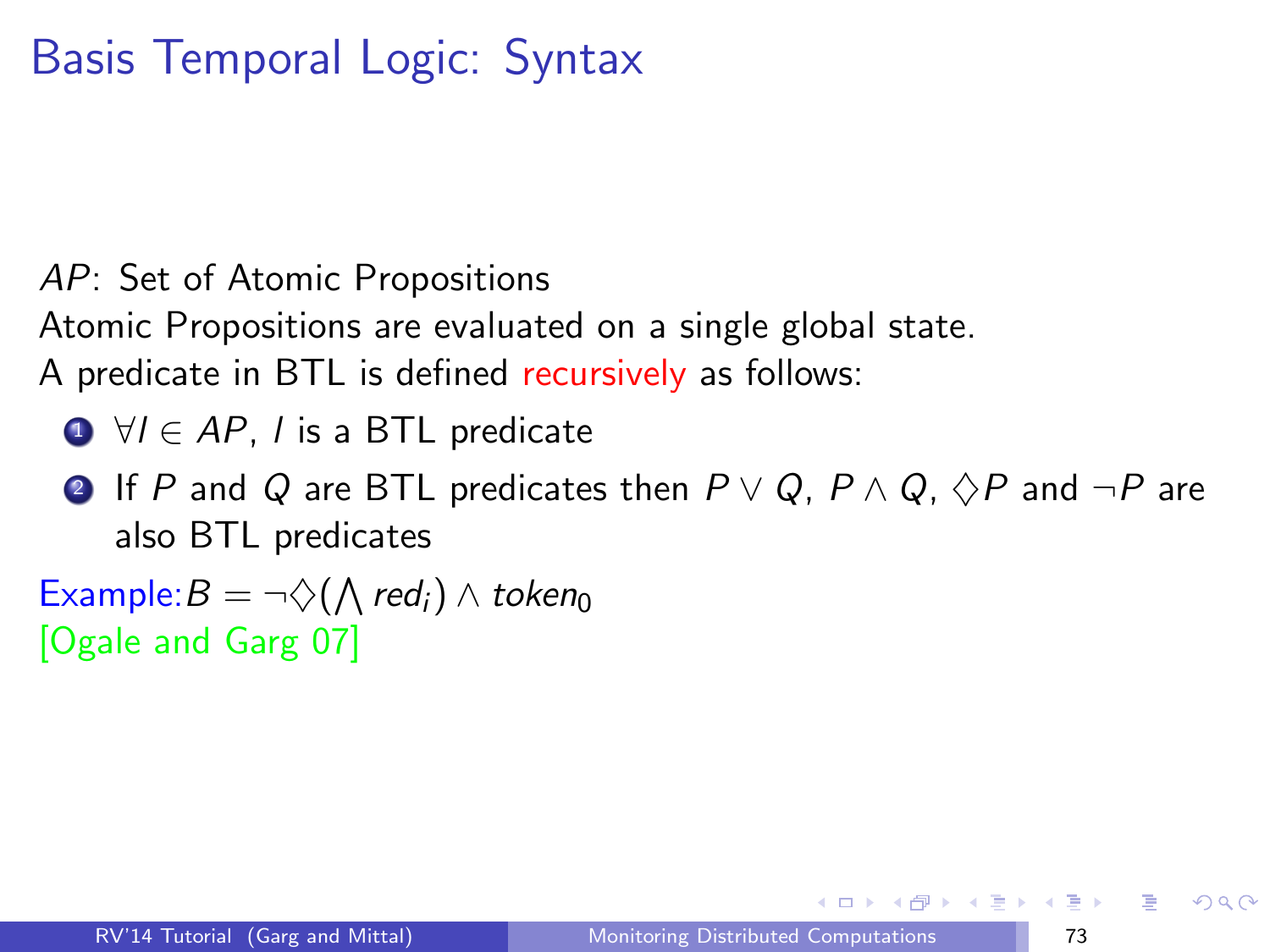### Basis Temporal Logic: Semantics

 $E, \rightarrow$ : Poset (distributed computation)

- L: Lattice of consistent global states of  $(E, \rightarrow)$
- C: A consistent global state of  $(E, \rightarrow)$

 $\lambda: L \rightarrow 2^\textit{AP}$  set of atomic propositions true in any consistent global state

- $\bullet$   $(C, L, \lambda) \models l \Leftrightarrow l \in \lambda(C)$  for an atomic proposition l
- $\bullet$   $(C, L, \lambda) \models P \land Q \Leftrightarrow C \models P$  and  $C \models Q$
- $\bullet$   $(C, L, \lambda) \models P \vee Q \Leftrightarrow C \models P$  or  $C \models Q$

$$
\bullet \ (C, L, \lambda) \models \neg P \Leftrightarrow \neg (C \models P)
$$

 $(C, L, \lambda) \models \Diamond P \Leftrightarrow \exists C' \in L : (C \subseteq C' \text{ and } C' \models P)$ 

There exists a future consistent global state in which P is true.

 $\overline{AB}$   $\rightarrow$   $\overline{AB}$   $\rightarrow$   $\overline{AB}$   $\rightarrow$   $\overline{AB}$   $\rightarrow$   $\overline{BA}$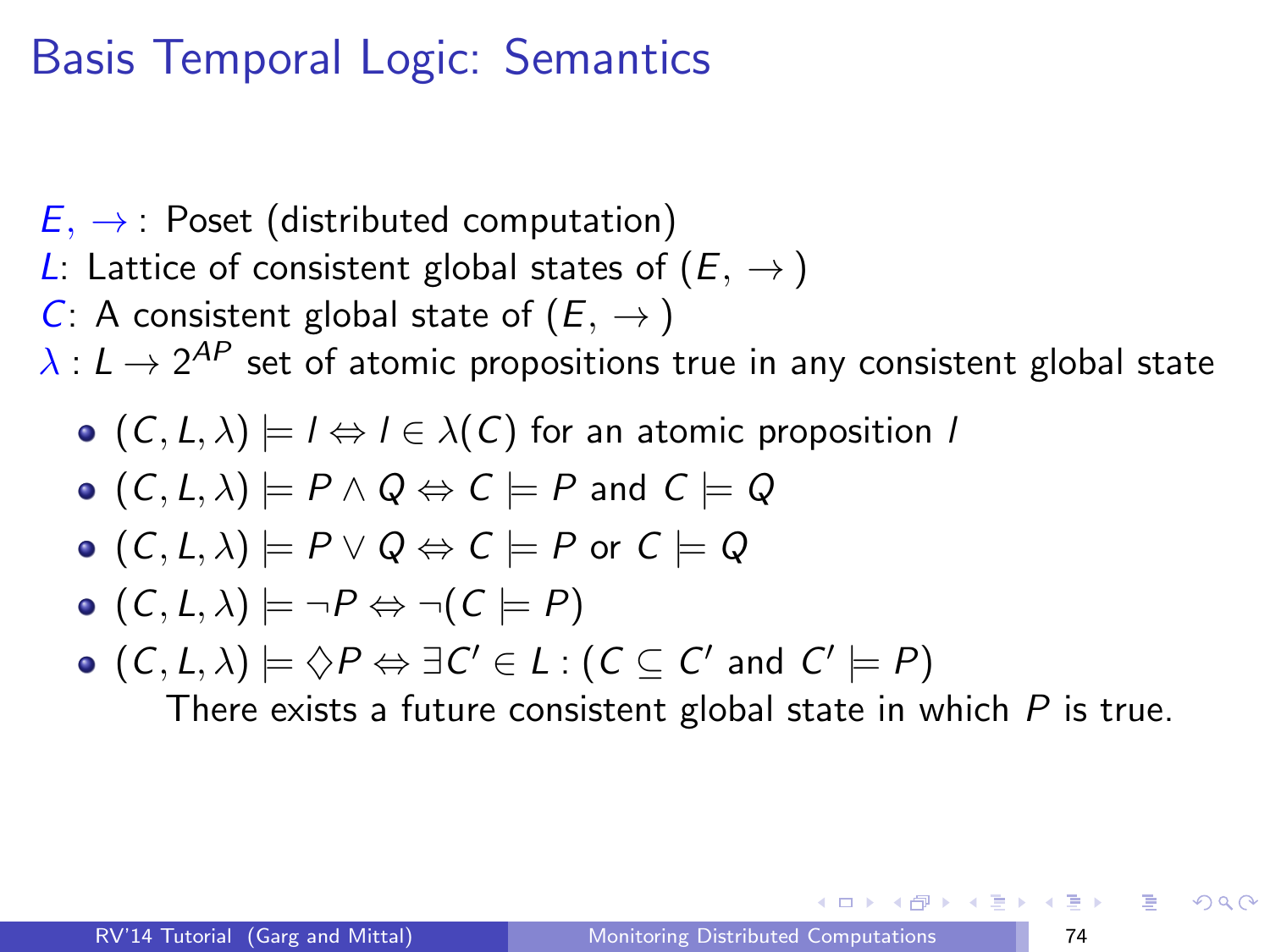### Special Classes of Predicates

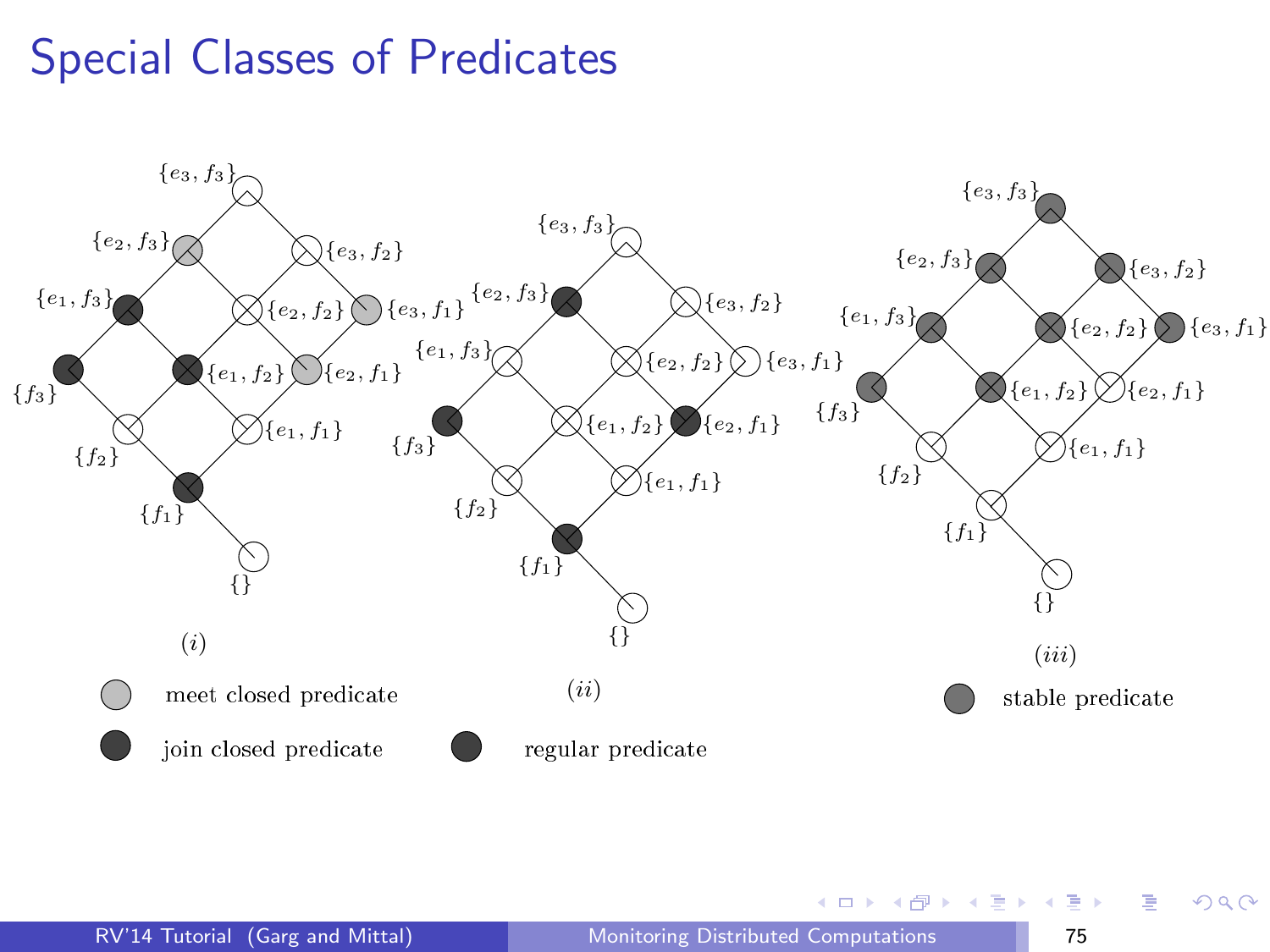### Basis of a Predicate

Given a computational lattice L, corresponding to a computation  $E$ , and a predicate P, a subset  $S[P]$  of L is a basis of P if

- **4 Compactness:** The size of  $S[P]$  is polynomial in the size of computation E.
- **2** Efficient Membership: Given any consistent global state  $C \in L$ , there exists a polynomial time algorithm that takes  $S[P]$ , E and C as input and determines whether  $(C, L) \models P$ .

### **Examples**

Predicate for an Order Ideal:

Sufficient to keep the largest CGS that satisfies P

Regular Predicate:

Sufficient to keep the slice (or join-irreducibles) of  $(E, \rightarrow)$  with respect to P

**KORKA ERKER ADA YOUR**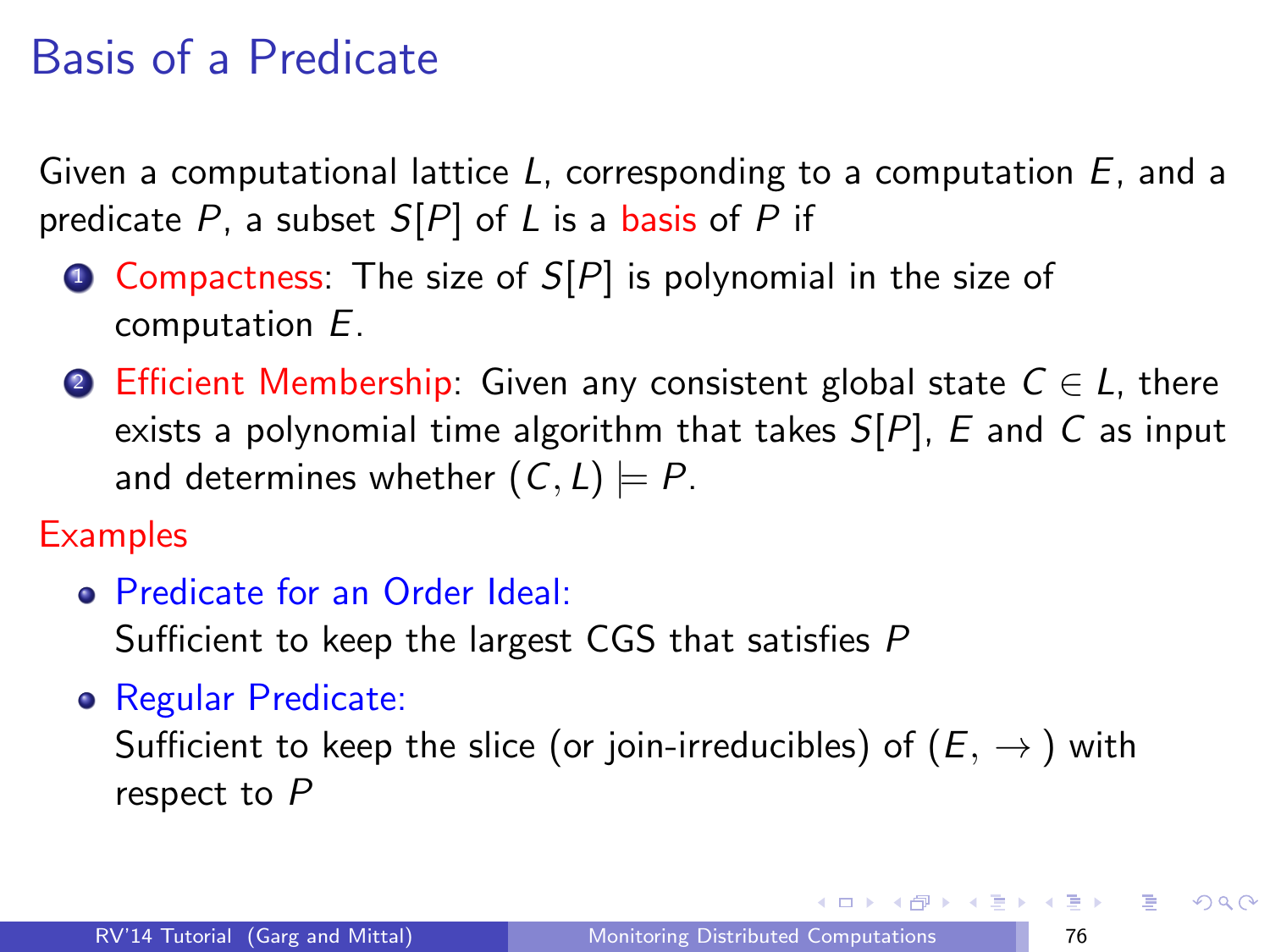### Stable Predicates



Representing stable predicates Not necessarily a basis!

Given a stable predicate  $P$  and the computational lattice  $L$ , a stable structure is the set of ideals  $\mathcal I$  such that a cut satisfies P iff it does not belong to any of the ideals in  $\mathcal I.$  $\mathcal I.$  $\mathcal I.$  Therefore,  $\mathcal C\models P \Leftrightarrow \neg(C\in \bigcup_{I\in \mathcal I} I).$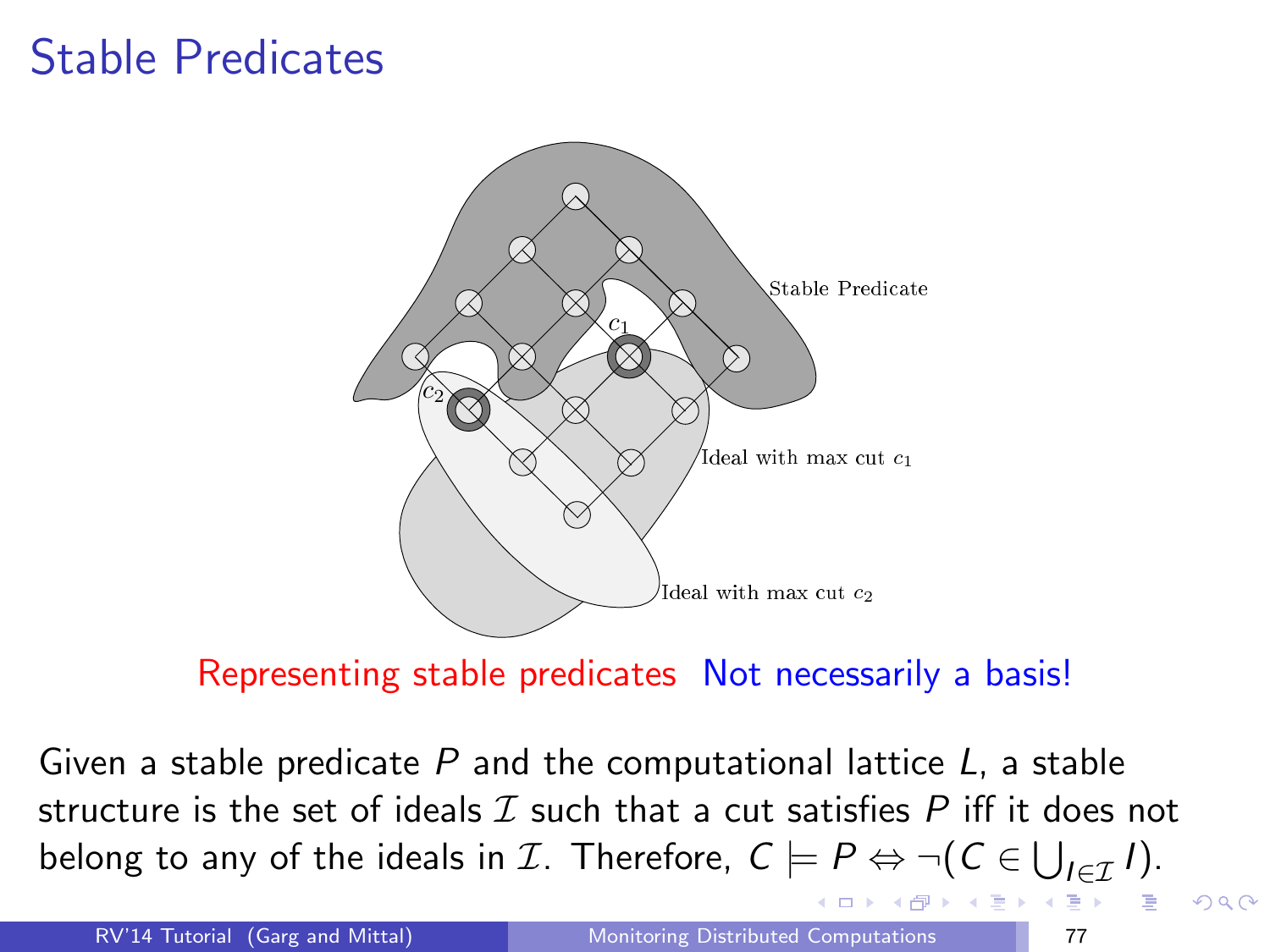# Talk Outline

- **[Motivation](#page-1-0)**
- 2 [Background: Posets and Lattices](#page-5-0)
- **[Global Predicate Detection Problem](#page-17-0)** 
	- [Cooper and Marzullo's Algorithm](#page-24-0)
	- [Alagar and Venkatesan's Algorithm](#page-28-0)
	- **[Lexical Enumeration of Consistent Global States](#page-29-0)**
- **[Predicate Detection for Special Classes](#page-36-0)** 
	- **Collinear Predicates**
	- **[Relational Predicates](#page-58-0)**

### **[Slicing](#page-72-0)**

### 6 [Basis Temporal Logic](#page-72-0)

- [Syntax and Semantics](#page-74-0)
- **[Semiregular Predicates](#page-80-0)**
- [Algorithm to detect BTL](#page-84-0)

つひひ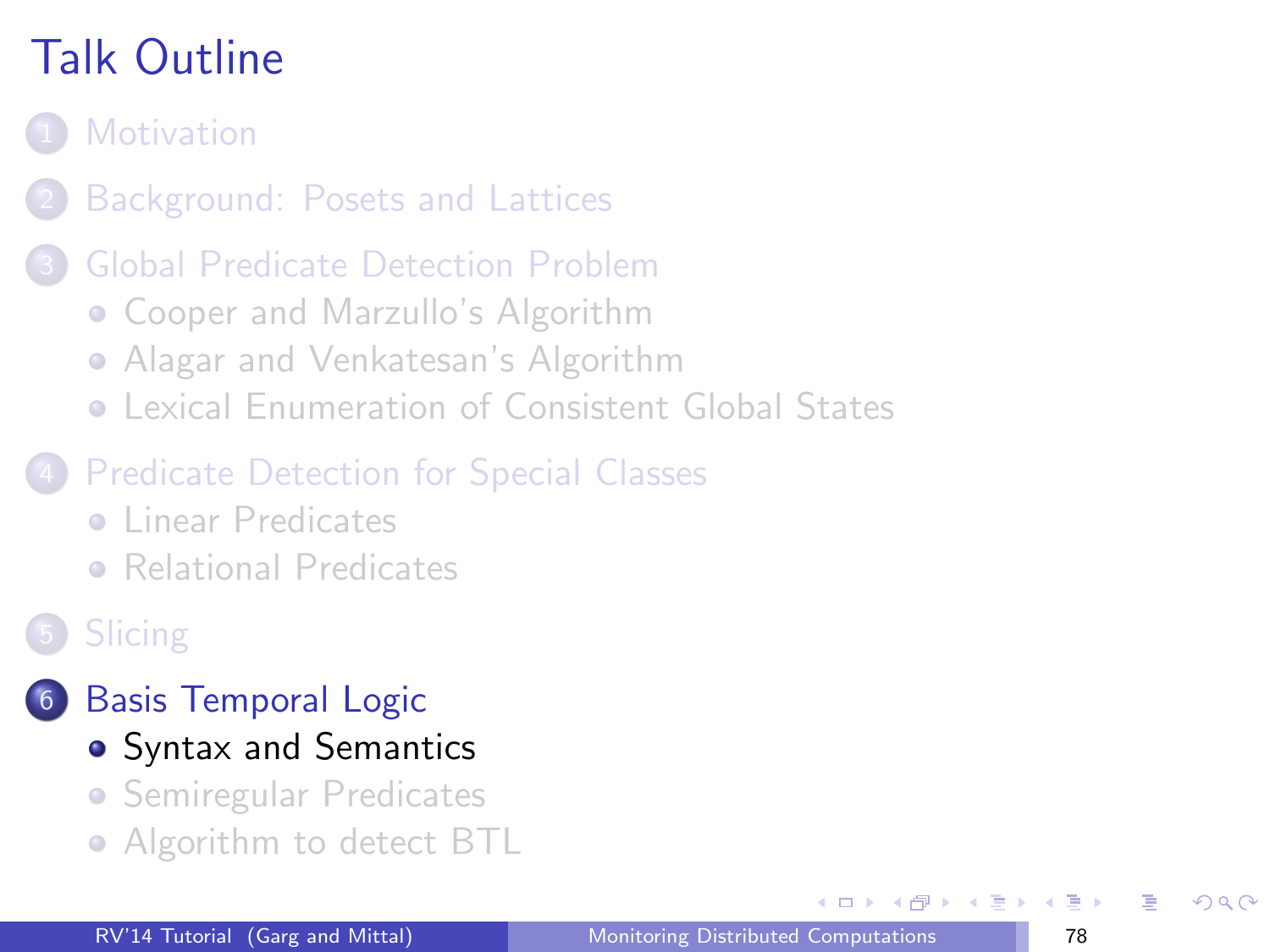P is a semiregular predicate if it can be expressed as a conjunction of a regular predicate with a stable predicate. Examples:

- All processes are never red concurrently at any future state and process  $P_0$  has the token. That is,  $P=\neg \diamondsuit(\bigwedge\limits rel_i)\wedge t$ oken $_0.$
- $\bullet$  At least one process is beyond phase k (stable) and all the processes are red.

claim: All regular predicates and stable predicates are semiregular.

<span id="page-80-0"></span>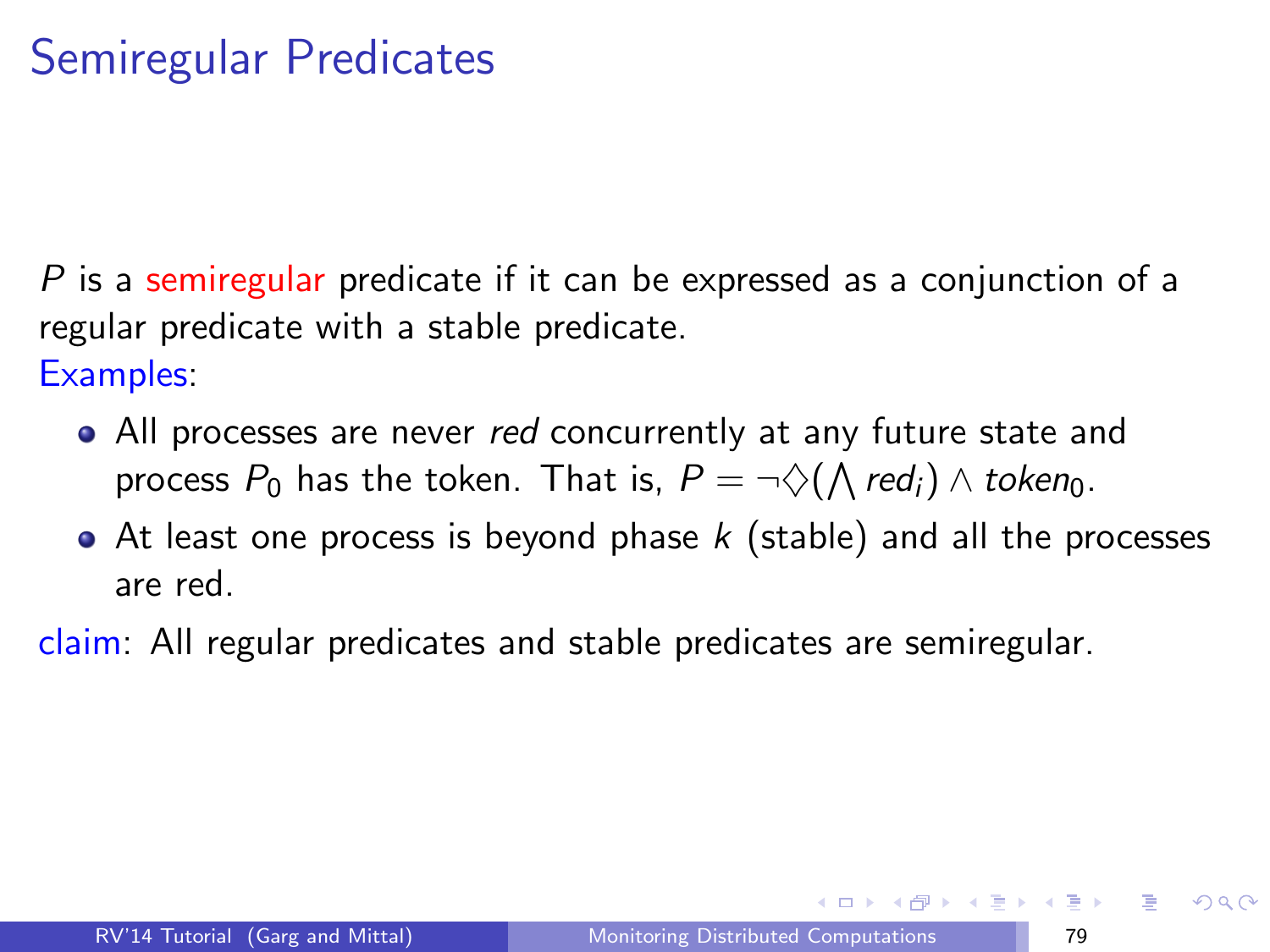### Properties of Semiregular Predicates

- A semiregular predicate is join-closed regular and stable predicates are join-closed
- if P and Q are semiregular then so is  $P \wedge Q$ . both regular and stable predicates are closed under conjunction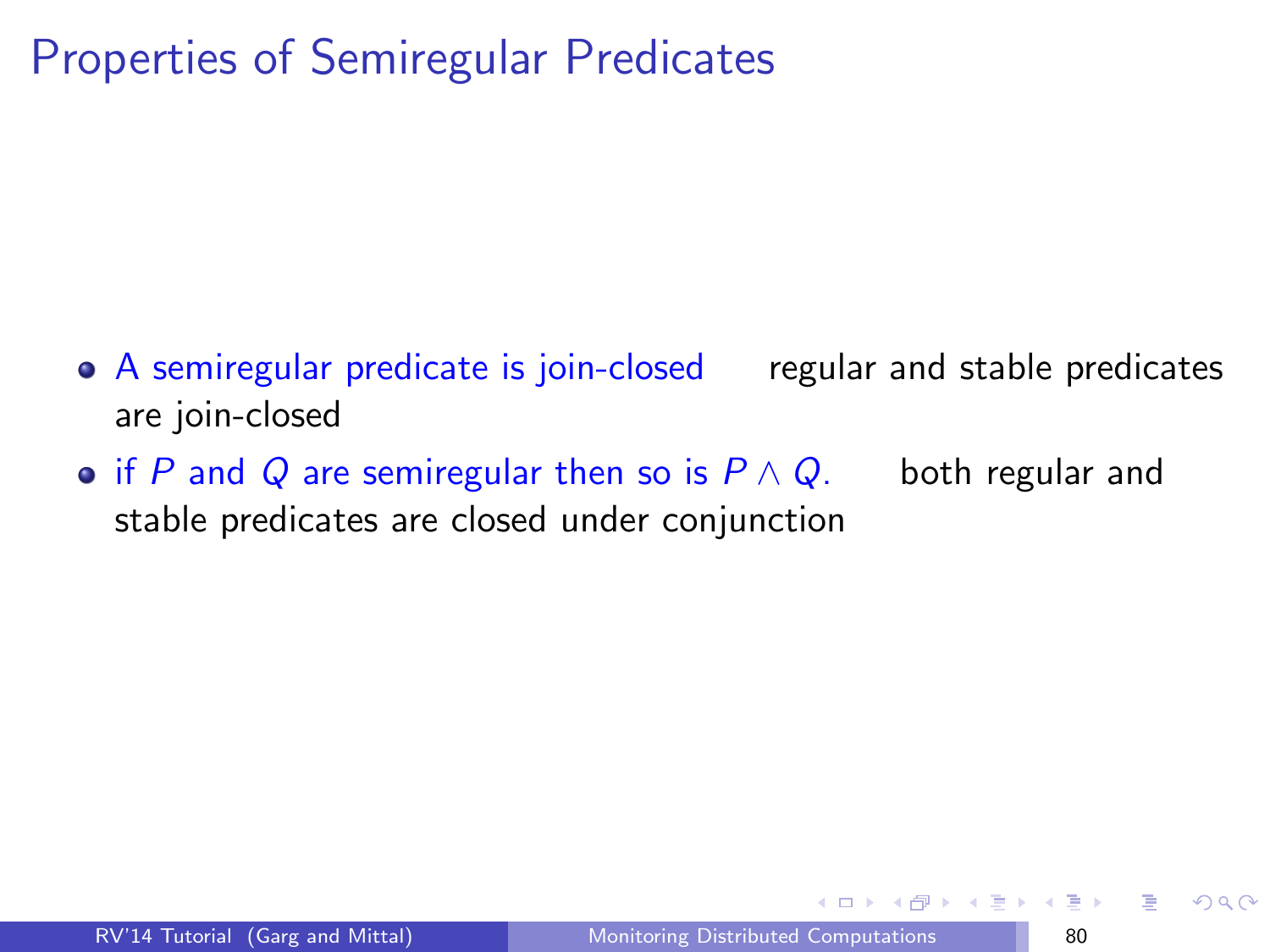### Properties of Semiregular Predicates

If P is a semiregular predicate then  $\Diamond P$  and  $\Box P$  are semiregular.

- If P is semiregular, P has a unique maximal cut, say  $C_{max}$  and  $\Diamond P$  is an ideal of the lattice that contains all cuts less than or equal to  $C_{max}$ .
- $\bullet \Box P$  is a stable predicate for any P, and therefore it is also semiregular.

 $200$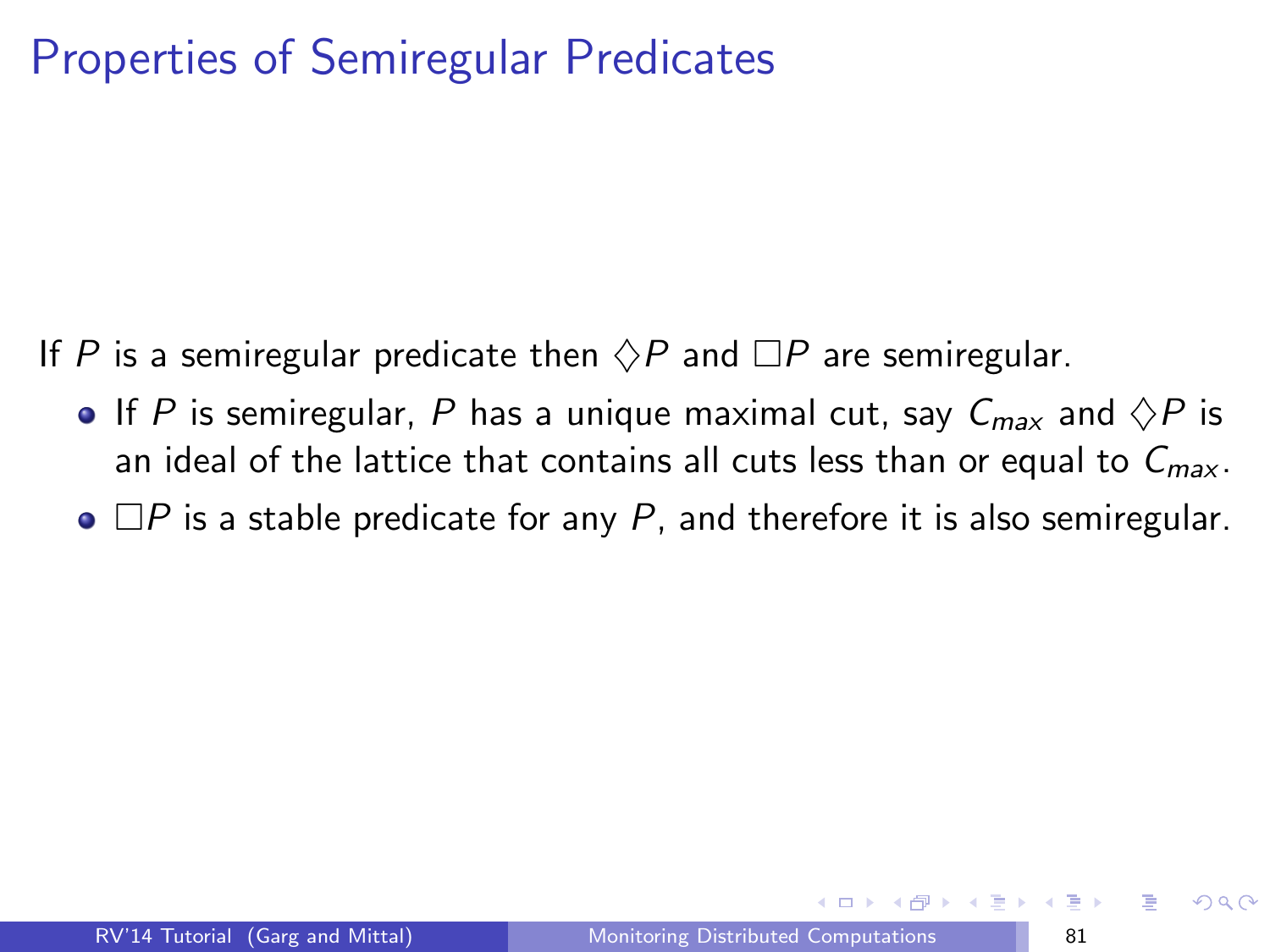A semiregular structure, g, is a tuple  $(\langle$ slice,  $\mathcal{I}\rangle)$  consisting of a slice and a stable structure, such that the predicate is true in cuts that belong to their intersection.  $C \in g \Leftrightarrow (C \in slice) \land \neg (C \in \bigcup_{I \in \mathcal{I}} I).$ 

Box 11

 $\equiv$   $\Omega$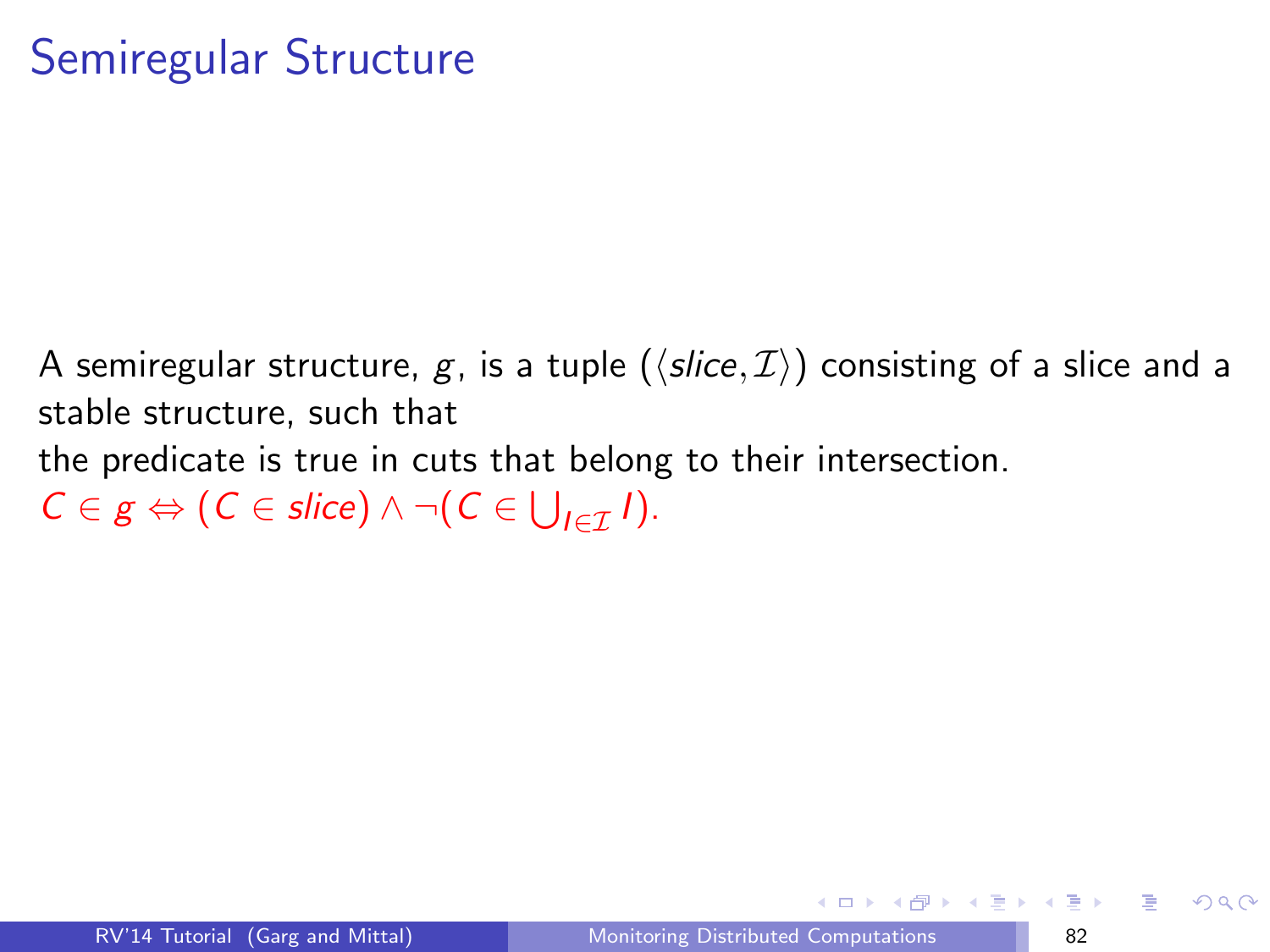# Algorithm to Detect BTL: Base Case

```
/*The input predicate P_{in} has all negations pushed
- inside to the \diamondsuit operator or to the atomic propositions d/* each semiregular structure is represented as a tuple \langle slice, maxCuts\rangle- where maxCuts is the set of maximal cuts
- of the ideals I representing the stable structure */function getBasis(Predicate P_{in})
output: S[P_{in}], a set of semiregular structures
  Case 1. (Base case: local predicates) : P_{in} = 1 or P_{in} = -1S[P_{in}] := \{\langle \mathit{slice}(P), \{\} \rangle\}Case 2. P_{in} = P \vee QCase 3. P_{in} = P \wedge QCase 4. P_{in} = \Diamond PCase 5. P_{in} = \neg \Diamond Preturn S[P_{in}]
```
G.

<span id="page-84-0"></span> $QQQ$ 

∢何 ▶ ∢ ヨ ▶ ∢ ヨ ▶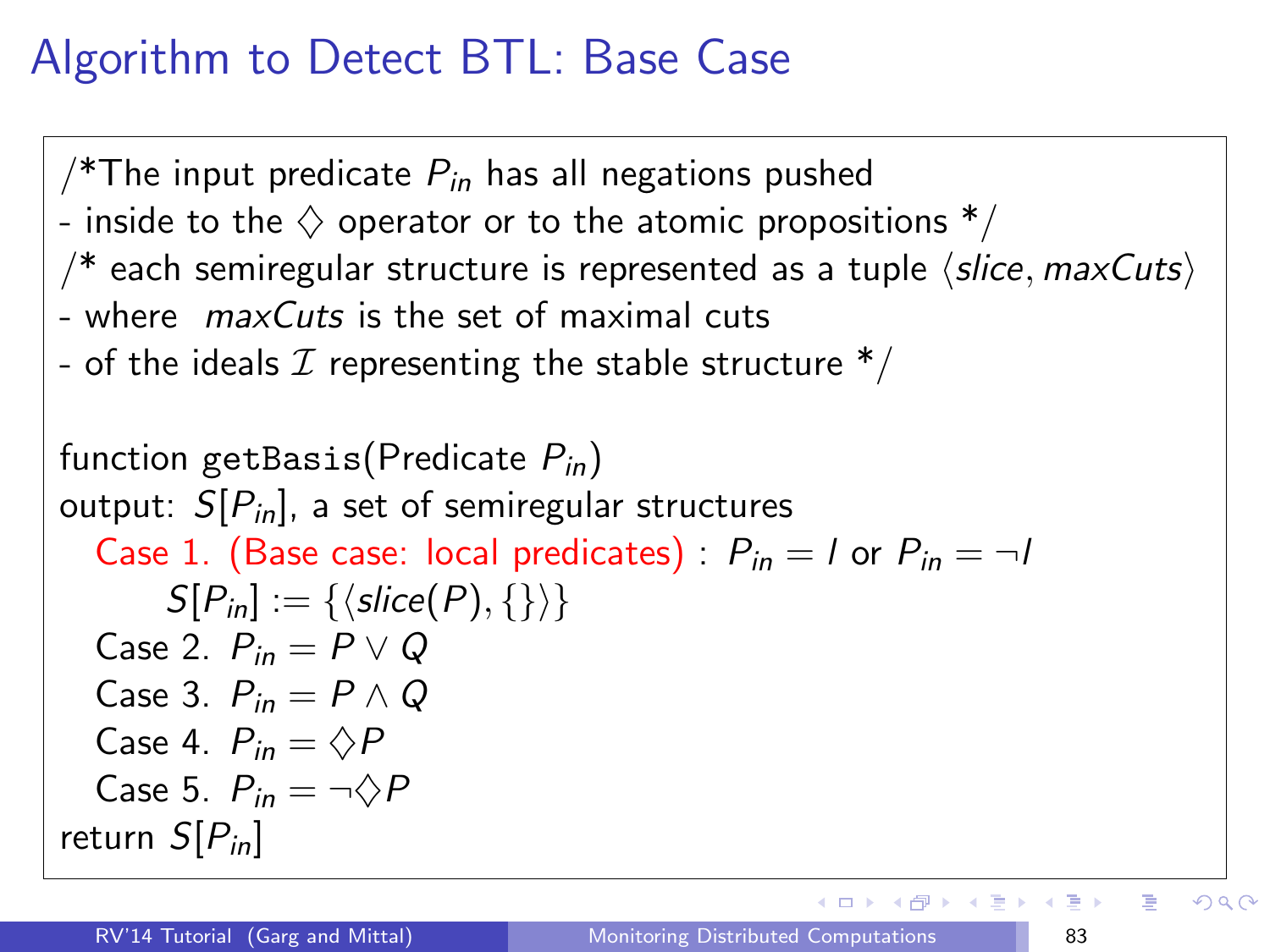# Algorithm to Detect BTL: Conjunctions and Disjunctions

function getBasis(Predicte 
$$
P_{in}
$$
)  
\noutput:  $S[P_{in}]$ , a set of semiregular structures  
\nCase 1. (Base case: local predicates) :  $P_{in} = I$  or  $P_{in} = \neg I$   
\n $S[P_{in}] := \{ \langle slice(P), \{\} \rangle \}$   
\nCase 2.  $P_{in} = P \lor Q$   
\n $S[P] := getBasis(P); S[Q] = getBasis(Q);$   
\n $S[P_{in}] := S[P] \cup S[Q];$   
\nCase 3.  $P_{in} = P \land Q$   
\n $S[P] := getBasis(P); S[Q] = getBasis(Q);$   
\n $S[P_{in}] := \bigcup_{g_p \in S[P], g_q \in S[Q]} \{ (\langle g_p.size \land g_q.size, g_p.maxCuts \rangle) \};$   
\nCase 4.  $P_{in} = \Diamond P$   
\nCase 5.  $P_{in} = \neg \Diamond P$   
\nreturn  $S[P_{in}]$ 

÷,

 $298$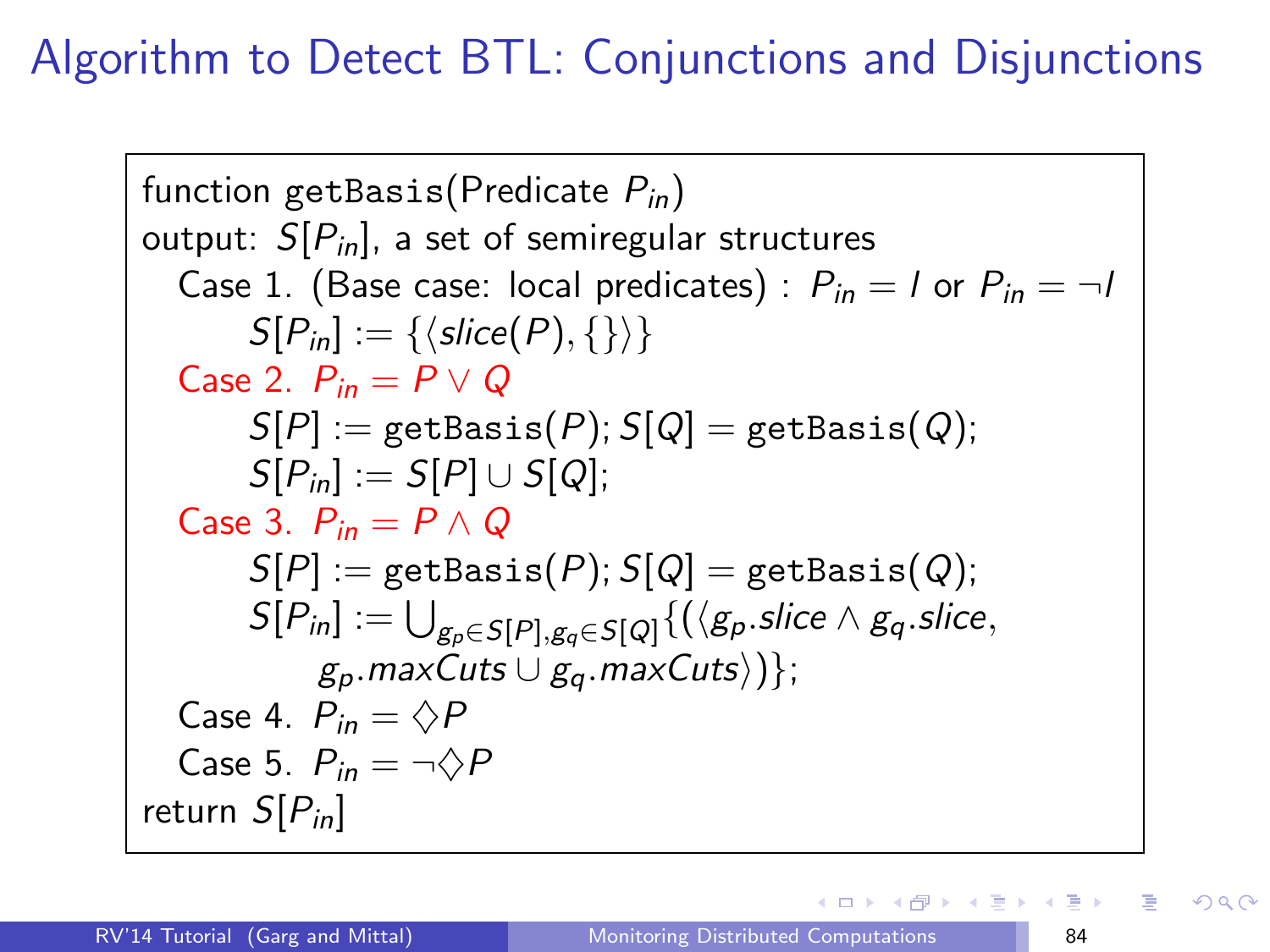# Algorithm to Detect BTL: Modalities

```
function getBasis(Predicate P_{in})
output: S[P_{in}], a set of semiregular structures
   Case 1. (Base case: local predicates) : P_{in} = 1 or P_{in} = -1Case 2. P_{in} = P \vee QCase 3. P_{in} = P \wedge QCase 4. P_{in} = \Diamond PS[P] := getBasis(P);
          \mathcal{S}[P_{\textit{in}}] := \bigcup_{g \in \mathcal{S}[P]}\{\langle \Diamond(g\textit{.slice}), \{\} \rangle\};Case 5. P_{in} = \neg \Diamond PS[P] := \texttt{getBasis}(P);/* slice<sub>orig</sub> is the original computation */
         S[P_{in}] := {\langle \langle \textit{slice}_{\textit{orig}} , \cup_{g \in S[P]} \{\texttt{maxCutIn}(g.\textit{slice}) \} \rangle \};Remove all empty semiregular structures from S[P_{in}];return S[P_{in}]
```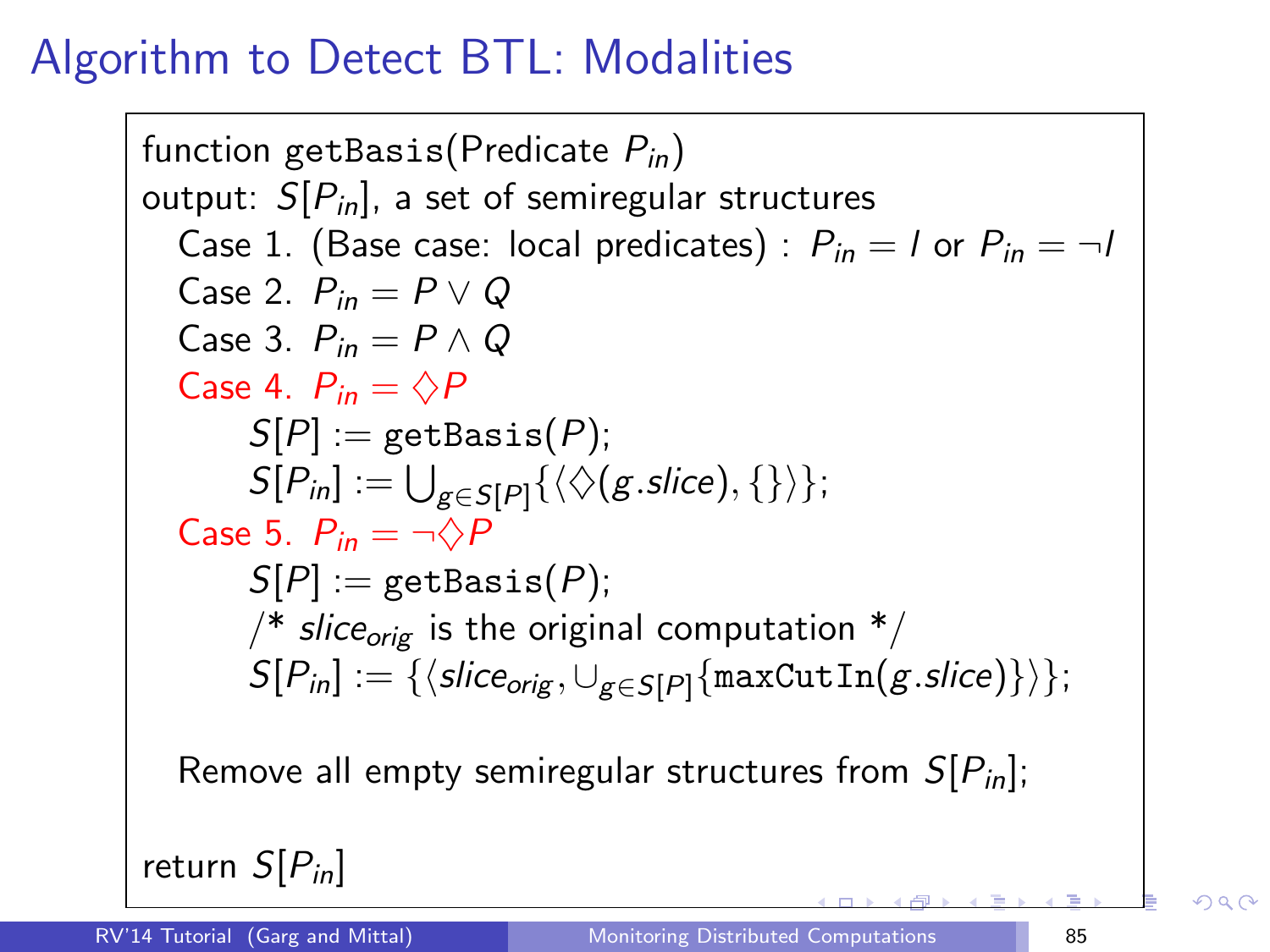# Complexity Analysis

#### Theorem

The total number of ideals  $|I|$  in the basis computed by the algorithm to detect a BTL predicate P with k operators is at most  $2^k$ 

#### Theorem

The time complexity of the algorithm to detect a BTL formula is polynomial in the number of events  $(|E|)$  and the number of processes  $(n)$ in the computation.

 $QQ$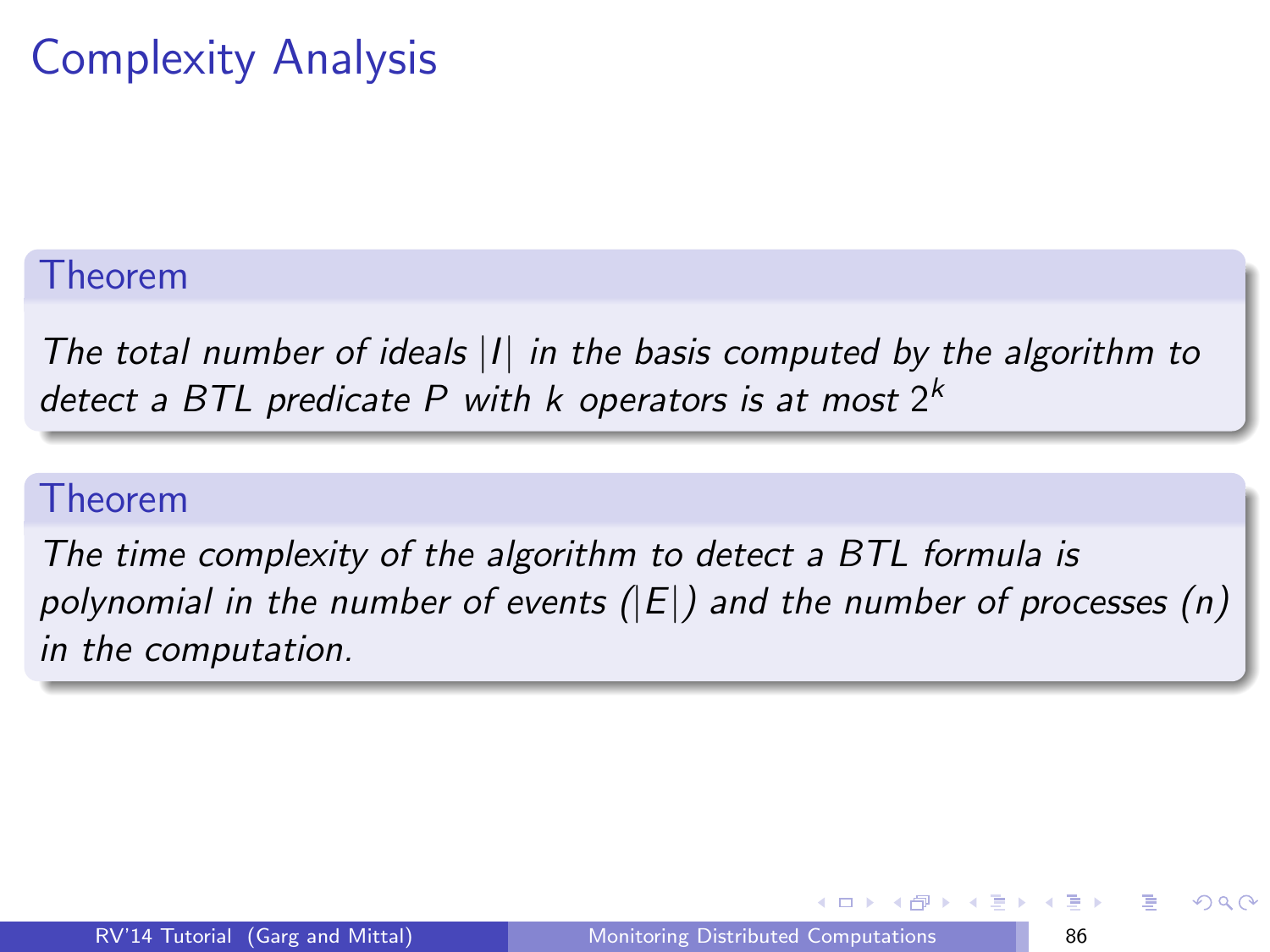### **Conclusions**

Lattice properties are crucial in monitoring distributed computations

4 D F

 $\Rightarrow$  $\prec$ 

→ 4 B

÷.

 $QQ$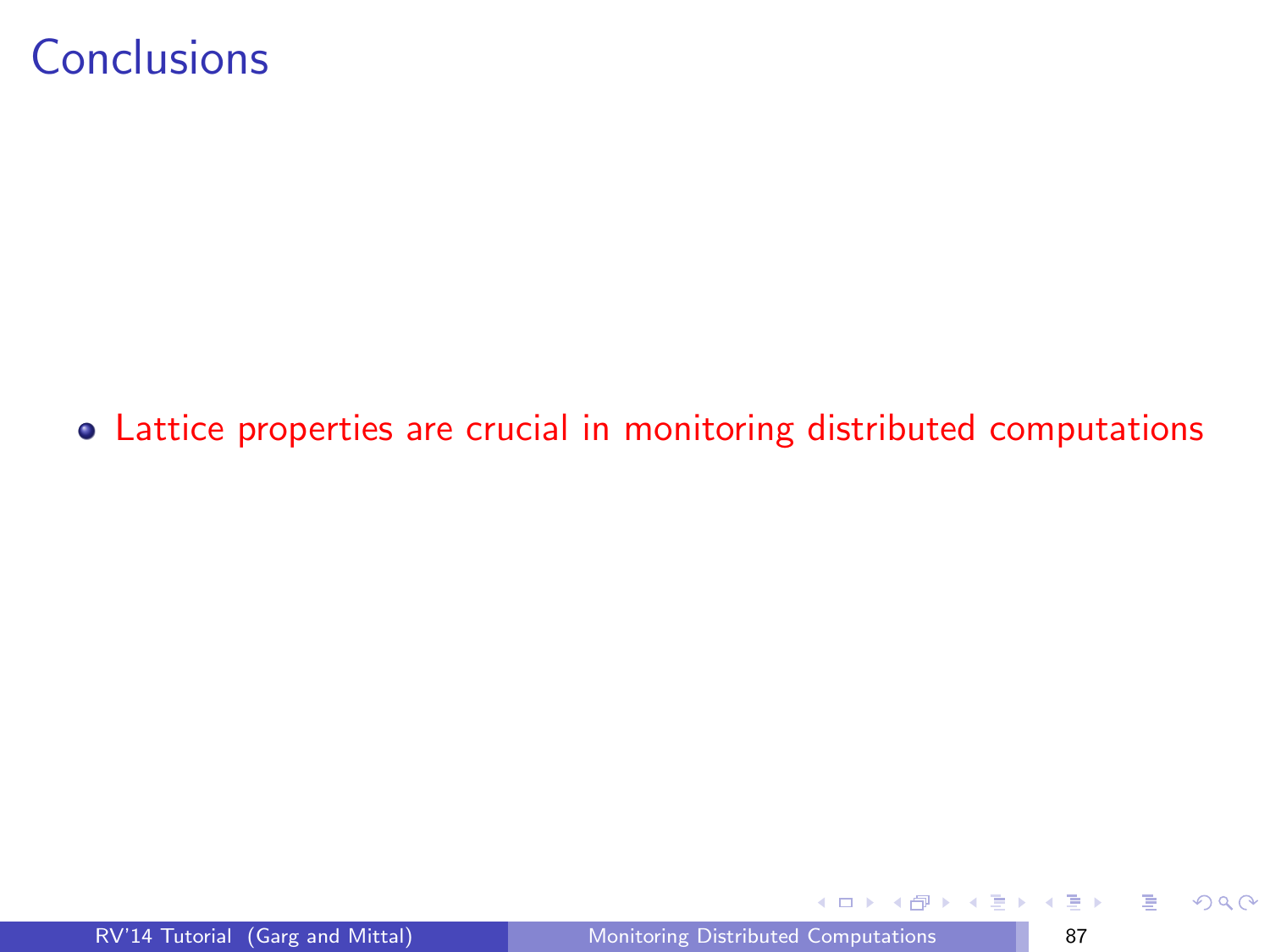### Additional Tutorial

Elements of Distributed Computing Wiley & Sons 2002



• Introduction to Lattice Theory with Computer Science Applications (Expected December 2014)

∍∍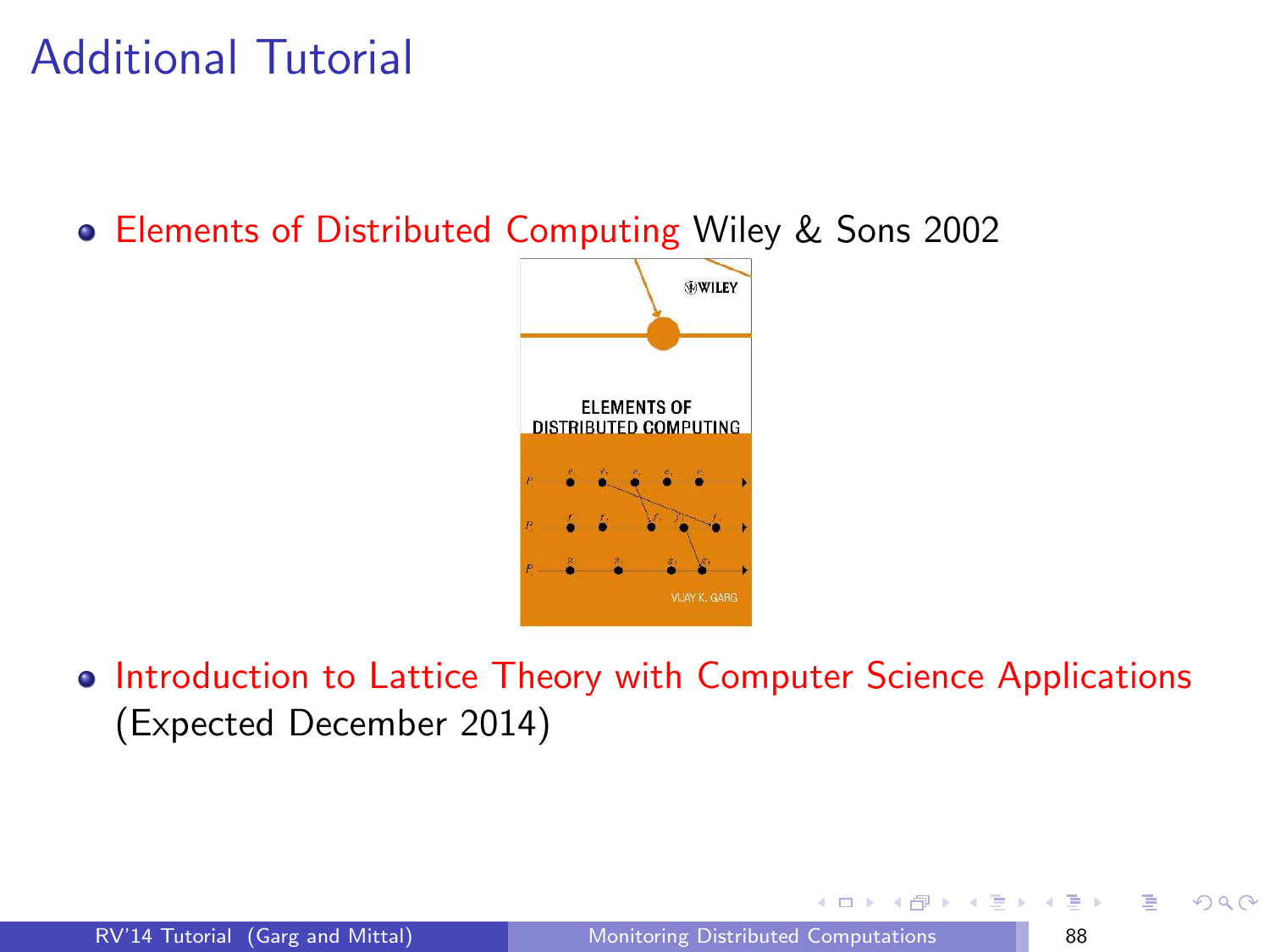### Acknowledgements

- **Brian Waldecker: Weak and Strong Conjunctive Predicates**
- **Alexander Tomlinson**: Relational Predicates
- Richard Kilgore, Roger Mitchell: Channel Predicates
- Craig Chase: Distributed Algorithm for Conjunctive Predicate
- Michel Raynal, Eddy Fromentin: Control Flow Predicates
- Ashis Tarafdar: Controlling Computations
- **Neeraj Mittal: Slicing**
- Alper Sen: Regular CTL
- Anurag Agarwal: Online Chain Decomposition
- **o** Selma Ikiz: Incremental Chain Decomposition
- Sujatha Kashyap: Applications to Model Checking
- Arindam Chakraborty: Lattice Congruences
- Vinit Ogale: Basis Temporal Logic
- Yen-Jung Chang: Parallel and Online CGS Enumeration
- Himanshu Chauhan, Aravind Natarajan: Distributed Slicing Algorithms

#### Blue:Graduate Students at PDSL, UT Austin Green: Graduate Students elsewhere Red: Faculty Members  $\blacksquare$   $\blacksquare$   $\blacksquare$   $\blacksquare$   $\blacksquare$   $\blacksquare$   $\blacksquare$   $\blacksquare$ Box 11

RV'14 Tutorial (Garg and Mittal) [Monitoring Distributed Computations](#page-0-0) 89

 $QQ$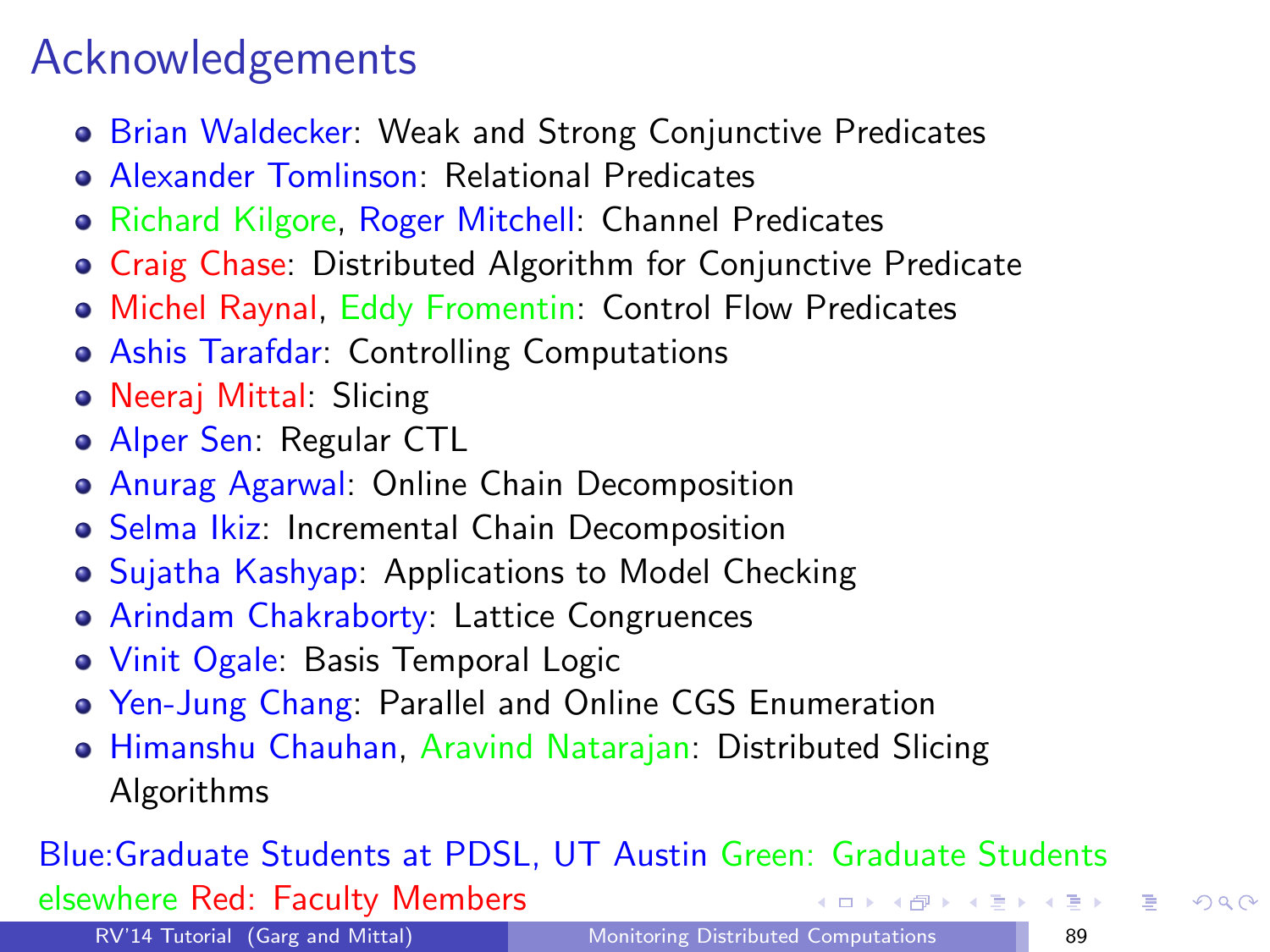### Additional Topics

- Monitoring for liveness properties: Infinite (periodic posets)
- **Quotient Construction for Distributive Lattices** Collapsing sublattices such that temporal logic formula is true in the original lattice iff it holds in the reduced lattice
- **Online Chain Partition**

Events arrive in an online fashion. Insert them into as few chains as possible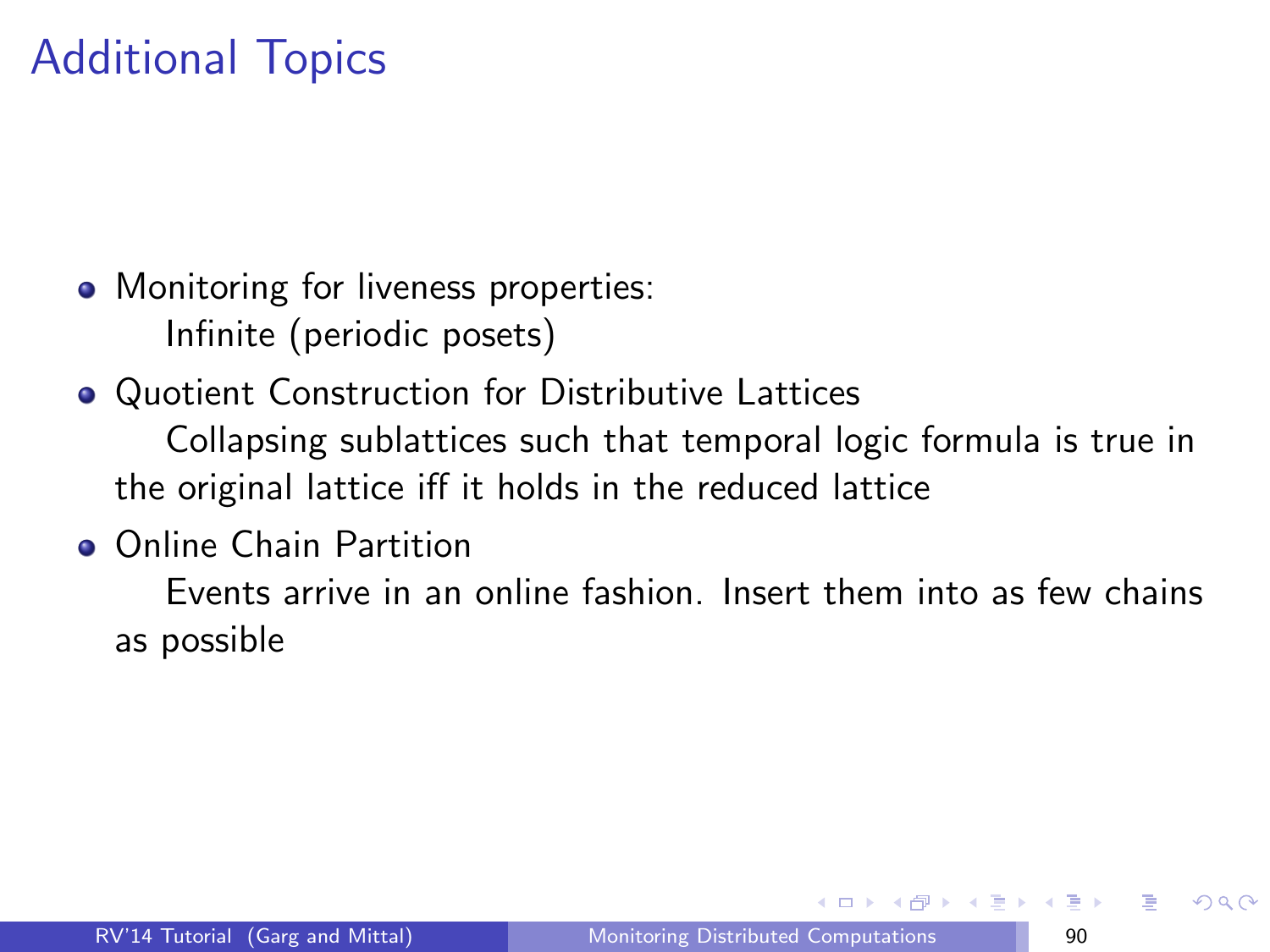### Online Chain Decomposition

- Elements of a poset presented in a total order consistent with the poset
- Assign elements to chains as they arrive
- Can be viewed as a game between
	- $\blacktriangleright$  Bob: present elements
	- $\blacktriangleright$  Alice: assign them to chains
- For a poset of width k, Bob can force alice to use  $k(k + 1)/2$  chains. Any online algorithm can be forced to use  $k^2$  chains [Felsner 97].



 $200$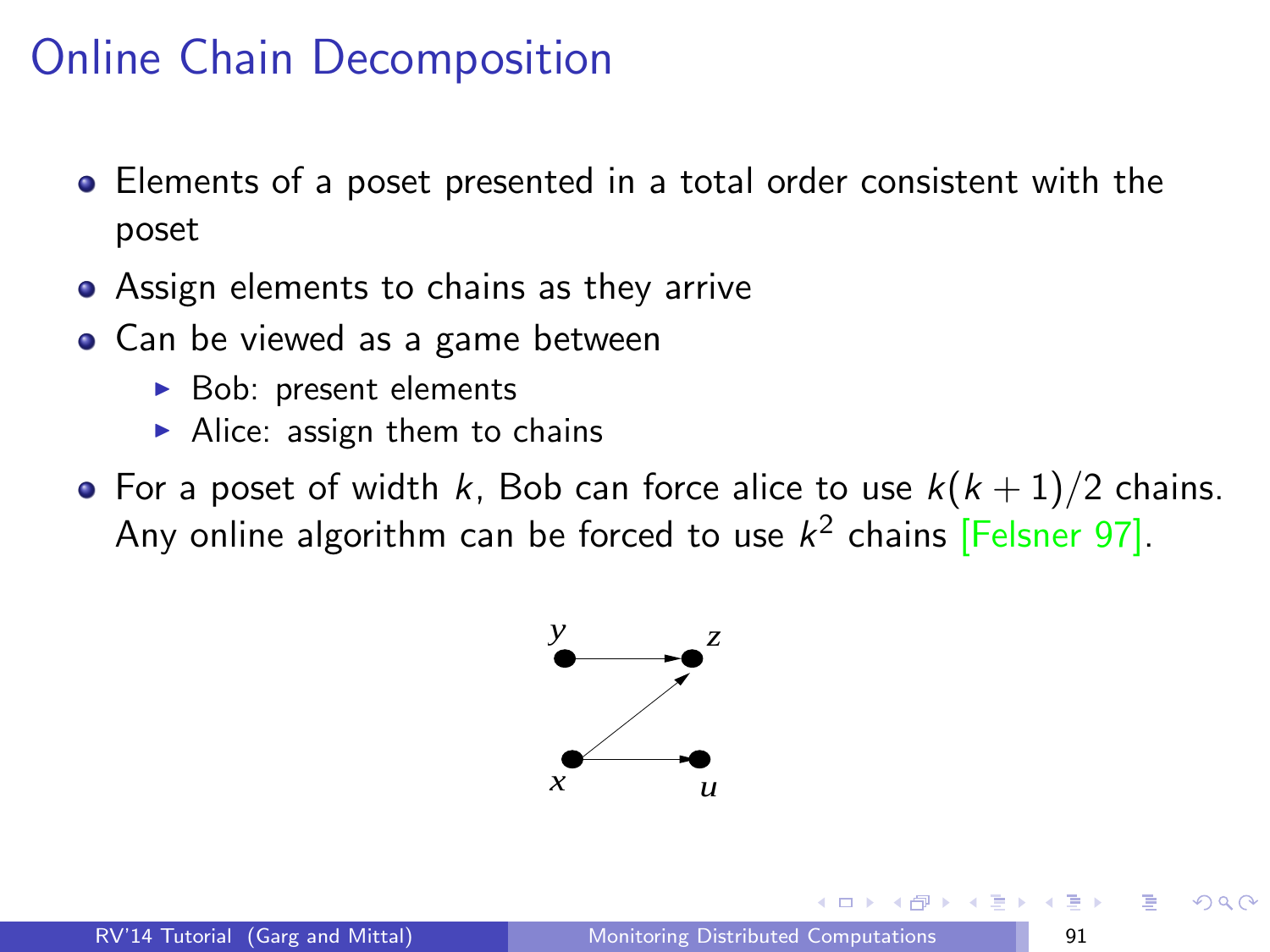### Online Chain Decomposition

An efficient online algorithm that uses at most  $\mathit{k}^{2}$  chains with at most  $O(k^2)$  comparisons per event. [Aggarwal and Garg 05]

- Use k sets of queues  $B_1, B_2, ..., B_k$ . The set  $B_i$  has i queues with the invariant that no head of any queue is comparable to the head of any other queue.
- $\bullet$  For a new element z, insert it into the first queue q in  $B_i$  with its head less than z.
- $\bullet$  Swap remaining queues in B<sub>i</sub> with queues in B<sub>i−1</sub>.

**REAL**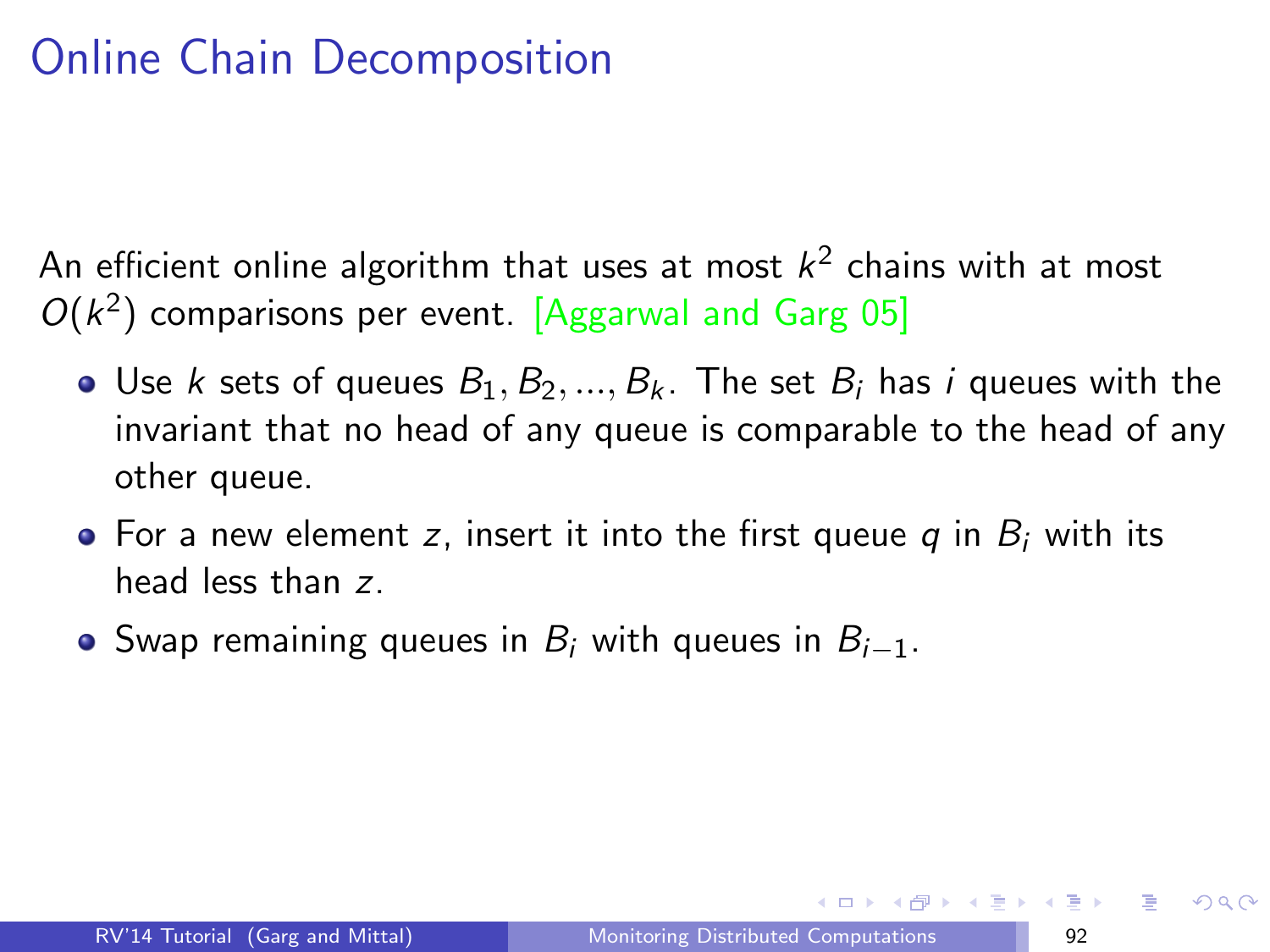# Motivation for Control

Who controls the past controls the future, who controls the present controls the past...

George Orwell,

### Nineteen Eighty-Four.

- maintain global invariants or proper order of events Examples: Distributed Debugging ensure that  $busy_1 \vee busy_2$  is always true ensure that  $m_1$  is delivered before  $m<sub>2</sub>$ maintain  $\neg CS_1 \vee \neg CS_2$
- **•** Fault tolerance

On fault, rollback and execute under control

**•** Adaptive policies

procedure A (B) better under light (heavy) load

一本 語 (を) …

 $QQ$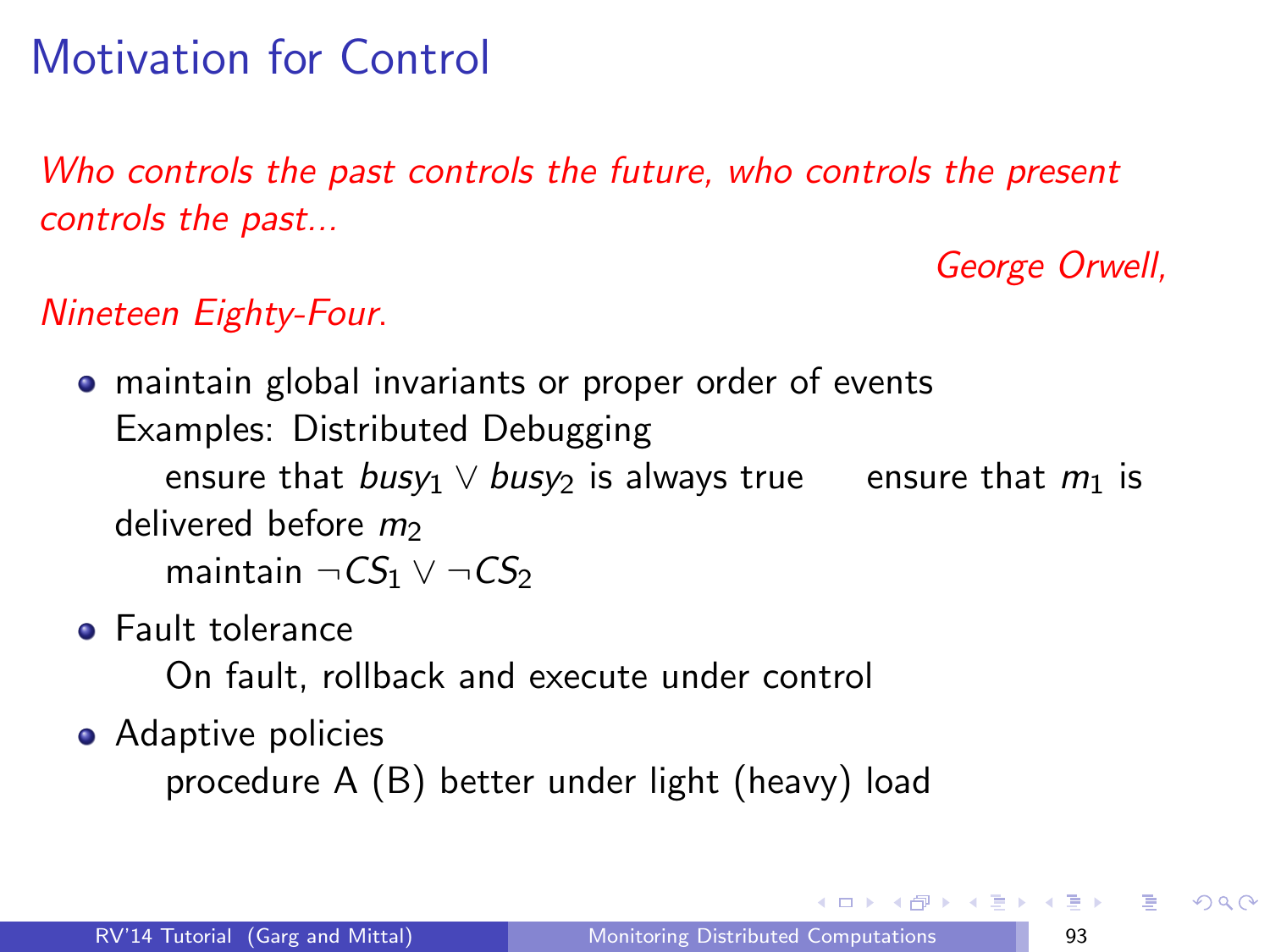### Models for Control

### Is the future known ?

Yes: offline control

applications in distributed debugging, recovery, fault tolerance.. No: online control

applications: global synchronization, resource allocation

### Delaying events vs Changing order of events

supervisor simply adds delay between events supervisor changes order of events

 $200$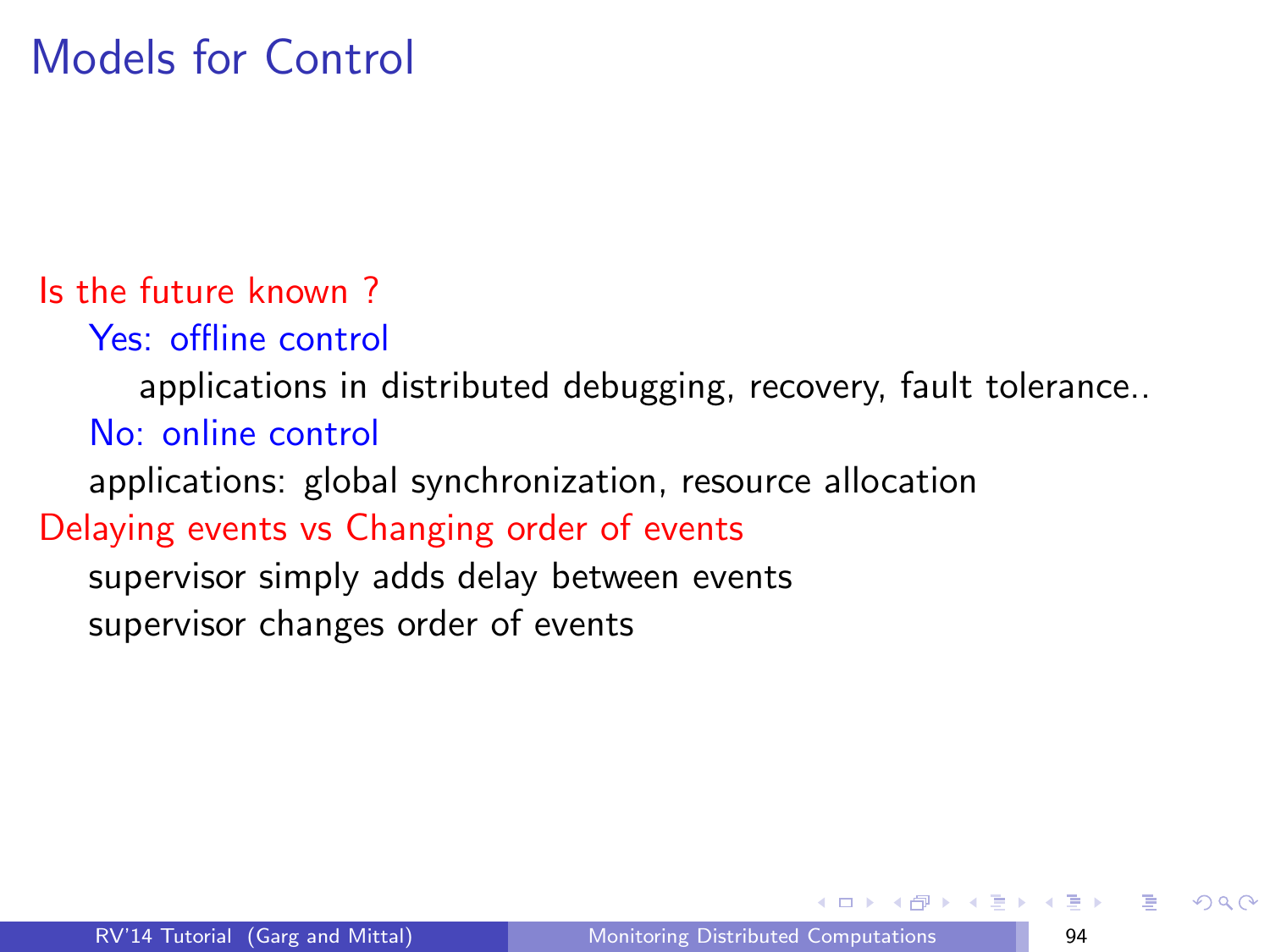## Delaying events: Offline control



Maintain at least one of the process is not red Can add additional arrows in the diagram such that the control relation should not interfere with existing causality relation (otherwise, the system deadlocks)

つひひ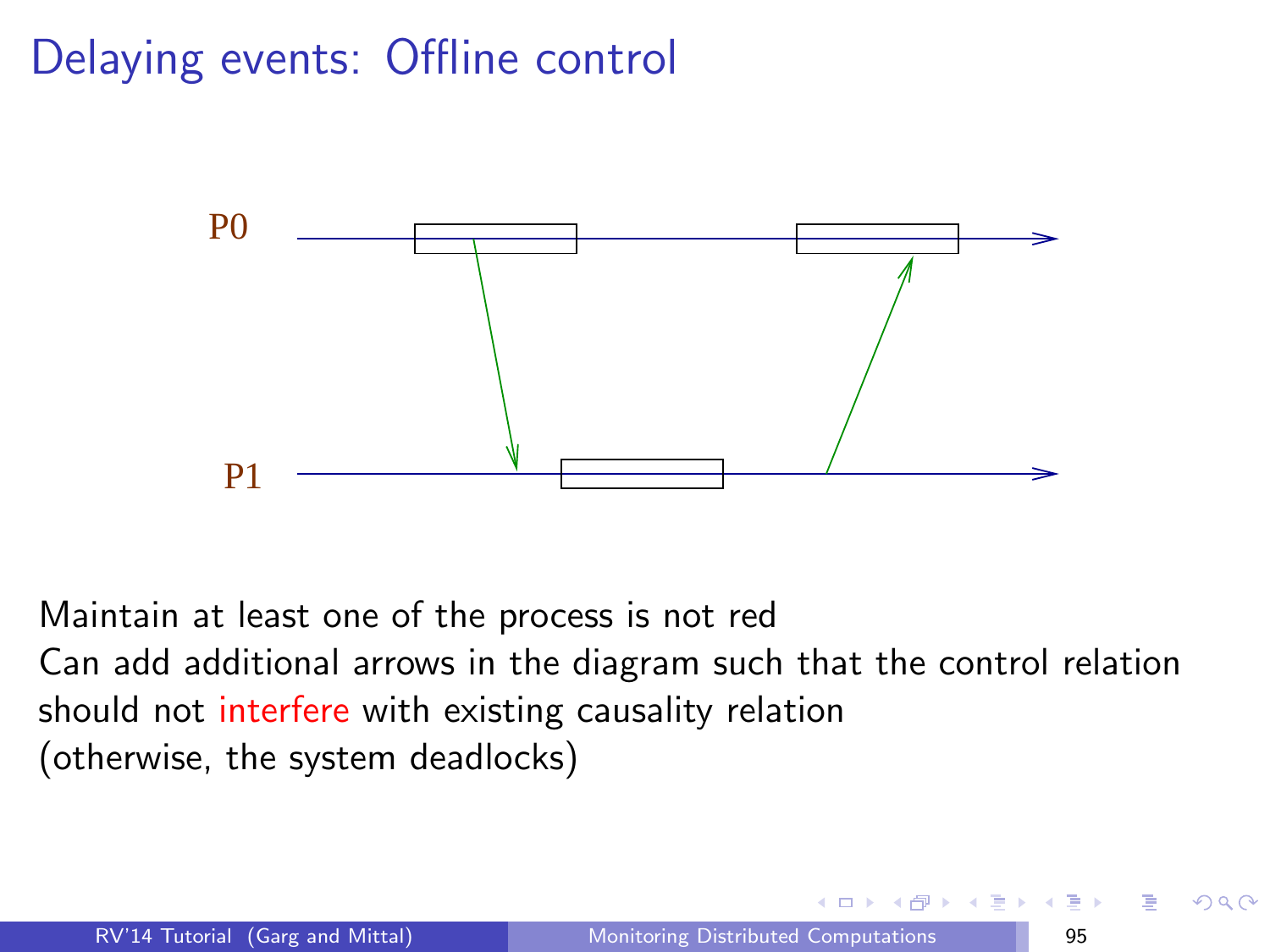### Delaying events: Offline control



Problem: Instance: Given a computation and a boolean expression q of local predicates

Question: Is there a non-interfering control relation that maintains  $q$ This problem is NP-complete [Tarafdar and Garg 97]